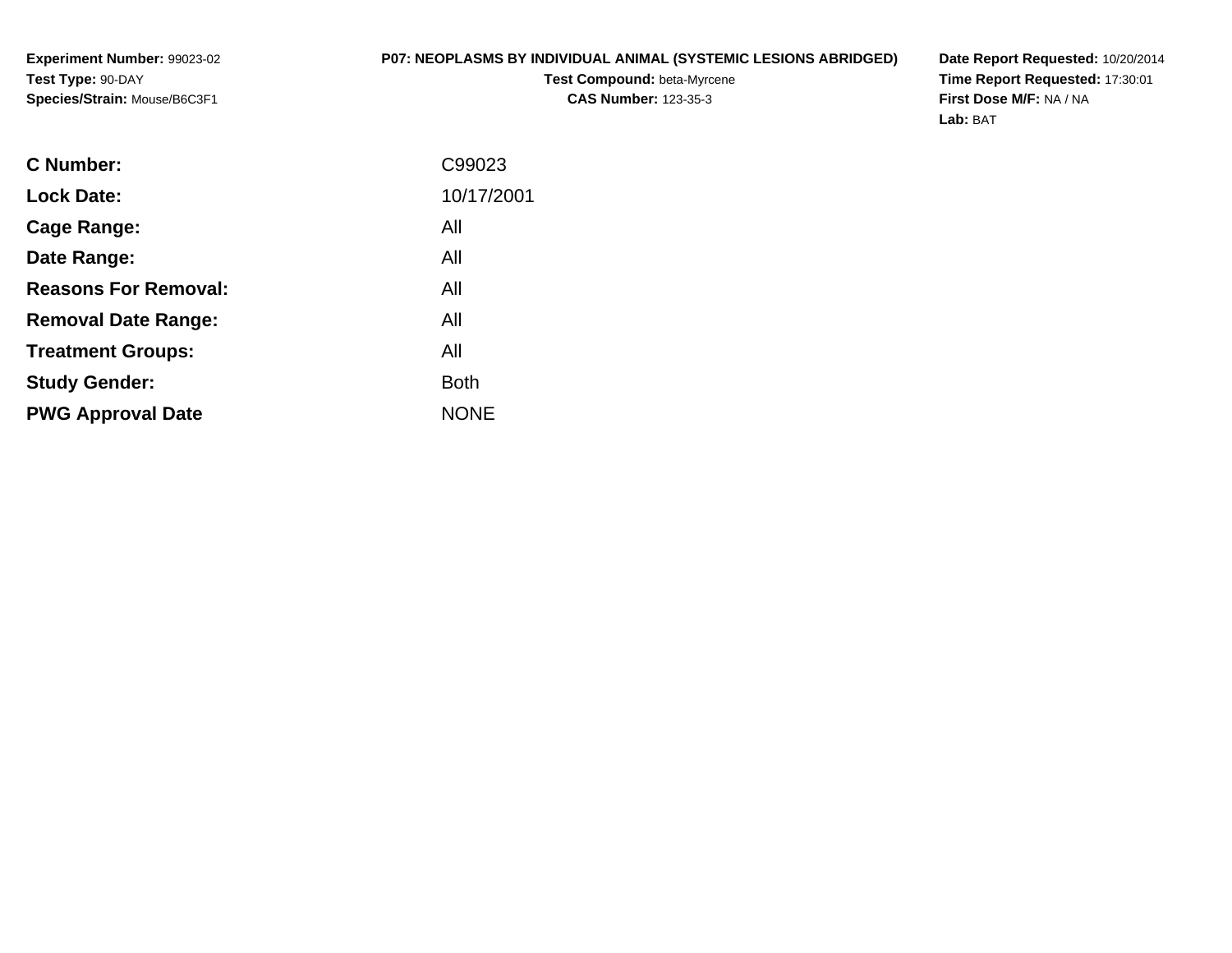# **Species/Strain:** Mouse/B6C3F1

### **P07: NEOPLASMS BY INDIVIDUAL ANIMAL (SYSTEMIC LESIONS ABRIDGED)**

**Test Compound:** beta-Myrcene

**CAS Number:** 123-35-3

**Date Report Requested:** 10/20/2014**Time Report Requested:** 17:30:01**First Dose M/F:** NA / NA**Lab:** BAT

| <b>B6C3F1 Mouse Male</b><br>0 G/KG                                                                                                                                                                                                                                        | DAY ON TEST<br><b>ANIMAL ID</b> | $\boldsymbol{\theta}$<br>0<br>9<br>3<br>$\mathbf 0$<br>$\mathbf 0$<br>1<br>0<br>1                                                                     | $\boldsymbol{\theta}$<br>$\boldsymbol{\theta}$<br>9<br>$\overline{\mathbf{3}}$<br>$\mathbf 0$<br>$\mathbf 0$<br>1<br>0<br>$\mathfrak{p}$ | 0<br>$\boldsymbol{\theta}$<br>9<br>$\mathfrak{z}$<br>$\mathbf 0$<br>$\mathbf 0$<br>1<br>0<br>3                                | 0<br>$\boldsymbol{\theta}$<br>9<br>$\mathfrak{z}$<br>$\Omega$<br>$\mathbf 0$<br>1<br>$\mathbf 0$<br>4                                 | 0<br>$\boldsymbol{\theta}$<br>9<br>$\mathfrak{z}$<br>$\mathbf 0$<br>$\mathbf 0$<br>1<br>$\mathbf 0$<br>5                                            | 0<br>$\boldsymbol{\theta}$<br>9<br>$\overline{\mathbf{3}}$<br>0<br>$\Omega$<br>1<br>0<br>6                                                      | 0<br>$\boldsymbol{\theta}$<br>9<br>$\mathfrak{z}$<br>0<br>$\mathbf 0$<br>1<br>0<br>7                                              | 0<br>$\boldsymbol{\theta}$<br>9<br>$\mathfrak{z}$<br>$\Omega$<br>$\mathbf 0$<br>1<br>0<br>8                                                           | 0<br>$\boldsymbol{\theta}$<br>9<br>$\overline{\mathbf{3}}$<br>$\overline{0}$<br>$\mathbf 0$<br>1<br>0<br>9                                      | 0<br>$\boldsymbol{\theta}$<br>9<br>$\mathfrak{z}$<br>$\mathbf 0$<br>$\mathbf 0$<br>1<br>1<br>$\Omega$                 | <i><b>*TOTALS</b></i>                                                      |
|---------------------------------------------------------------------------------------------------------------------------------------------------------------------------------------------------------------------------------------------------------------------------|---------------------------------|-------------------------------------------------------------------------------------------------------------------------------------------------------|------------------------------------------------------------------------------------------------------------------------------------------|-------------------------------------------------------------------------------------------------------------------------------|---------------------------------------------------------------------------------------------------------------------------------------|-----------------------------------------------------------------------------------------------------------------------------------------------------|-------------------------------------------------------------------------------------------------------------------------------------------------|-----------------------------------------------------------------------------------------------------------------------------------|-------------------------------------------------------------------------------------------------------------------------------------------------------|-------------------------------------------------------------------------------------------------------------------------------------------------|-----------------------------------------------------------------------------------------------------------------------|----------------------------------------------------------------------------|
| <b>Alimentary System</b>                                                                                                                                                                                                                                                  |                                 |                                                                                                                                                       |                                                                                                                                          |                                                                                                                               |                                                                                                                                       |                                                                                                                                                     |                                                                                                                                                 |                                                                                                                                   |                                                                                                                                                       |                                                                                                                                                 |                                                                                                                       |                                                                            |
| Esophagus<br>Gallbladder<br>Intestine Large, Cecum<br>Intestine Large, Colon<br>Intestine Large, Rectum<br>Intestine Small, Duodenum<br>Intestine Small, Ileum<br>Intestine Small, Jejunum<br>Liver<br>Oral Mucosa<br>Pancreas<br>Salivary Glands<br>Stomach, Forestomach |                                 | +<br>$\ddot{}$<br>$\ddot{}$<br>$\ddot{}$<br>$\ddot{}$<br>$\ddot{}$<br>$\ddot{}$<br>$\ddot{}$<br>$\ddot{}$<br>$\ddot{}$<br>$\ddot{}$<br>$\ddot{}$<br>+ | +<br>+<br>$\ddot{}$<br>$\ddot{}$<br>$\ddot{}$<br>$\ddot{}$<br>$\ddot{}$<br>+<br>$\ddot{}$<br>$\ddot{}$<br>$\ddot{}$<br>+<br>+            | +<br>+<br>$\ddot{}$<br>$\ddot{}$<br>$\ddot{}$<br>$\ddot{}$<br>$\ddot{}$<br>+<br>$\ddot{}$<br>$\ddot{}$<br>$\ddot{}$<br>+<br>+ | +<br>+<br>$\ddot{}$<br>$\ddot{}$<br>$\ddot{}$<br>$\ddot{}$<br>$\ddot{}$<br>+<br>$\ddot{}$<br>$\ddot{}$<br>$\ddot{}$<br>$\ddot{}$<br>+ | +<br>$\pm$<br>$\ddot{}$<br>$\ddot{}$<br>$\ddot{}$<br>$\ddot{}$<br>$\ddot{}$<br>$\ddot{}$<br>$\ddot{}$<br>$\ddot{}$<br>$+$<br>$\ddot{}$<br>$\ddot{}$ | +<br>+<br>$\ddot{}$<br>$\ddot{}$<br>$\ddot{}$<br>$\ddot{}$<br>$\ddot{}$<br>$\ddot{}$<br>$\ddot{}$<br>$\ddot{}$<br>$\ddot{}$<br>$+$<br>$\ddot{}$ | +<br>+<br>$\ddot{}$<br>$\ddot{}$<br>$\ddot{}$<br>$\ddot{}$<br>$\ddot{}$<br>$\pm$<br>$\ddot{}$<br>$\ddot{}$<br>$\ddot{}$<br>+<br>+ | +<br>+<br>$\ddot{}$<br>$\ddot{}$<br>$\ddot{}$<br>$\ddot{}$<br>$\ddot{}$<br>$\ddot{}$<br>$\ddot{}$<br>$\ddot{}$<br>$\ddot{}$<br>$\ddot{}$<br>$\ddot{}$ | ٠<br>$\ddot{}$<br>$\ddot{}$<br>$+$<br>$\ddot{}$<br>$\ddot{}$<br>$\ddot{}$<br>$\ddot{}$<br>$\ddot{}$<br>$\ddot{}$<br>$\ddot{}$<br>$\pm$<br>$\pm$ | +<br>+<br>$\ddot{}$<br>÷<br>$\ddot{}$<br>$\ddot{}$<br>$\ddot{}$<br>+<br>$\ddot{}$<br>$\ddot{}$<br>$\ddot{}$<br>+<br>+ | 10<br>10<br>10<br>10<br>10<br>10<br>10<br>10<br>10<br>10<br>10<br>10<br>10 |
| Stomach, Glandular<br><b>Cardiovascular System</b>                                                                                                                                                                                                                        |                                 | $\ddot{}$                                                                                                                                             | $\ddot{}$                                                                                                                                | $\ddot{}$                                                                                                                     | $\ddot{}$                                                                                                                             | $\ddot{}$                                                                                                                                           | $\ddot{}$                                                                                                                                       | $\ddot{}$                                                                                                                         | $\ddot{}$                                                                                                                                             | $\ddot{}$                                                                                                                                       | $\ddot{}$                                                                                                             | 10                                                                         |
| <b>Blood Vessel</b><br>Heart<br><b>Endocrine System</b>                                                                                                                                                                                                                   |                                 | +<br>$\ddot{}$                                                                                                                                        | $\ddot{}$                                                                                                                                | +<br>$\ddot{}$                                                                                                                | +<br>$\ddot{}$                                                                                                                        | $\ddot{}$                                                                                                                                           | $\ddot{}$                                                                                                                                       | $\ddot{}$                                                                                                                         | $\ddot{}$                                                                                                                                             | $\ddot{}$                                                                                                                                       | +<br>+                                                                                                                | 10<br>10                                                                   |
| <b>Adrenal Cortex</b><br>Adrenal Medulla                                                                                                                                                                                                                                  |                                 | +<br>+                                                                                                                                                |                                                                                                                                          | +                                                                                                                             | +                                                                                                                                     | +                                                                                                                                                   | +                                                                                                                                               | +                                                                                                                                 | +                                                                                                                                                     | +                                                                                                                                               | +<br>+                                                                                                                | 10<br>10                                                                   |

\* ..Total animals with tissue examined microscopically; Total animals with tumor **M** . Missing tissue M ..Missing tissue

+ ..Tissue examined microscopically

I ..Insufficient tissue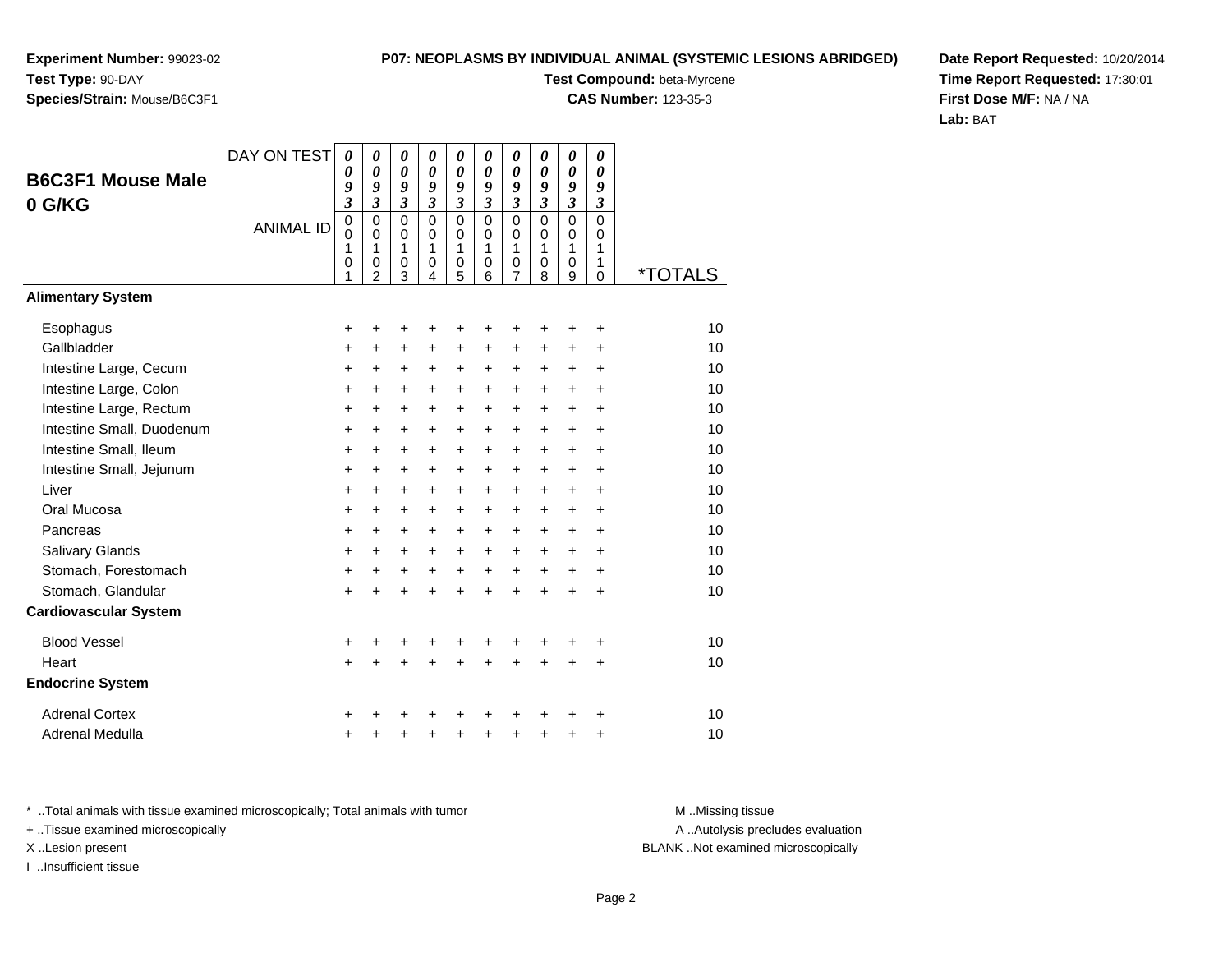**Experiment Number:** 99023-02**Test Type:** 90-DAY

# **Species/Strain:** Mouse/B6C3F1

**Test Compound:** beta-Myrcene

**CAS Number:** 123-35-3

**Date Report Requested:** 10/20/2014**Time Report Requested:** 17:30:02**First Dose M/F:** NA / NA**Lab:** BAT

| <b>B6C3F1 Mouse Male</b>    | DAY ON TEST      | 0<br>0                        | 0<br>0                                               | 0<br>$\boldsymbol{\theta}$                                        | 0<br>0                                       | $\pmb{\theta}$<br>$\boldsymbol{\theta}$           | $\pmb{\theta}$<br>0                       | 0<br>0                          | $\pmb{\theta}$<br>$\boldsymbol{\theta}$ | $\boldsymbol{\theta}$<br>0      | 0<br>0                          |                       |
|-----------------------------|------------------|-------------------------------|------------------------------------------------------|-------------------------------------------------------------------|----------------------------------------------|---------------------------------------------------|-------------------------------------------|---------------------------------|-----------------------------------------|---------------------------------|---------------------------------|-----------------------|
|                             |                  | 9<br>$\overline{\mathbf{3}}$  | 9<br>$\mathfrak{z}$                                  | 9<br>$\mathfrak{z}$                                               | 9<br>3                                       | 9<br>$\overline{\mathbf{3}}$                      | 9<br>$\overline{\mathbf{3}}$              | 9<br>3                          | 9<br>3                                  | 9<br>3                          | 9<br>3                          |                       |
| 0 G/KG                      | <b>ANIMAL ID</b> | $\pmb{0}$<br>0<br>1<br>0<br>1 | $\pmb{0}$<br>$\mathbf 0$<br>1<br>0<br>$\overline{c}$ | $\mathbf 0$<br>$\mathbf 0$<br>1<br>0<br>$\ensuremath{\mathsf{3}}$ | $\mathbf 0$<br>0<br>1<br>0<br>$\overline{4}$ | $\mathbf 0$<br>$\mathbf 0$<br>1<br>$\pmb{0}$<br>5 | $\mathbf 0$<br>$\mathbf 0$<br>1<br>0<br>6 | $\mathbf 0$<br>0<br>1<br>0<br>7 | $\mathbf 0$<br>$\Omega$<br>1<br>0<br>8  | $\mathbf 0$<br>0<br>1<br>0<br>9 | $\mathbf 0$<br>0<br>1<br>1<br>0 | <i><b>*TOTALS</b></i> |
| Parathyroid Gland           |                  | $\ddot{}$                     | $\ddot{}$                                            | $\ddot{}$                                                         | $\ddot{}$                                    | $+$                                               | $\ddot{}$                                 | $\ddot{}$                       | $\ddot{}$                               | $\ddot{}$                       | M                               | 9                     |
| <b>Pituitary Gland</b>      |                  | +                             | $\ddot{}$                                            | $\ddot{}$                                                         | $\ddot{}$                                    | +                                                 | $\ddot{}$                                 | $\ddot{}$                       | $\ddot{}$                               | $\ddot{}$                       | $\ddot{}$                       | 10                    |
| <b>Thyroid Gland</b>        |                  | $\ddot{}$                     | $\ddot{}$                                            | $\ddot{}$                                                         | $\ddot{}$                                    | $\ddot{}$                                         | $\ddot{}$                                 | $\ddot{}$                       | $\ddot{}$                               | $\ddot{}$                       | +                               | 10                    |
| <b>General Body System</b>  |                  |                               |                                                      |                                                                   |                                              |                                                   |                                           |                                 |                                         |                                 |                                 |                       |
| <b>NONE</b>                 |                  |                               |                                                      |                                                                   |                                              |                                                   |                                           |                                 |                                         |                                 |                                 |                       |
| <b>Genital System</b>       |                  |                               |                                                      |                                                                   |                                              |                                                   |                                           |                                 |                                         |                                 |                                 |                       |
| <b>Coagulating Gland</b>    |                  | +                             | +                                                    | +                                                                 | +                                            | +                                                 | +                                         | +                               | +                                       | +                               | +                               | 10                    |
| Epididymis                  |                  | +                             | +                                                    | +                                                                 | +                                            | +                                                 | +                                         | +                               | +                                       | +                               | +                               | 10                    |
| <b>Preputial Gland</b>      |                  | +                             | +                                                    | +                                                                 | +                                            | $\ddot{}$                                         | +                                         | $\ddot{}$                       | +                                       | +                               | +                               | 10                    |
| Prostate                    |                  | $\ddot{}$                     | +                                                    | +                                                                 | $\ddot{}$                                    | $\ddot{}$                                         | $+$                                       | +                               | $\ddot{}$                               | +                               | $\ddot{}$                       | 10                    |
| <b>Seminal Vesicle</b>      |                  | +                             | +                                                    | +                                                                 | +                                            | $\ddot{}$                                         | $\ddot{}$                                 | $\ddot{}$                       | $\ddot{}$                               | $\ddot{}$                       | $\ddot{}$                       | 10                    |
| <b>Testes</b>               |                  | $\ddot{}$                     | $\ddot{}$                                            | $\ddot{}$                                                         | $\ddot{}$                                    | $\ddot{}$                                         | $\ddot{}$                                 | $\ddot{}$                       | $\ddot{}$                               | $\ddot{}$                       | $\ddot{}$                       | 10                    |
| <b>Hematopoietic System</b> |                  |                               |                                                      |                                                                   |                                              |                                                   |                                           |                                 |                                         |                                 |                                 |                       |
| <b>Bone Marrow</b>          |                  | +                             | +                                                    | +                                                                 | +                                            | ٠                                                 | +                                         | ٠                               | +                                       | +                               | +                               | 10                    |
| Lymph Node, Mandibular      |                  | +                             | $\ddot{}$                                            | $\ddot{}$                                                         | $\ddot{}$                                    | +                                                 | +                                         | +                               | +                                       | +                               | +                               | 10                    |
| Lymph Node, Mesenteric      |                  | +                             | +                                                    | +                                                                 | +                                            | +                                                 | +                                         | +                               | +                                       | +                               | +                               | 10                    |
| Spleen                      |                  | +                             | +                                                    | +                                                                 | +                                            | $\ddot{}$                                         | $\ddot{}$                                 | $\ddot{}$                       | $\ddot{}$                               | +                               | +                               | 10                    |
| Thymus                      |                  | $\ddot{}$                     | $\ddot{}$                                            | $\ddot{}$                                                         | $\ddot{}$                                    | $\ddot{}$                                         | $\ddot{}$                                 | $\ddot{}$                       | $\ddot{}$                               | $\ddot{}$                       | +                               | 10                    |
| <b>Integumentary System</b> |                  |                               |                                                      |                                                                   |                                              |                                                   |                                           |                                 |                                         |                                 |                                 |                       |
| <b>Mammary Gland</b>        |                  | M                             | М                                                    | M                                                                 | М                                            | M                                                 | м                                         | M                               | +                                       | M                               | M                               | 1                     |
| Skin                        |                  | +                             | +                                                    | +                                                                 | +                                            | +                                                 | +                                         | +                               | +                                       | +                               | +                               | 10                    |

\* ..Total animals with tissue examined microscopically; Total animals with tumor **M** . Missing tissue M ..Missing tissue

+ ..Tissue examined microscopically

I ..Insufficient tissue

A ..Autolysis precludes evaluation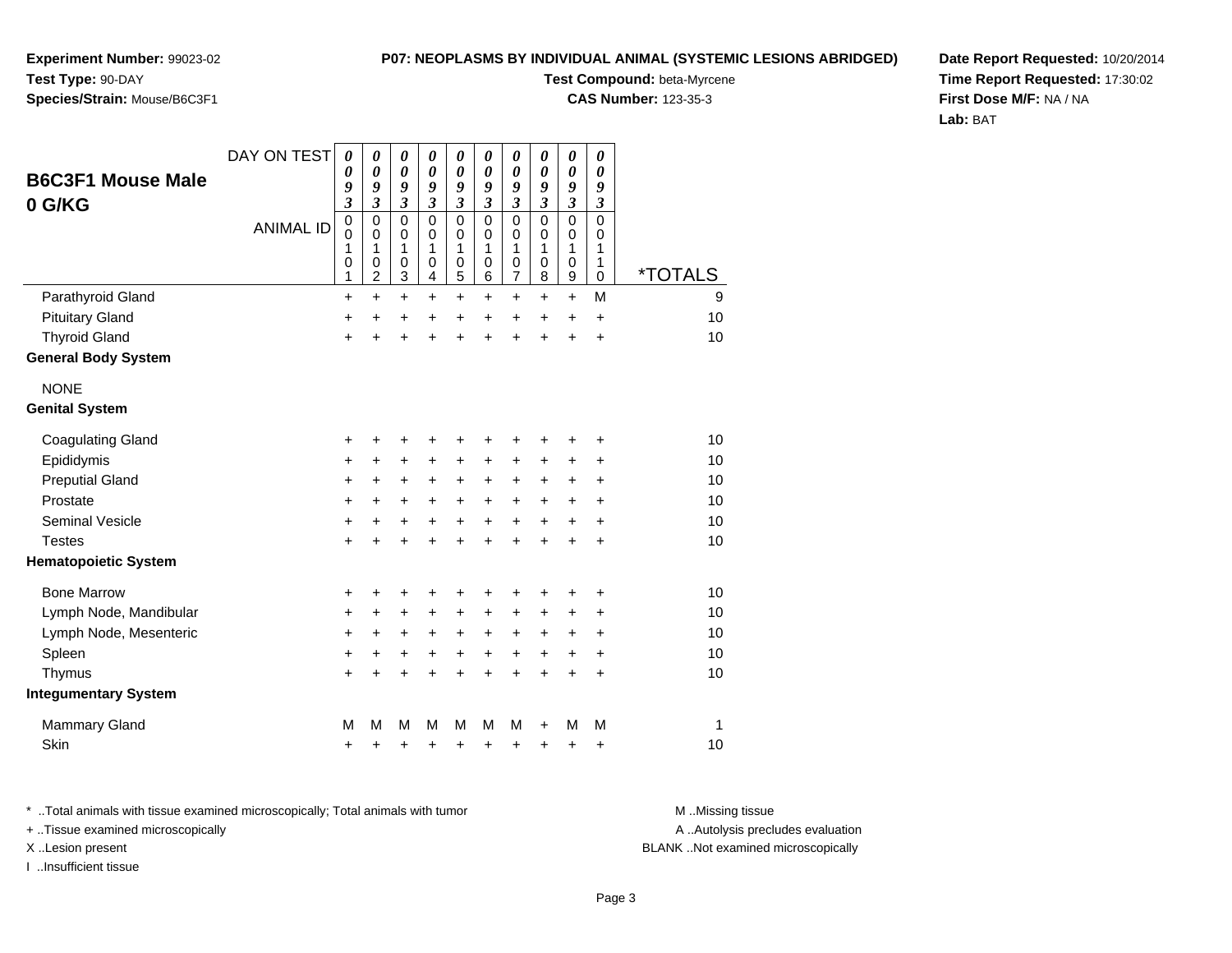**Experiment Number:** 99023-02

### **Test Type:** 90-DAY**Species/Strain:** Mouse/B6C3F1

### **P07: NEOPLASMS BY INDIVIDUAL ANIMAL (SYSTEMIC LESIONS ABRIDGED)**

**Test Compound:** beta-Myrcene

**CAS Number:** 123-35-3

**Date Report Requested:** 10/20/2014**Time Report Requested:** 17:30:02**First Dose M/F:** NA / NA**Lab:** BAT

|                                                   | DAY ON TEST      | 0                     | 0                     | 0                               | 0                               | 0                                         | 0                               | 0                                 | 0                                            | 0                                                  | 0                               |                       |
|---------------------------------------------------|------------------|-----------------------|-----------------------|---------------------------------|---------------------------------|-------------------------------------------|---------------------------------|-----------------------------------|----------------------------------------------|----------------------------------------------------|---------------------------------|-----------------------|
| <b>B6C3F1 Mouse Male</b><br>0 G/KG                |                  | 0<br>9<br>3           | 0<br>9<br>3           | $\boldsymbol{\theta}$<br>9<br>3 | $\boldsymbol{\theta}$<br>9<br>3 | 0<br>9<br>3                               | $\boldsymbol{\theta}$<br>9<br>3 | 0<br>9<br>$\overline{\mathbf{3}}$ | $\boldsymbol{\theta}$<br>9<br>$\mathfrak{z}$ | $\boldsymbol{\theta}$<br>9<br>$\boldsymbol{\beta}$ | $\boldsymbol{\theta}$<br>9<br>3 |                       |
|                                                   | <b>ANIMAL ID</b> | 0<br>0<br>1<br>0<br>1 | 0<br>0<br>1<br>0<br>2 | $\mathbf 0$<br>0<br>1<br>0<br>3 | $\mathbf 0$<br>0<br>1<br>0<br>4 | $\mathbf 0$<br>0<br>1<br>$\mathbf 0$<br>5 | 0<br>0<br>1<br>0<br>6           | 0<br>0<br>1<br>0<br>7             | 0<br>0<br>1<br>$\mathbf 0$<br>8              | 0<br>0<br>1<br>0<br>$\boldsymbol{9}$               | 0<br>0<br>1<br>1<br>$\mathbf 0$ | <i><b>*TOTALS</b></i> |
| Skin                                              |                  | $\ddot{}$             | $\ddot{}$             | $\ddot{}$                       | $\ddot{}$                       | $\ddot{}$                                 | $\ddot{}$                       | $\ddot{}$                         | $\ddot{}$                                    | $\ddot{}$                                          | $\ddot{}$                       | 10                    |
| <b>Musculoskeletal System</b>                     |                  |                       |                       |                                 |                                 |                                           |                                 |                                   |                                              |                                                    |                                 |                       |
| <b>Bone</b>                                       |                  | $\ddot{}$             |                       |                                 |                                 |                                           |                                 | +                                 | ٠                                            | +                                                  | +                               | 10                    |
| <b>Nervous System</b>                             |                  |                       |                       |                                 |                                 |                                           |                                 |                                   |                                              |                                                    |                                 |                       |
| <b>Brain</b>                                      |                  | $\ddot{}$             |                       |                                 |                                 |                                           | ٠                               | +                                 | +                                            | +                                                  | +                               | 10                    |
| <b>Respiratory System</b>                         |                  |                       |                       |                                 |                                 |                                           |                                 |                                   |                                              |                                                    |                                 |                       |
| Lung                                              |                  | +                     |                       |                                 |                                 |                                           | +                               | +                                 | +                                            | +                                                  | +                               | 10                    |
| Nose                                              |                  | $\ddot{}$             | +                     | +                               | $\ddot{}$                       | $+$                                       | $\ddot{}$                       | $\ddot{}$                         | $\ddot{}$                                    | +                                                  | $\ddot{}$                       | 10                    |
| Trachea                                           |                  | $\ddot{}$             |                       |                                 |                                 |                                           | $\ddot{}$                       | $\ddot{}$                         | $\ddot{}$                                    | +                                                  | +                               | 10                    |
| <b>Special Senses System</b>                      |                  |                       |                       |                                 |                                 |                                           |                                 |                                   |                                              |                                                    |                                 |                       |
| Eye                                               |                  | $\ddot{}$             |                       |                                 |                                 |                                           | +                               | +                                 | +                                            |                                                    | +                               | 10                    |
| Harderian Gland                                   |                  | $\ddot{}$             |                       | $\ddot{}$                       |                                 | $\ddot{}$                                 | $\ddot{}$                       | $\ddot{}$                         | $\ddot{}$                                    | $\ddot{}$                                          | +                               | 10                    |
| <b>Urinary System</b>                             |                  |                       |                       |                                 |                                 |                                           |                                 |                                   |                                              |                                                    |                                 |                       |
| Kidney                                            |                  | $\ddot{}$             |                       | +                               |                                 | +                                         | +                               | +                                 | +                                            | +                                                  | $\ddot{}$                       | 10                    |
| <b>Urinary Bladder</b><br><b>SYSTEMIC LESIONS</b> |                  | +                     | +                     | +                               |                                 | ٠                                         | $\ddot{}$                       | +                                 | +                                            | +                                                  | $\ddot{}$                       | 10                    |
| Multiple Organ                                    |                  | +                     |                       |                                 |                                 |                                           |                                 | ٠                                 | +                                            | +                                                  | +                               | 10                    |

\* ..Total animals with tissue examined microscopically; Total animals with tumor **M** . Missing tissue M ..Missing tissue

+ ..Tissue examined microscopically

I ..Insufficient tissue

A ..Autolysis precludes evaluation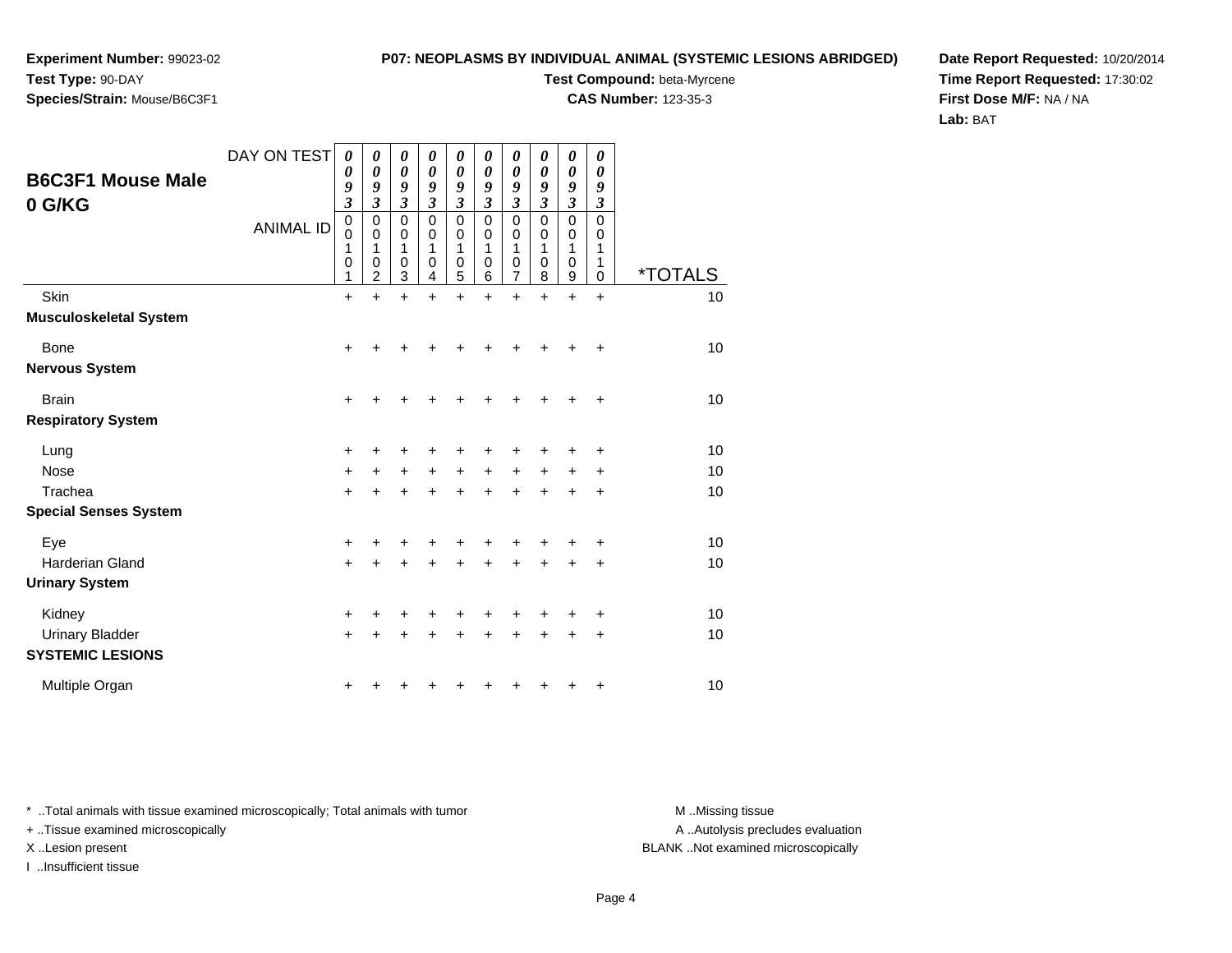#### **P07: NEOPLASMS BY INDIVIDUAL ANIMAL (SYSTEMIC LESIONS ABRIDGED)**

**Test Compound:** beta-Myrcene

**CAS Number:** 123-35-3

**Date Report Requested:** 10/20/2014**Time Report Requested:** 17:30:02**First Dose M/F:** NA / NA**Lab:** BAT

| <b>B6C3F1 Mouse Male</b><br>G/KG<br>0.25  | DAY ON TEST      | $\boldsymbol{\theta}$<br>0<br>9<br>$\overline{\mathbf{3}}$   | 0<br>$\boldsymbol{\theta}$<br>9<br>$\overline{\mathbf{3}}$                    | 0<br>$\boldsymbol{\theta}$<br>9<br>$\mathfrak{z}$         | 0<br>$\boldsymbol{\theta}$<br>9<br>$\overline{\mathbf{3}}$   | 0<br>$\boldsymbol{\theta}$<br>9<br>$\mathfrak{z}$                | 0<br>$\boldsymbol{\theta}$<br>9<br>$\overline{\mathbf{3}}$     | 0<br>$\boldsymbol{\theta}$<br>9<br>$\mathfrak{z}$                         | 0<br>$\boldsymbol{\theta}$<br>9<br>$\mathfrak{z}$                | $\boldsymbol{\theta}$<br>$\boldsymbol{\theta}$<br>9<br>$\mathfrak{z}$ | $\pmb{\theta}$<br>0<br>9<br>$\boldsymbol{\mathfrak{z}}$     |                              |
|-------------------------------------------|------------------|--------------------------------------------------------------|-------------------------------------------------------------------------------|-----------------------------------------------------------|--------------------------------------------------------------|------------------------------------------------------------------|----------------------------------------------------------------|---------------------------------------------------------------------------|------------------------------------------------------------------|-----------------------------------------------------------------------|-------------------------------------------------------------|------------------------------|
|                                           | <b>ANIMAL ID</b> | $\overline{0}$<br>0<br>$\overline{c}$<br>$\overline{0}$<br>1 | $\mathbf 0$<br>$\pmb{0}$<br>$\boldsymbol{2}$<br>$\mathbf 0$<br>$\mathfrak{p}$ | $\Omega$<br>$\,0\,$<br>$\overline{c}$<br>$\mathbf 0$<br>3 | $\mathbf 0$<br>$\,0\,$<br>$\boldsymbol{2}$<br>$\pmb{0}$<br>4 | $\mathbf 0$<br>$\pmb{0}$<br>$\boldsymbol{2}$<br>$\mathbf 0$<br>5 | $\mathbf 0$<br>$\mathbf 0$<br>$\overline{c}$<br>$\pmb{0}$<br>6 | $\mathbf 0$<br>$\pmb{0}$<br>$\overline{2}$<br>$\pmb{0}$<br>$\overline{7}$ | $\mathbf 0$<br>$\mathbf 0$<br>$\overline{c}$<br>$\mathbf 0$<br>8 | $\mathbf 0$<br>$\pmb{0}$<br>$\overline{2}$<br>$\mathbf 0$<br>9        | $\mathbf 0$<br>$\pmb{0}$<br>$\overline{c}$<br>1<br>$\Omega$ | <u><i><b>*TOTALS</b></i></u> |
| <b>Alimentary System</b>                  |                  |                                                              |                                                                               |                                                           |                                                              |                                                                  |                                                                |                                                                           |                                                                  |                                                                       |                                                             |                              |
| Liver                                     |                  | +                                                            | +                                                                             | +                                                         | +                                                            | +                                                                | +                                                              | +                                                                         | +                                                                | +                                                                     | +                                                           | 10                           |
| Pancreas                                  |                  | +                                                            | $+$                                                                           | $+$                                                       | $+$                                                          | $\ddot{}$                                                        | $+$                                                            | $\ddot{}$                                                                 | $+$                                                              | $\ddot{}$                                                             | $\ddot{}$                                                   | 10                           |
| Stomach, Forestomach                      |                  | $\ddot{}$                                                    | $\ddot{}$                                                                     | $\ddot{}$                                                 | $\ddot{}$                                                    | $\ddot{}$                                                        | $\ddot{}$                                                      | $\ddot{}$                                                                 | $\ddot{}$                                                        | $+$                                                                   | $\ddot{}$                                                   | 10                           |
| <b>Cardiovascular System</b>              |                  |                                                              |                                                                               |                                                           |                                                              |                                                                  |                                                                |                                                                           |                                                                  |                                                                       |                                                             |                              |
| <b>NONE</b>                               |                  |                                                              |                                                                               |                                                           |                                                              |                                                                  |                                                                |                                                                           |                                                                  |                                                                       |                                                             |                              |
| <b>Endocrine System</b>                   |                  |                                                              |                                                                               |                                                           |                                                              |                                                                  |                                                                |                                                                           |                                                                  |                                                                       |                                                             |                              |
| <b>NONE</b><br><b>General Body System</b> |                  |                                                              |                                                                               |                                                           |                                                              |                                                                  |                                                                |                                                                           |                                                                  |                                                                       |                                                             |                              |
| <b>NONE</b><br><b>Genital System</b>      |                  |                                                              |                                                                               |                                                           |                                                              |                                                                  |                                                                |                                                                           |                                                                  |                                                                       |                                                             |                              |
| <b>Testes</b>                             |                  | $\ddot{}$                                                    | +                                                                             | +                                                         |                                                              |                                                                  |                                                                | ٠                                                                         |                                                                  |                                                                       | $\ddot{}$                                                   | 10                           |
| <b>Hematopoietic System</b>               |                  |                                                              |                                                                               |                                                           |                                                              |                                                                  |                                                                |                                                                           |                                                                  |                                                                       |                                                             |                              |
| <b>Bone Marrow</b>                        |                  | +                                                            | +                                                                             | +                                                         | +                                                            | +                                                                | +                                                              | +                                                                         | +                                                                | +                                                                     | +                                                           | 10                           |
| Lymph Node, Mandibular                    |                  | $\ddot{}$                                                    | $\ddot{}$                                                                     | $\ddot{}$                                                 | $\ddot{}$                                                    | $\ddot{}$                                                        | +                                                              | +                                                                         | +                                                                | +                                                                     | $\ddot{}$                                                   | 10                           |
| Lymph Node, Mesenteric                    |                  | $\ddot{}$                                                    | $\ddot{}$                                                                     | $\ddot{}$                                                 | $\ddot{}$                                                    | $\ddot{}$                                                        | $\ddot{}$                                                      | $\ddot{}$                                                                 | $\ddot{}$                                                        | $\ddot{}$                                                             | +                                                           | 10                           |
| Spleen                                    |                  | $\ddot{}$                                                    | +                                                                             | $\ddot{}$                                                 | $\ddot{}$                                                    | $+$                                                              | $\ddot{}$                                                      | $\ddot{}$                                                                 | $\ddot{}$                                                        | +                                                                     | +                                                           | 10                           |
| Thymus                                    |                  | +                                                            | +                                                                             | +                                                         |                                                              | $\ddot{}$                                                        | +                                                              | $\ddot{}$                                                                 | +                                                                | +                                                                     | $\ddot{}$                                                   | 10                           |
| <b>Integumentary System</b>               |                  |                                                              |                                                                               |                                                           |                                                              |                                                                  |                                                                |                                                                           |                                                                  |                                                                       |                                                             |                              |

\* ..Total animals with tissue examined microscopically; Total animals with tumor **M** . Missing tissue M ..Missing tissue

+ ..Tissue examined microscopically

I ..Insufficient tissue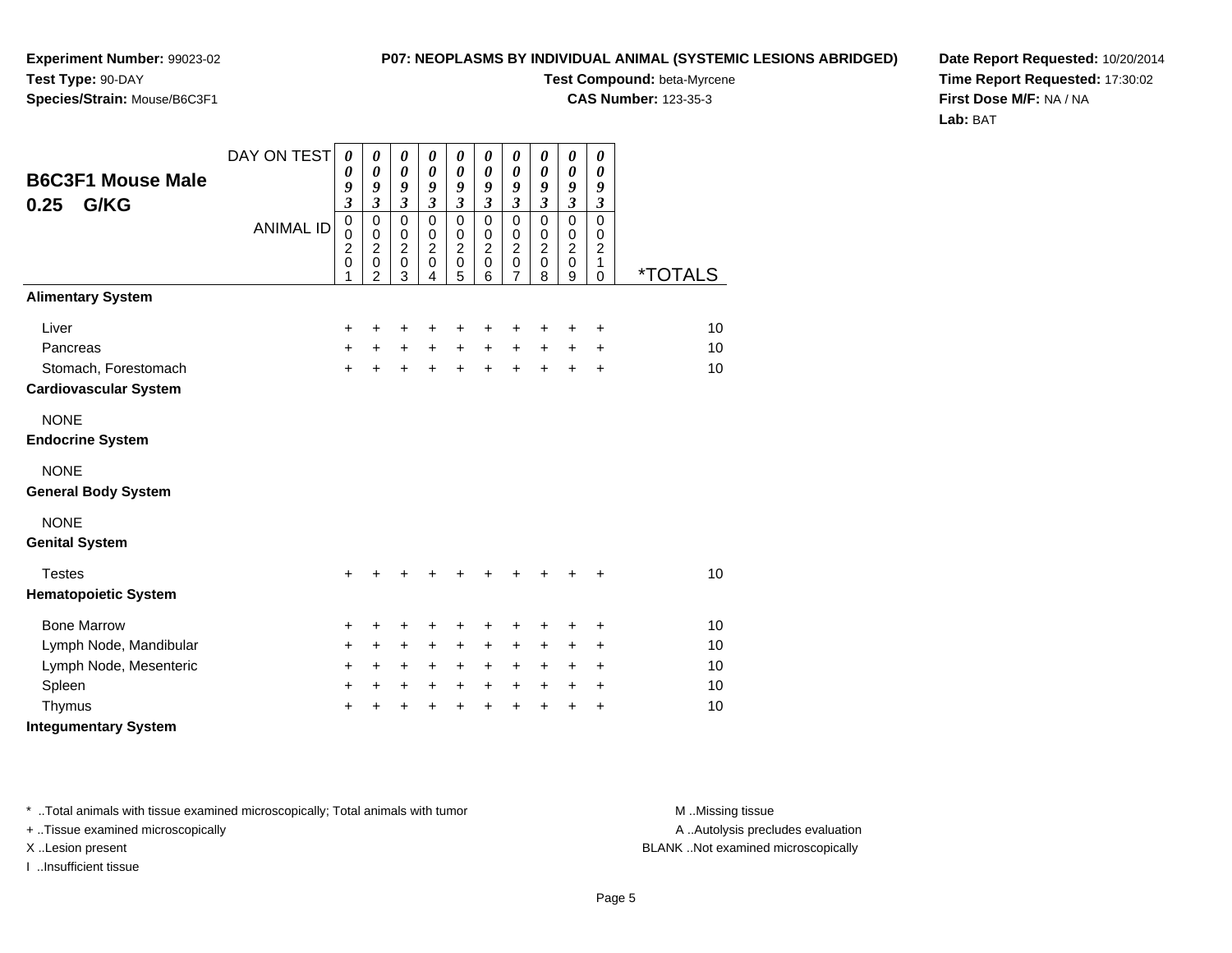#### **P07: NEOPLASMS BY INDIVIDUAL ANIMAL (SYSTEMIC LESIONS ABRIDGED)**

**Test Compound:** beta-Myrcene

**CAS Number:** 123-35-3

**Date Report Requested:** 10/20/2014**Time Report Requested:** 17:30:02**First Dose M/F:** NA / NA**Lab:** BAT

| <b>B6C3F1 Mouse Male</b><br>0.25<br>G/KG     | DAY ON TEST<br><b>ANIMAL ID</b> | 0<br>0<br>9<br>3<br>0<br>0<br>$\overline{\mathbf{c}}$<br>$\mathbf 0$ | 0<br>$\boldsymbol{\theta}$<br>9<br>$\overline{\mathbf{3}}$<br>$\pmb{0}$<br>$\mathbf 0$<br>$\boldsymbol{2}$<br>$\pmb{0}$<br>$\overline{2}$ | $\boldsymbol{\theta}$<br>$\boldsymbol{\theta}$<br>9<br>$\overline{\mathbf{3}}$<br>$\mathbf 0$<br>$\mathbf 0$<br>$\boldsymbol{2}$<br>$\pmb{0}$<br>3 | 0<br>0<br>9<br>$\boldsymbol{\beta}$<br>$\mathbf 0$<br>$\pmb{0}$<br>$\boldsymbol{2}$<br>$\pmb{0}$<br>4 | 0<br>0<br>9<br>$\mathfrak{z}$<br>$\mathbf 0$<br>$\pmb{0}$<br>$\frac{2}{0}$<br>5 | 0<br>0<br>9<br>$\mathfrak{z}$<br>0<br>0<br>$\overline{c}$<br>$\pmb{0}$<br>6 | 0<br>0<br>9<br>$\mathfrak{z}$<br>$\pmb{0}$<br>$\pmb{0}$<br>$\boldsymbol{2}$<br>$\mathsf 0$<br>$\overline{7}$ | $\boldsymbol{\theta}$<br>0<br>9<br>3<br>$\Omega$<br>$\mathbf 0$<br>$\boldsymbol{2}$<br>$\mathbf 0$<br>8 | 0<br>$\boldsymbol{\theta}$<br>9<br>$\mathfrak{z}$<br>$\pmb{0}$<br>$\mathbf 0$<br>$\boldsymbol{2}$<br>$\mathsf 0$<br>9 | 0<br>0<br>9<br>3<br>0<br>0<br>$\boldsymbol{2}$<br>1<br>$\Omega$ | <i><b>*TOTALS</b></i> |
|----------------------------------------------|---------------------------------|----------------------------------------------------------------------|-------------------------------------------------------------------------------------------------------------------------------------------|----------------------------------------------------------------------------------------------------------------------------------------------------|-------------------------------------------------------------------------------------------------------|---------------------------------------------------------------------------------|-----------------------------------------------------------------------------|--------------------------------------------------------------------------------------------------------------|---------------------------------------------------------------------------------------------------------|-----------------------------------------------------------------------------------------------------------------------|-----------------------------------------------------------------|-----------------------|
| <b>NONE</b><br><b>Musculoskeletal System</b> |                                 |                                                                      |                                                                                                                                           |                                                                                                                                                    |                                                                                                       |                                                                                 |                                                                             |                                                                                                              |                                                                                                         |                                                                                                                       |                                                                 |                       |
| <b>NONE</b><br><b>Nervous System</b>         |                                 |                                                                      |                                                                                                                                           |                                                                                                                                                    |                                                                                                       |                                                                                 |                                                                             |                                                                                                              |                                                                                                         |                                                                                                                       |                                                                 |                       |
| <b>NONE</b><br><b>Respiratory System</b>     |                                 |                                                                      |                                                                                                                                           |                                                                                                                                                    |                                                                                                       |                                                                                 |                                                                             |                                                                                                              |                                                                                                         |                                                                                                                       |                                                                 |                       |
| <b>Nose</b><br><b>Special Senses System</b>  |                                 | $\ddot{}$                                                            |                                                                                                                                           |                                                                                                                                                    |                                                                                                       |                                                                                 |                                                                             |                                                                                                              |                                                                                                         | +                                                                                                                     | $\ddot{}$                                                       | 10 <sup>1</sup>       |
| <b>NONE</b><br><b>Urinary System</b>         |                                 |                                                                      |                                                                                                                                           |                                                                                                                                                    |                                                                                                       |                                                                                 |                                                                             |                                                                                                              |                                                                                                         |                                                                                                                       |                                                                 |                       |
| Kidney<br><b>SYSTEMIC LESIONS</b>            |                                 | $\ddot{}$                                                            |                                                                                                                                           |                                                                                                                                                    |                                                                                                       |                                                                                 |                                                                             |                                                                                                              |                                                                                                         |                                                                                                                       | $\ddot{}$                                                       | 10                    |
| Multiple Organ                               |                                 | +                                                                    |                                                                                                                                           |                                                                                                                                                    |                                                                                                       |                                                                                 |                                                                             |                                                                                                              |                                                                                                         |                                                                                                                       | ٠                                                               | 10                    |

\* ..Total animals with tissue examined microscopically; Total animals with tumor **M** . Missing tissue M ..Missing tissue

+ ..Tissue examined microscopically

I ..Insufficient tissue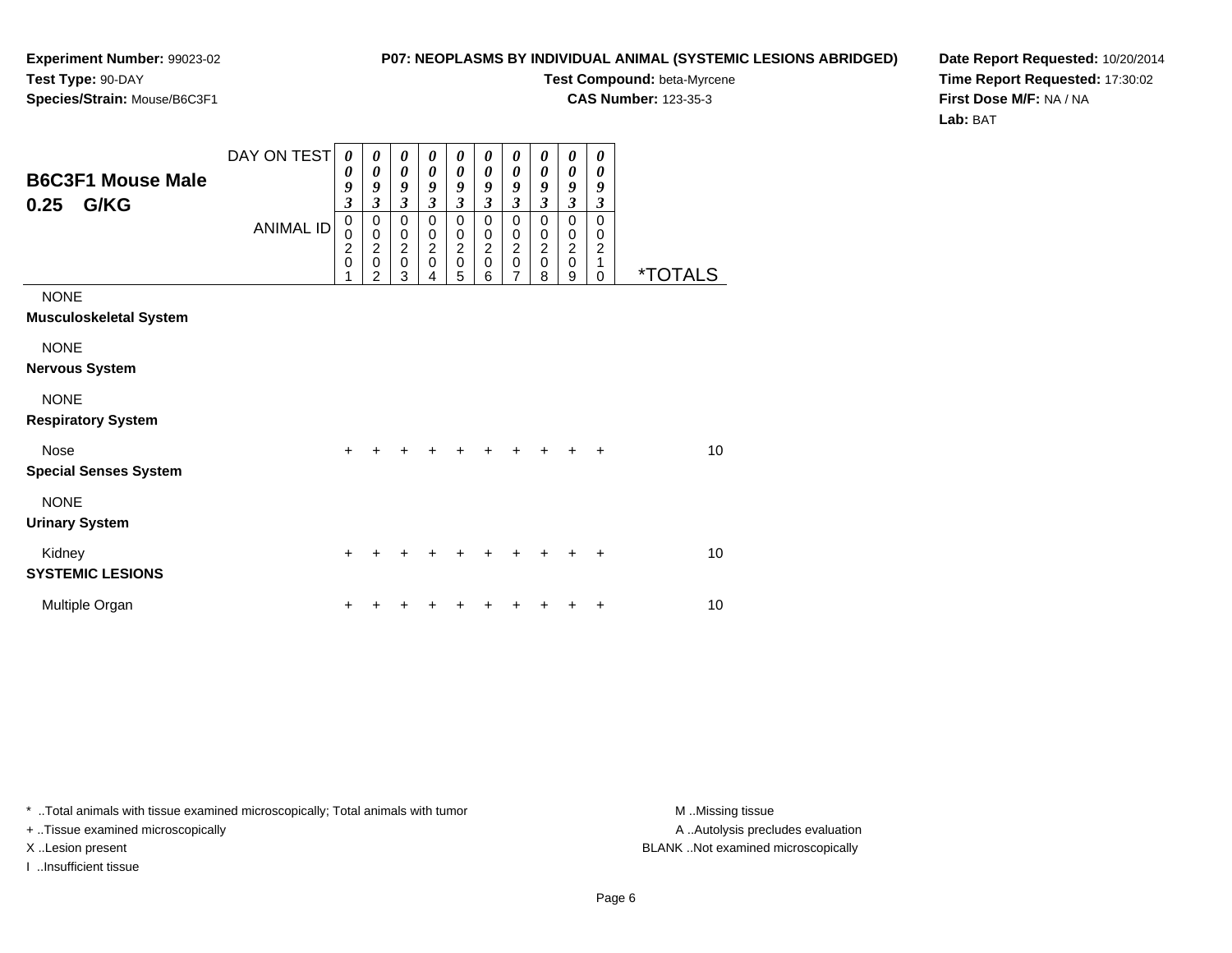#### **P07: NEOPLASMS BY INDIVIDUAL ANIMAL (SYSTEMIC LESIONS ABRIDGED)**

**Test Compound:** beta-Myrcene

**CAS Number:** 123-35-3

**Date Report Requested:** 10/20/2014**Time Report Requested:** 17:30:02**First Dose M/F:** NA / NA**Lab:** BAT

| <b>B6C3F1 Mouse Male</b><br>G/KG<br>0.5   | DAY ON TEST      | $\boldsymbol{\theta}$<br>0<br>9<br>$\mathfrak{z}$ | $\boldsymbol{\theta}$<br>$\boldsymbol{\theta}$<br>9<br>$\overline{\mathbf{3}}$ | $\boldsymbol{\theta}$<br>$\pmb{\theta}$<br>9<br>$\mathfrak{z}$ | 0<br>$\boldsymbol{\theta}$<br>$\boldsymbol{g}$<br>$\mathfrak{z}$ | $\boldsymbol{\theta}$<br>$\boldsymbol{\theta}$<br>9<br>$\mathfrak{z}$ | 0<br>0<br>9<br>$\mathfrak{z}$                                  | $\boldsymbol{\theta}$<br>$\boldsymbol{\theta}$<br>9<br>$\mathfrak{z}$                | $\boldsymbol{\theta}$<br>$\boldsymbol{\theta}$<br>9<br>$\mathfrak{z}$ | 0<br>$\pmb{\theta}$<br>9<br>$\mathfrak{z}$                    | 0<br>0<br>9<br>$\boldsymbol{\beta}$       |                       |
|-------------------------------------------|------------------|---------------------------------------------------|--------------------------------------------------------------------------------|----------------------------------------------------------------|------------------------------------------------------------------|-----------------------------------------------------------------------|----------------------------------------------------------------|--------------------------------------------------------------------------------------|-----------------------------------------------------------------------|---------------------------------------------------------------|-------------------------------------------|-----------------------|
|                                           | <b>ANIMAL ID</b> | $\overline{0}$<br>0<br>3<br>0<br>1                | $\mathbf 0$<br>$\pmb{0}$<br>3<br>$\mathbf 0$<br>$\mathfrak{p}$                 | $\mathbf 0$<br>$\pmb{0}$<br>$\mathbf{3}$<br>$\pmb{0}$<br>3     | $\mathbf 0$<br>$\pmb{0}$<br>$\mathbf{3}$<br>$\pmb{0}$<br>4       | $\pmb{0}$<br>$\pmb{0}$<br>$\mathbf{3}$<br>$\mathbf 0$<br>5            | $\mathbf 0$<br>$\mathbf 0$<br>$\mathbf{3}$<br>$\mathbf 0$<br>6 | $\mathbf 0$<br>$\pmb{0}$<br>$\ensuremath{\mathsf{3}}$<br>$\pmb{0}$<br>$\overline{7}$ | $\mathbf 0$<br>$\pmb{0}$<br>$\mathbf{3}$<br>$\pmb{0}$<br>8            | $\overline{0}$<br>$\pmb{0}$<br>$\overline{3}$<br>$\,0\,$<br>9 | $\mathbf 0$<br>0<br>3<br>1<br>$\mathbf 0$ | <i><b>*TOTALS</b></i> |
| <b>Alimentary System</b>                  |                  |                                                   |                                                                                |                                                                |                                                                  |                                                                       |                                                                |                                                                                      |                                                                       |                                                               |                                           |                       |
| Liver                                     |                  | +                                                 | +                                                                              | $\ddot{}$                                                      | +                                                                | +                                                                     | +                                                              | +                                                                                    | ÷                                                                     | +                                                             | $\ddot{}$                                 | 10                    |
| Pancreas                                  |                  | +                                                 | $+$                                                                            | $+$                                                            | $+$                                                              | $\ddot{}$                                                             | $+$                                                            | $\ddot{}$                                                                            | $+$                                                                   | $\ddot{}$                                                     | $\ddot{}$                                 | 10                    |
| Stomach, Forestomach                      |                  | $\ddot{}$                                         | ÷                                                                              | $\ddot{}$                                                      |                                                                  | $\ddot{}$                                                             | $\ddot{}$                                                      | $+$                                                                                  | $+$                                                                   | $+$                                                           | $\ddot{}$                                 | 10                    |
| <b>Cardiovascular System</b>              |                  |                                                   |                                                                                |                                                                |                                                                  |                                                                       |                                                                |                                                                                      |                                                                       |                                                               |                                           |                       |
| <b>NONE</b>                               |                  |                                                   |                                                                                |                                                                |                                                                  |                                                                       |                                                                |                                                                                      |                                                                       |                                                               |                                           |                       |
| <b>Endocrine System</b>                   |                  |                                                   |                                                                                |                                                                |                                                                  |                                                                       |                                                                |                                                                                      |                                                                       |                                                               |                                           |                       |
| <b>NONE</b><br><b>General Body System</b> |                  |                                                   |                                                                                |                                                                |                                                                  |                                                                       |                                                                |                                                                                      |                                                                       |                                                               |                                           |                       |
| <b>NONE</b><br><b>Genital System</b>      |                  |                                                   |                                                                                |                                                                |                                                                  |                                                                       |                                                                |                                                                                      |                                                                       |                                                               |                                           |                       |
| <b>Testes</b>                             |                  | $\ddot{}$                                         |                                                                                |                                                                |                                                                  |                                                                       |                                                                | ٠                                                                                    |                                                                       |                                                               | +                                         | 10                    |
| <b>Hematopoietic System</b>               |                  |                                                   |                                                                                |                                                                |                                                                  |                                                                       |                                                                |                                                                                      |                                                                       |                                                               |                                           |                       |
| <b>Bone Marrow</b>                        |                  | +                                                 | +                                                                              | $\ddot{}$                                                      | +                                                                | +                                                                     | +                                                              | +                                                                                    | +                                                                     | +                                                             | $\ddot{}$                                 | 10                    |
| Lymph Node, Mandibular                    |                  | +                                                 | $\ddot{}$                                                                      | $\ddot{}$                                                      | $\ddot{}$                                                        | $\ddot{}$                                                             | $\ddot{}$                                                      | $\ddot{}$                                                                            | $\ddot{}$                                                             | +                                                             | $\ddot{}$                                 | 10                    |
| Lymph Node, Mesenteric                    |                  | $\ddot{}$                                         | $\ddot{}$                                                                      | $\ddot{}$                                                      | $\ddot{}$                                                        | $\ddot{}$                                                             | $\ddot{}$                                                      | $\ddot{}$                                                                            | $\ddot{}$                                                             | $\ddot{}$                                                     | $\ddot{}$                                 | 10                    |
| Spleen                                    |                  | $\ddot{}$                                         | +                                                                              | $\ddot{}$                                                      | $\ddot{}$                                                        | $\ddot{}$                                                             | $\ddot{}$                                                      | $\ddot{}$                                                                            | $\ddot{}$                                                             | $\ddot{}$                                                     | $\ddot{}$                                 | 10                    |
| Thymus                                    |                  | +                                                 |                                                                                | +                                                              |                                                                  | $\ddot{}$                                                             | $\ddot{}$                                                      | $\ddot{}$                                                                            | +                                                                     | +                                                             | +                                         | 10                    |
| <b>Integumentary System</b>               |                  |                                                   |                                                                                |                                                                |                                                                  |                                                                       |                                                                |                                                                                      |                                                                       |                                                               |                                           |                       |

\* ..Total animals with tissue examined microscopically; Total animals with tumor **M** . Missing tissue M ..Missing tissue

+ ..Tissue examined microscopically

I ..Insufficient tissue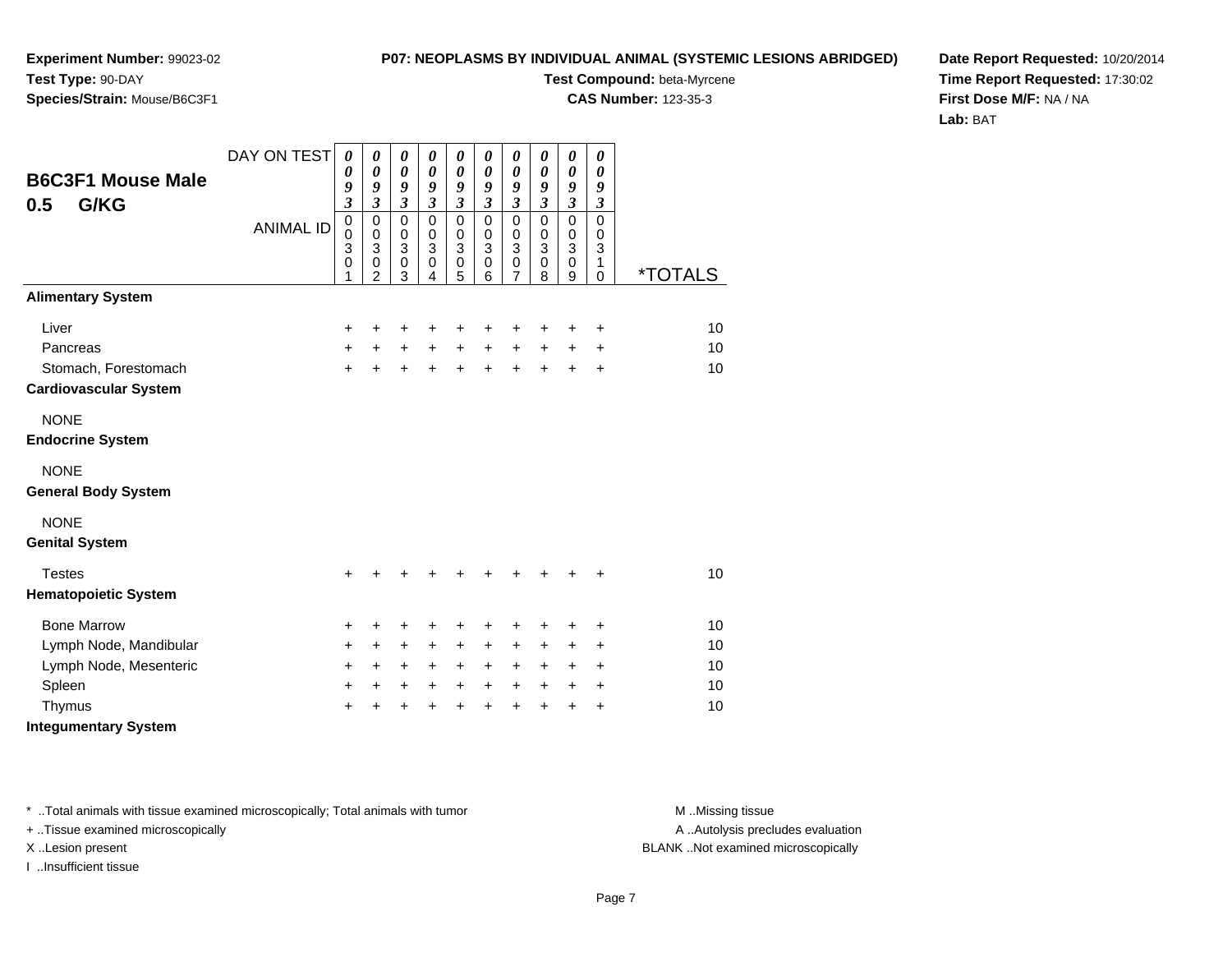#### **P07: NEOPLASMS BY INDIVIDUAL ANIMAL (SYSTEMIC LESIONS ABRIDGED)**

**Test Compound:** beta-Myrcene

**CAS Number:** 123-35-3

**Date Report Requested:** 10/20/2014**Time Report Requested:** 17:30:02**First Dose M/F:** NA / NA**Lab:** BAT

| <b>B6C3F1 Mouse Male</b><br>G/KG<br>0.5      | DAY ON TEST<br><b>ANIMAL ID</b> | 0<br>0<br>9<br>$\overline{\mathbf{3}}$<br>$\mathbf 0$<br>0<br>3<br>0 | 0<br>0<br>9<br>$\overline{\mathbf{3}}$<br>$\mathbf 0$<br>$\pmb{0}$<br>$\overline{3}$<br>$\mathbf 0$<br>$\overline{2}$ | 0<br>$\boldsymbol{\theta}$<br>9<br>$\mathfrak{z}$<br>$\pmb{0}$<br>$_3^0$<br>$\mathbf 0$<br>3 | 0<br>$\boldsymbol{\theta}$<br>9<br>$\mathfrak{z}$<br>0<br>$_3^0$<br>$\mathbf 0$<br>4 | 0<br>0<br>9<br>$\mathfrak{z}$<br>$\pmb{0}$<br>$_3^0$<br>$\pmb{0}$<br>5 | 0<br>0<br>9<br>$\mathfrak{z}$<br>$\mathbf 0$<br>0<br>$\overline{3}$<br>$\pmb{0}$<br>6 | 0<br>0<br>9<br>$\boldsymbol{\beta}$<br>0<br>0<br>$\overline{3}$<br>$\pmb{0}$<br>$\overline{7}$ | 0<br>0<br>9<br>3<br>$\mathbf 0$<br>0<br>$\sqrt{3}$<br>$\mathbf 0$<br>8 | $\boldsymbol{\theta}$<br>0<br>9<br>$\mathfrak{z}$<br>$\mathbf 0$<br>$\pmb{0}$<br>$\overline{3}$<br>$\pmb{0}$<br>9 | 0<br>0<br>9<br>3<br>$\mathbf 0$<br>0<br>$\ensuremath{\mathsf{3}}$<br>1<br>$\mathbf 0$ | <i><b>*TOTALS</b></i> |
|----------------------------------------------|---------------------------------|----------------------------------------------------------------------|-----------------------------------------------------------------------------------------------------------------------|----------------------------------------------------------------------------------------------|--------------------------------------------------------------------------------------|------------------------------------------------------------------------|---------------------------------------------------------------------------------------|------------------------------------------------------------------------------------------------|------------------------------------------------------------------------|-------------------------------------------------------------------------------------------------------------------|---------------------------------------------------------------------------------------|-----------------------|
| <b>NONE</b><br><b>Musculoskeletal System</b> |                                 |                                                                      |                                                                                                                       |                                                                                              |                                                                                      |                                                                        |                                                                                       |                                                                                                |                                                                        |                                                                                                                   |                                                                                       |                       |
| <b>NONE</b><br><b>Nervous System</b>         |                                 |                                                                      |                                                                                                                       |                                                                                              |                                                                                      |                                                                        |                                                                                       |                                                                                                |                                                                        |                                                                                                                   |                                                                                       |                       |
| <b>NONE</b><br><b>Respiratory System</b>     |                                 |                                                                      |                                                                                                                       |                                                                                              |                                                                                      |                                                                        |                                                                                       |                                                                                                |                                                                        |                                                                                                                   |                                                                                       |                       |
| Nose<br><b>Special Senses System</b>         |                                 | $\ddot{}$                                                            |                                                                                                                       |                                                                                              |                                                                                      |                                                                        |                                                                                       | +                                                                                              |                                                                        | ٠                                                                                                                 | $\ddot{}$                                                                             | 10                    |
| <b>NONE</b><br><b>Urinary System</b>         |                                 |                                                                      |                                                                                                                       |                                                                                              |                                                                                      |                                                                        |                                                                                       |                                                                                                |                                                                        |                                                                                                                   |                                                                                       |                       |
| Kidney<br><b>SYSTEMIC LESIONS</b>            |                                 | $\ddot{}$                                                            |                                                                                                                       |                                                                                              |                                                                                      |                                                                        |                                                                                       | ٠                                                                                              |                                                                        |                                                                                                                   | $\ddot{}$                                                                             | 10                    |
| Multiple Organ                               |                                 | ٠                                                                    |                                                                                                                       |                                                                                              |                                                                                      |                                                                        |                                                                                       |                                                                                                |                                                                        |                                                                                                                   | ٠                                                                                     | 10                    |

\* ..Total animals with tissue examined microscopically; Total animals with tumor **M** . Missing tissue M ..Missing tissue

+ ..Tissue examined microscopically

I ..Insufficient tissue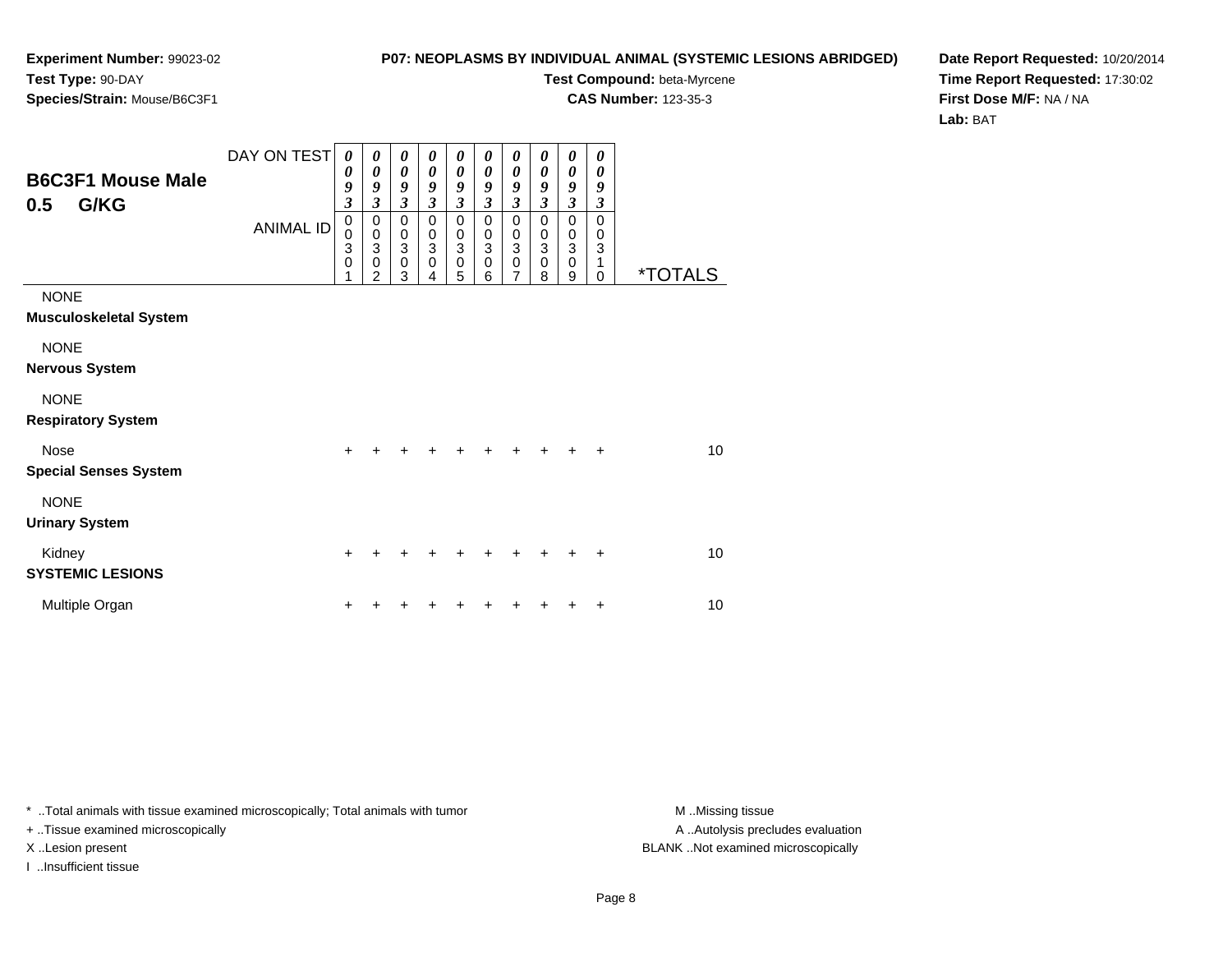# **Species/Strain:** Mouse/B6C3F1

#### **P07: NEOPLASMS BY INDIVIDUAL ANIMAL (SYSTEMIC LESIONS ABRIDGED)**

**Test Compound:** beta-Myrcene

**CAS Number:** 123-35-3

**Date Report Requested:** 10/20/2014**Time Report Requested:** 17:30:02**First Dose M/F:** NA / NA**Lab:** BAT

|                              | DAY ON TEST      | 0<br>0                        | 0<br>0                        | 0<br>0                                 | 0<br>0                        | $\boldsymbol{\theta}$<br>0                  | 0<br>0                                 | 0<br>0                                 | 0<br>0                                     | 0<br>0                           | 0<br>0                                 |                       |
|------------------------------|------------------|-------------------------------|-------------------------------|----------------------------------------|-------------------------------|---------------------------------------------|----------------------------------------|----------------------------------------|--------------------------------------------|----------------------------------|----------------------------------------|-----------------------|
| <b>B6C3F1 Mouse Male</b>     |                  | 9                             | 9                             | 9                                      | 9                             | 9                                           | 9                                      | 9                                      | 9                                          | 9                                | 9                                      |                       |
| G/KG<br>1.0                  |                  | $\mathfrak{z}$<br>$\mathbf 0$ | $\mathfrak{z}$<br>$\mathbf 0$ | $\mathfrak{z}$<br>$\mathbf 0$          | $\mathfrak{z}$<br>$\mathbf 0$ | 3<br>$\mathbf 0$                            | $\overline{\mathbf{3}}$<br>$\mathbf 0$ | $\overline{\mathbf{3}}$<br>$\mathbf 0$ | $\boldsymbol{\mathfrak{z}}$<br>$\mathbf 0$ | $\mathfrak{z}$<br>$\overline{0}$ | $\boldsymbol{\beta}$<br>$\overline{0}$ |                       |
|                              | <b>ANIMAL ID</b> | $\mathbf 0$                   | $\mathbf 0$                   | $\mathbf 0$                            | $\mathbf 0$                   | $\mathbf 0$                                 | $\mathbf 0$                            | $\mathbf 0$                            | $\mathbf 0$                                | $\Omega$                         | $\Omega$                               |                       |
|                              |                  | 4<br>0                        | $\overline{\mathbf{4}}$<br>0  | $\overline{\mathbf{4}}$<br>$\mathbf 0$ | $\overline{4}$<br>0           | $\overline{\mathbf{4}}$<br>$\boldsymbol{0}$ | $\overline{4}$<br>$\mathbf 0$          | 4<br>$\mathbf 0$                       | $\overline{4}$<br>$\mathbf 0$              | 4<br>$\mathbf 0$                 | 4<br>1                                 |                       |
|                              |                  | 1                             | $\overline{2}$                | 3                                      | 4                             | 5                                           | 6                                      | 7                                      | 8                                          | 9                                | $\mathbf 0$                            | <i><b>*TOTALS</b></i> |
| <b>Alimentary System</b>     |                  |                               |                               |                                        |                               |                                             |                                        |                                        |                                            |                                  |                                        |                       |
| Esophagus                    |                  | +                             | +                             | +                                      | +                             | +                                           | ٠                                      | +                                      |                                            |                                  | +                                      | 10                    |
| Gallbladder                  |                  | +                             | $\ddot{}$                     | $\ddot{}$                              | $\ddot{}$                     | +                                           | +                                      | $\ddot{}$                              | $\ddot{}$                                  | $\ddot{}$                        | +                                      | 10                    |
| Intestine Large, Cecum       |                  | $\ddot{}$                     | $\ddot{}$                     | $\ddot{}$                              | $\ddot{}$                     | $\ddot{}$                                   | $\ddot{}$                              | $\ddot{}$                              | $\ddot{}$                                  | $\ddot{}$                        | $\ddot{}$                              | 10                    |
| Intestine Large, Colon       |                  | $\ddot{}$                     | $\ddot{}$                     | +                                      | $\ddot{}$                     | $\ddot{}$                                   | $\ddot{}$                              | +                                      | $\ddot{}$                                  | $+$                              | $\ddot{}$                              | 10                    |
| Intestine Large, Rectum      |                  | +                             | $\ddot{}$                     | $\ddot{}$                              | $\ddot{}$                     | $\ddot{}$                                   | $\ddot{}$                              | $\ddot{}$                              | $+$                                        | $+$                              | $\ddot{}$                              | 10                    |
| Intestine Small, Duodenum    |                  | +                             | +                             | +                                      | +                             | +                                           | +                                      | +                                      | $\ddot{}$                                  | $\ddot{}$                        | $\ddot{}$                              | 10                    |
| Intestine Small, Ileum       |                  | $\ddot{}$                     | $\ddot{}$                     | +                                      | $\ddot{}$                     | +                                           | $\ddot{}$                              | $\ddot{}$                              | $\ddot{}$                                  | $\ddot{}$                        | $\ddot{}$                              | 10                    |
| Intestine Small, Jejunum     |                  | +                             | +                             | $\ddot{}$                              | $\ddot{}$                     | $\ddot{}$                                   | $\ddot{}$                              | $\ddot{}$                              | $\ddot{}$                                  | $+$                              | $\ddot{}$                              | 10                    |
| Liver                        |                  | $\ddot{}$                     | $\ddot{}$                     | +                                      | +                             | +                                           | $\ddot{}$                              | $\ddot{}$                              | $\ddot{}$                                  | $\ddot{}$                        | +                                      | 10                    |
| Oral Mucosa                  |                  | +                             | +                             | +                                      | +                             | +                                           | +                                      | $\ddot{}$                              | $\ddot{}$                                  | $\ddot{}$                        | +                                      | 10                    |
| Pancreas                     |                  | $\ddot{}$                     | $\ddot{}$                     | +                                      | $\ddot{}$                     | $\ddot{}$                                   | $\ddot{}$                              | $\ddot{}$                              | $\ddot{}$                                  | $+$                              | $\ddot{}$                              | 10                    |
| Salivary Glands              |                  | +                             | $\ddot{}$                     | +                                      | $\ddot{}$                     | +                                           | $\ddot{}$                              | $\ddot{}$                              | $\ddot{}$                                  | $\ddot{}$                        | +                                      | 10                    |
| Stomach, Forestomach         |                  | +                             | $\ddot{}$                     | +                                      | $\ddot{}$                     | $\ddot{}$                                   | $\ddot{}$                              | $\ddot{}$                              | $\ddot{}$                                  | $\ddot{}$                        | $\ddot{}$                              | 10                    |
| Stomach, Glandular           |                  | $\ddot{}$                     | $\ddot{}$                     | $\ddot{}$                              | $\ddot{}$                     | $\ddot{}$                                   | $\ddot{}$                              | $\ddot{}$                              | $\ddot{}$                                  | $\ddot{}$                        | +                                      | 10                    |
| <b>Cardiovascular System</b> |                  |                               |                               |                                        |                               |                                             |                                        |                                        |                                            |                                  |                                        |                       |
| <b>Blood Vessel</b>          |                  | +                             | +                             | +                                      | +                             | ٠                                           | ٠                                      | ٠                                      |                                            |                                  | +                                      | 10                    |
| Heart                        |                  | $\ddot{}$                     | $\ddot{}$                     | $\ddot{}$                              | $\ddot{}$                     | $\ddot{}$                                   | $\ddot{}$                              | $\ddot{}$                              | $+$                                        | $\ddot{}$                        | +                                      | 10                    |
| <b>Endocrine System</b>      |                  |                               |                               |                                        |                               |                                             |                                        |                                        |                                            |                                  |                                        |                       |
| <b>Adrenal Cortex</b>        |                  | +                             |                               | ٠                                      |                               |                                             |                                        |                                        |                                            |                                  | ٠                                      | 10                    |
| Adrenal Medulla              |                  | +                             | +                             | +                                      | +                             | +                                           | ٠                                      | +                                      | +                                          | +                                | +                                      | 10                    |

\* ..Total animals with tissue examined microscopically; Total animals with tumor **M** . Missing tissue M ..Missing tissue

+ ..Tissue examined microscopically

I ..Insufficient tissue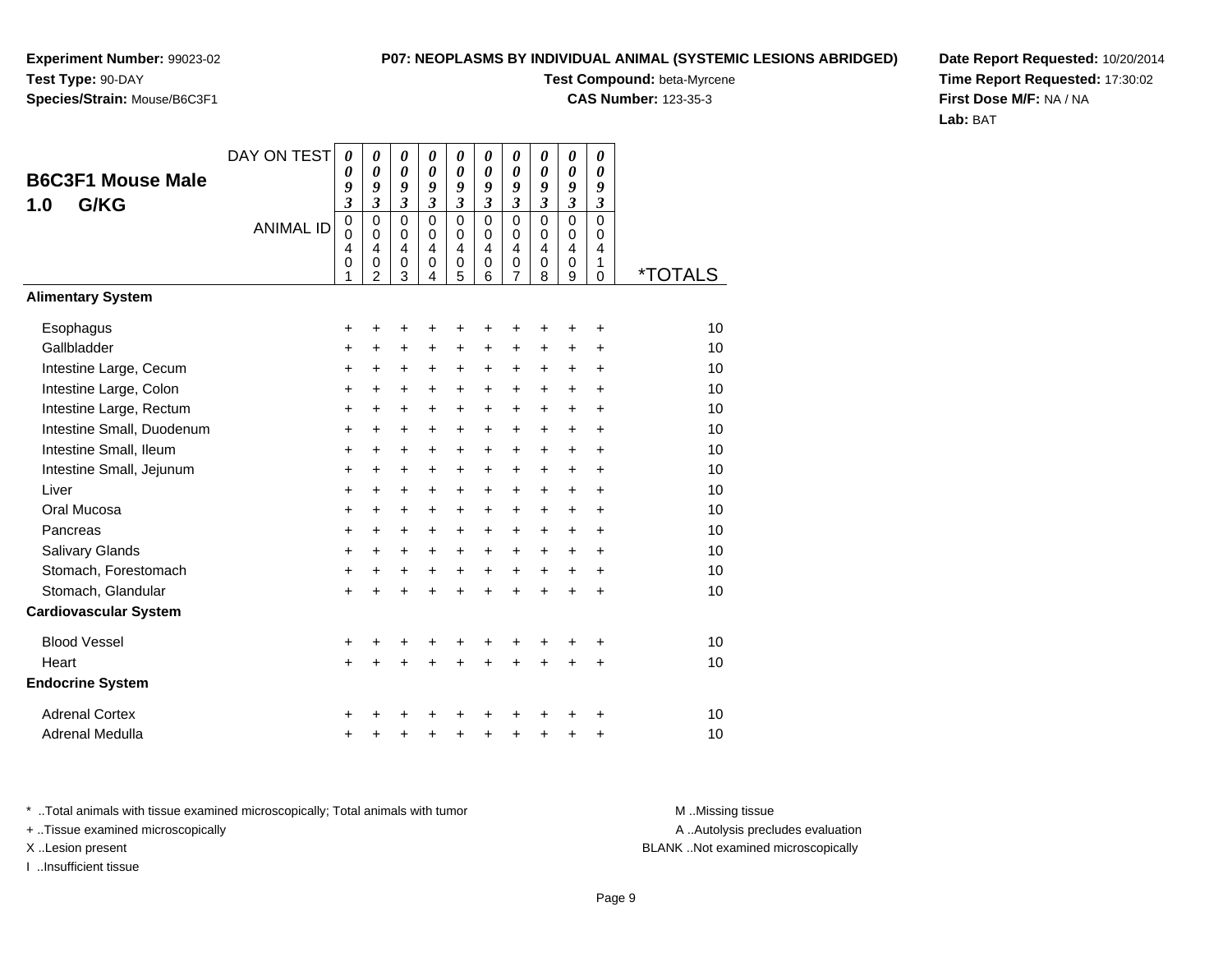**Experiment Number:** 99023-02**Test Type:** 90-DAY**Species/Strain:** Mouse/B6C3F1

**Test Compound:** beta-Myrcene

**CAS Number:** 123-35-3

**Date Report Requested:** 10/20/2014**Time Report Requested:** 17:30:02**First Dose M/F:** NA / NA**Lab:** BAT

| <b>B6C3F1 Mouse Male</b>    | DAY ON TEST      | 0<br>0<br>9          | 0<br>0<br>9                | 0<br>0<br>9              | 0<br>0<br>9              | 0<br>$\boldsymbol{\theta}$<br>9 | $\pmb{\theta}$<br>0<br>9 | $\boldsymbol{\theta}$<br>0<br>9                               | 0<br>0<br>9 | 0<br>0<br>9 | $\pmb{\theta}$<br>$\boldsymbol{\theta}$<br>9 |                       |
|-----------------------------|------------------|----------------------|----------------------------|--------------------------|--------------------------|---------------------------------|--------------------------|---------------------------------------------------------------|-------------|-------------|----------------------------------------------|-----------------------|
| G/KG<br>1.0                 |                  | $\boldsymbol{\beta}$ | 3                          | 3                        | 3                        | 3                               | 3                        | $\overline{\mathbf{3}}$                                       | 3           | 3           | 3                                            |                       |
|                             | <b>ANIMAL ID</b> | $\pmb{0}$<br>0       | $\mathbf 0$<br>$\mathbf 0$ | $\mathsf 0$<br>0         | $\mathbf 0$<br>0         | $\mathbf 0$<br>0                | $\mathbf 0$<br>0         | $\mathbf 0$<br>$\mathbf 0$                                    | 0<br>0      | 0<br>0      | $\mathbf 0$<br>0                             |                       |
|                             |                  | 4<br>0<br>1          | 4<br>0<br>$\overline{c}$   | $\overline{4}$<br>0<br>3 | $\overline{4}$<br>0<br>4 | $\overline{4}$<br>0<br>5        | 4<br>0<br>6              | $\overline{\mathbf{4}}$<br>$\boldsymbol{0}$<br>$\overline{7}$ | 4<br>0<br>8 | 4<br>0<br>9 | 4<br>1<br>0                                  | <i><b>*TOTALS</b></i> |
| Parathyroid Gland           |                  | $\ddot{}$            | $\ddot{}$                  | $\ddot{}$                | $\ddot{}$                | $\ddot{}$                       | м                        | $+$                                                           | $\ddot{}$   | $\ddot{}$   | $\ddot{}$                                    | 9                     |
| <b>Pituitary Gland</b>      |                  | $\ddot{}$            | $\ddot{}$                  | +                        | $\ddot{}$                | $\ddot{}$                       | $\ddot{}$                | $\ddot{}$                                                     | +           | $\ddot{}$   | $\ddot{}$                                    | 10                    |
| <b>Thyroid Gland</b>        |                  | $\ddot{}$            | Ŧ.                         | $\ddot{}$                | $\ddot{}$                | $\ddot{}$                       | +                        | $\ddot{}$                                                     | $\ddot{}$   | $\ddot{}$   | $\ddot{}$                                    | 10                    |
| <b>General Body System</b>  |                  |                      |                            |                          |                          |                                 |                          |                                                               |             |             |                                              |                       |
| <b>NONE</b>                 |                  |                      |                            |                          |                          |                                 |                          |                                                               |             |             |                                              |                       |
| <b>Genital System</b>       |                  |                      |                            |                          |                          |                                 |                          |                                                               |             |             |                                              |                       |
| <b>Coagulating Gland</b>    |                  | +                    | +                          | +                        | +                        | +                               | +                        | +                                                             | +           | +           | +                                            | 10                    |
| Epididymis                  |                  | +                    | +                          | +                        | +                        | +                               | $\pm$                    | +                                                             | +           | +           | +                                            | 10                    |
| <b>Preputial Gland</b>      |                  | +                    | +                          | +                        | +                        | +                               | +                        | +                                                             | +           | +           | +                                            | 10                    |
| Prostate                    |                  | $\ddot{}$            | +                          | +                        | $\ddot{}$                | $\ddot{}$                       | $\ddot{}$                | $\ddot{}$                                                     | $\ddot{}$   | +           | $\ddot{}$                                    | 10                    |
| <b>Seminal Vesicle</b>      |                  | +                    | +                          | +                        | +                        | $\ddot{}$                       | $\ddot{}$                | $\ddot{}$                                                     | $\ddot{}$   | $\ddot{}$   | +                                            | 10                    |
| <b>Testes</b>               |                  | $\ddot{}$            | $\ddot{}$                  | $\ddot{}$                | $\ddot{}$                | $\ddot{}$                       | $+$                      | $\ddot{}$                                                     | $\ddot{}$   | $\ddot{}$   | $\ddot{}$                                    | 10                    |
| <b>Hematopoietic System</b> |                  |                      |                            |                          |                          |                                 |                          |                                                               |             |             |                                              |                       |
| <b>Bone Marrow</b>          |                  | +                    | +                          | +                        | +                        | +                               | +                        | ٠                                                             | +           | +           | +                                            | 10                    |
| Lymph Node, Mandibular      |                  | M                    | $\ddot{}$                  | $\ddot{}$                | $\ddot{}$                | $\ddot{}$                       | $\ddot{}$                | +                                                             | ٠           | +           | $\ddot{}$                                    | 9                     |
| Lymph Node, Mesenteric      |                  | +                    | +                          | +                        | +                        | +                               | +                        | +                                                             | +           | +           | +                                            | 10                    |
| Spleen                      |                  | +                    | +                          | +                        | +                        | +                               | $\ddot{}$                | +                                                             | $\ddot{}$   | +           | +                                            | 10                    |
| Thymus                      |                  | $\ddot{}$            | $\ddot{}$                  | $\ddot{}$                | $\ddot{}$                | $\ddot{}$                       | $\ddot{}$                | $\ddot{}$                                                     | $\ddot{}$   | $\ddot{}$   | +                                            | 10                    |
| <b>Integumentary System</b> |                  |                      |                            |                          |                          |                                 |                          |                                                               |             |             |                                              |                       |
| <b>Mammary Gland</b>        |                  | M                    | M                          | M                        | M                        | M                               | м                        | M                                                             | М           | M           | M                                            | $\mathbf 0$           |
| Skin                        |                  | +                    | +                          | +                        | +                        | +                               | +                        | +                                                             | +           | +           | +                                            | 10                    |

\* ..Total animals with tissue examined microscopically; Total animals with tumor **M** . Missing tissue M ..Missing tissue

+ ..Tissue examined microscopically

I ..Insufficient tissue

A ..Autolysis precludes evaluation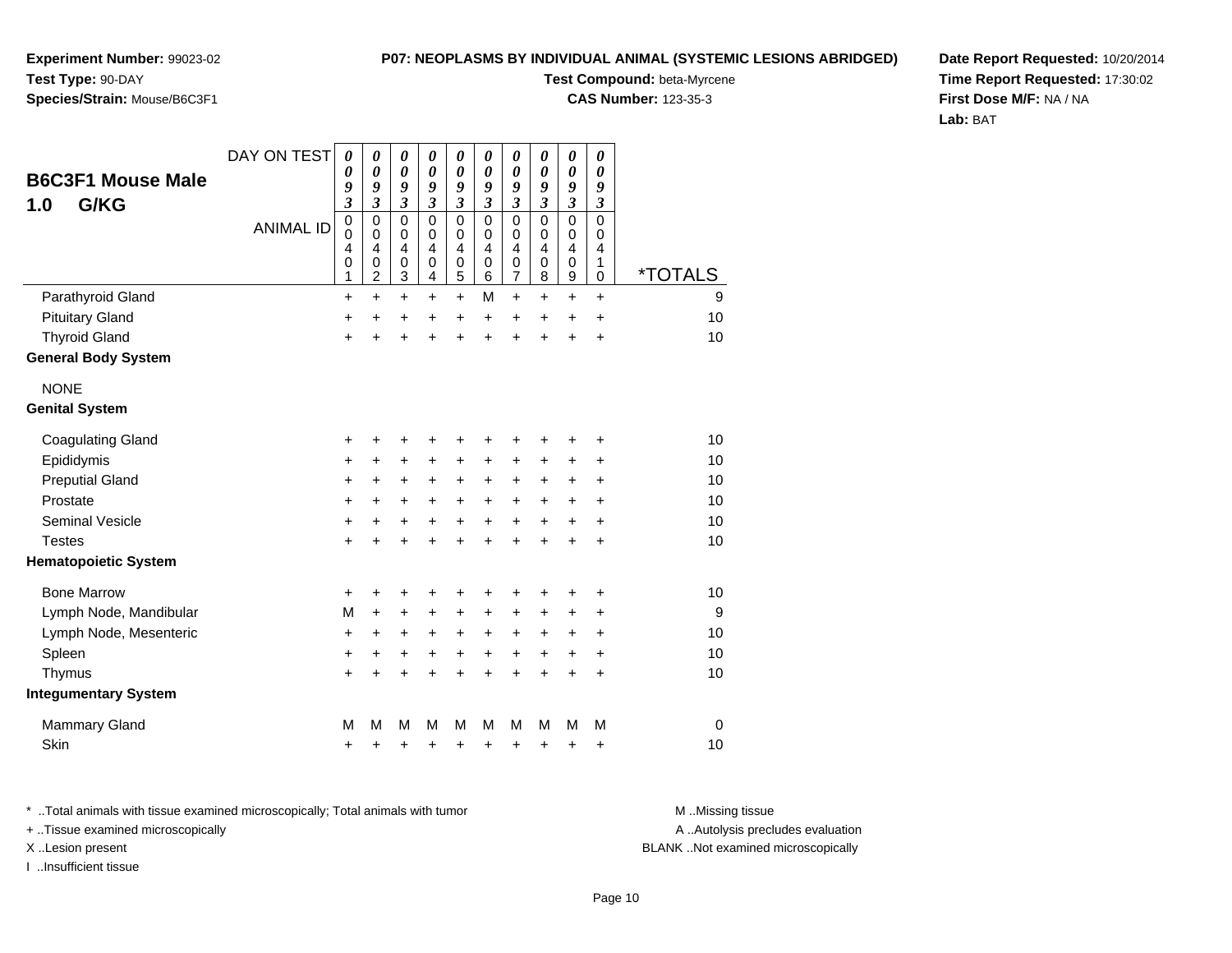# **Species/Strain:** Mouse/B6C3F1

### **P07: NEOPLASMS BY INDIVIDUAL ANIMAL (SYSTEMIC LESIONS ABRIDGED)**

**Test Compound:** beta-Myrcene

**CAS Number:** 123-35-3

**Date Report Requested:** 10/20/2014**Time Report Requested:** 17:30:02**First Dose M/F:** NA / NA**Lab:** BAT

| <b>B6C3F1 Mouse Male</b><br>G/KG<br>1.0           | DAY ON TEST<br><b>ANIMAL ID</b> | 0<br>0<br>9<br>$\overline{\mathbf{3}}$<br>0<br>0<br>4<br>0<br>1 | 0<br>0<br>9<br>3<br>0<br>$\mathbf 0$<br>4<br>0<br>$\overline{2}$ | 0<br>0<br>9<br>3<br>0<br>$\mathbf 0$<br>4<br>0<br>3 | 0<br>$\boldsymbol{\theta}$<br>9<br>3<br>0<br>$\mathbf 0$<br>4<br>0<br>4 | 0<br>$\boldsymbol{\theta}$<br>9<br>3<br>$\mathbf 0$<br>$\mathbf 0$<br>$\overline{4}$<br>$\mathbf 0$<br>5 | 0<br>0<br>9<br>$\mathfrak{z}$<br>$\mathbf 0$<br>0<br>$\overline{4}$<br>$\mathbf 0$<br>6 | 0<br>0<br>9<br>$\overline{\mathbf{3}}$<br>0<br>0<br>$\overline{\mathbf{4}}$<br>$\mathbf 0$<br>7 | 0<br>0<br>9<br>$\mathfrak{z}$<br>$\mathbf 0$<br>0<br>$\overline{4}$<br>$\pmb{0}$<br>8 | 0<br>0<br>9<br>3<br>$\mathbf 0$<br>$\mathbf 0$<br>4<br>$\mathbf 0$<br>9 | 0<br>0<br>9<br>$\boldsymbol{\beta}$<br>$\mathbf 0$<br>0<br>$\overline{4}$<br>1<br>$\mathbf 0$ | <i><b>*TOTALS</b></i> |
|---------------------------------------------------|---------------------------------|-----------------------------------------------------------------|------------------------------------------------------------------|-----------------------------------------------------|-------------------------------------------------------------------------|----------------------------------------------------------------------------------------------------------|-----------------------------------------------------------------------------------------|-------------------------------------------------------------------------------------------------|---------------------------------------------------------------------------------------|-------------------------------------------------------------------------|-----------------------------------------------------------------------------------------------|-----------------------|
| Skin                                              |                                 | $\ddot{}$                                                       | $\ddot{}$                                                        | $\ddot{}$                                           | $\ddot{}$                                                               | +                                                                                                        | $\ddot{}$                                                                               | $\ddot{}$                                                                                       | $\ddot{}$                                                                             | $\ddot{}$                                                               | $\ddot{}$                                                                                     | 10                    |
| <b>Musculoskeletal System</b>                     |                                 |                                                                 |                                                                  |                                                     |                                                                         |                                                                                                          |                                                                                         |                                                                                                 |                                                                                       |                                                                         |                                                                                               |                       |
| <b>Bone</b>                                       |                                 | $\ddot{}$                                                       |                                                                  | +                                                   |                                                                         |                                                                                                          |                                                                                         | +                                                                                               | +                                                                                     | ٠                                                                       | +                                                                                             | 10                    |
| <b>Nervous System</b>                             |                                 |                                                                 |                                                                  |                                                     |                                                                         |                                                                                                          |                                                                                         |                                                                                                 |                                                                                       |                                                                         |                                                                                               |                       |
| <b>Brain</b>                                      |                                 | +                                                               |                                                                  | +                                                   |                                                                         |                                                                                                          |                                                                                         | +                                                                                               | ٠                                                                                     | +                                                                       | +                                                                                             | 10                    |
| <b>Respiratory System</b>                         |                                 |                                                                 |                                                                  |                                                     |                                                                         |                                                                                                          |                                                                                         |                                                                                                 |                                                                                       |                                                                         |                                                                                               |                       |
| Lung                                              |                                 | +                                                               |                                                                  | +                                                   |                                                                         |                                                                                                          |                                                                                         | +                                                                                               | +                                                                                     | +                                                                       | +                                                                                             | 10                    |
| <b>Nose</b>                                       |                                 | $\ddot{}$                                                       |                                                                  | +                                                   | +                                                                       | $\ddot{}$                                                                                                | +                                                                                       | $\ddot{}$                                                                                       | $\ddot{}$                                                                             | $\ddot{}$                                                               | $\ddot{}$                                                                                     | 10                    |
| Trachea                                           |                                 | $\ddot{}$                                                       |                                                                  |                                                     |                                                                         |                                                                                                          |                                                                                         | $\ddot{}$                                                                                       | $\ddot{}$                                                                             | +                                                                       | ÷                                                                                             | 10                    |
| <b>Special Senses System</b>                      |                                 |                                                                 |                                                                  |                                                     |                                                                         |                                                                                                          |                                                                                         |                                                                                                 |                                                                                       |                                                                         |                                                                                               |                       |
| Eye                                               |                                 | +                                                               |                                                                  |                                                     |                                                                         |                                                                                                          |                                                                                         |                                                                                                 | +                                                                                     | +                                                                       | +                                                                                             | 10                    |
| <b>Harderian Gland</b>                            |                                 | $+$                                                             |                                                                  | +                                                   |                                                                         | $\ddot{}$                                                                                                | +                                                                                       | $\ddot{}$                                                                                       | $\ddot{}$                                                                             | $\ddot{}$                                                               | $\ddot{}$                                                                                     | 10                    |
| <b>Urinary System</b>                             |                                 |                                                                 |                                                                  |                                                     |                                                                         |                                                                                                          |                                                                                         |                                                                                                 |                                                                                       |                                                                         |                                                                                               |                       |
| Kidney                                            |                                 | $\ddot{}$                                                       |                                                                  | +                                                   |                                                                         |                                                                                                          | +                                                                                       | ٠                                                                                               | +                                                                                     | ٠                                                                       | ÷                                                                                             | 10                    |
| <b>Urinary Bladder</b><br><b>SYSTEMIC LESIONS</b> |                                 | +                                                               |                                                                  | +                                                   |                                                                         |                                                                                                          | +                                                                                       | ٠                                                                                               | +                                                                                     | $\ddot{}$                                                               | $\ddot{}$                                                                                     | 10                    |
| Multiple Organ                                    |                                 | +                                                               |                                                                  |                                                     |                                                                         |                                                                                                          |                                                                                         |                                                                                                 | ٠                                                                                     | +                                                                       | +                                                                                             | 10                    |

\* ..Total animals with tissue examined microscopically; Total animals with tumor **M** . Missing tissue M ..Missing tissue

+ ..Tissue examined microscopically

I ..Insufficient tissue

A ..Autolysis precludes evaluation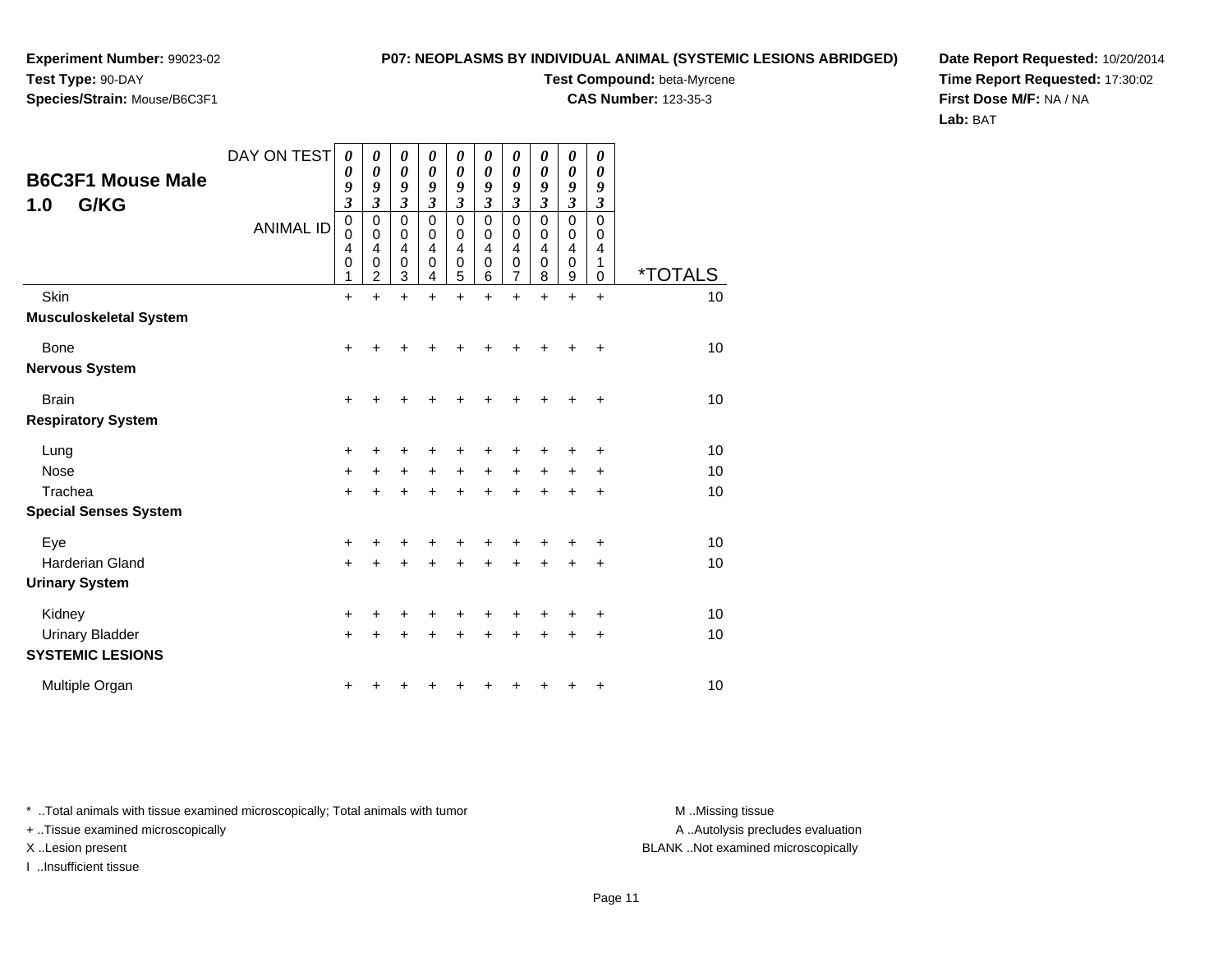# **Species/Strain:** Mouse/B6C3F1

#### **P07: NEOPLASMS BY INDIVIDUAL ANIMAL (SYSTEMIC LESIONS ABRIDGED)**

**Test Compound:** beta-Myrcene

**CAS Number:** 123-35-3

**Date Report Requested:** 10/20/2014**Time Report Requested:** 17:30:02**First Dose M/F:** NA / NA**Lab:** BAT

| <b>B6C3F1 Mouse Male</b><br>G/KG<br>2.0 | DAY ON TEST      |                                                        | 0<br>0<br>9<br>$\mathfrak{z}$                                    | 0<br>0<br>$\boldsymbol{2}$<br>$\overline{\mathbf{c}}$ | 0<br>$\boldsymbol{\theta}$<br>$\overline{2}$<br>$\mathfrak{z}$ | 0<br>$\boldsymbol{\theta}$<br>$\overline{\mathbf{c}}$<br>1 | 0<br>0<br>$\boldsymbol{2}$<br>$\overline{\mathbf{3}}$ | 0<br>0<br>$\overline{\mathbf{c}}$<br>$\overline{\boldsymbol{4}}$ | 0<br>$\boldsymbol{\theta}$<br>$\boldsymbol{\theta}$<br>7 | 0<br>$\boldsymbol{\theta}$<br>$\overline{\mathbf{c}}$<br>$\overline{\mathbf{c}}$ | 0<br>$\boldsymbol{\theta}$<br>$\boldsymbol{2}$<br>$\boldsymbol{l}$ |                       |
|-----------------------------------------|------------------|--------------------------------------------------------|------------------------------------------------------------------|-------------------------------------------------------|----------------------------------------------------------------|------------------------------------------------------------|-------------------------------------------------------|------------------------------------------------------------------|----------------------------------------------------------|----------------------------------------------------------------------------------|--------------------------------------------------------------------|-----------------------|
|                                         | <b>ANIMAL ID</b> | 8<br>$\pmb{0}$<br>$\mathbf 0$<br>5<br>$\mathbf 0$<br>1 | $\mathbf 0$<br>$\mathbf 0$<br>5<br>$\mathbf 0$<br>$\overline{2}$ | $\mathbf 0$<br>$\mathbf 0$<br>5<br>$\mathbf 0$<br>3   | $\Omega$<br>$\Omega$<br>5<br>$\mathbf 0$<br>4                  | $\mathbf 0$<br>0<br>5<br>$\pmb{0}$<br>5                    | $\Omega$<br>$\Omega$<br>5<br>$\mathbf 0$<br>6         | $\mathbf 0$<br>$\mathbf 0$<br>5<br>0<br>7                        | $\mathbf 0$<br>$\Omega$<br>5<br>$\mathbf 0$<br>8         | $\Omega$<br>0<br>5<br>$\mathbf 0$<br>9                                           | $\mathbf 0$<br>0<br>5<br>1<br>0                                    | <i><b>*TOTALS</b></i> |
| <b>Alimentary System</b>                |                  |                                                        |                                                                  |                                                       |                                                                |                                                            |                                                       |                                                                  |                                                          |                                                                                  |                                                                    |                       |
| Esophagus<br>Gallbladder                |                  | +<br>+                                                 | +<br>+                                                           | +<br>+                                                | +<br>+                                                         | +<br>A                                                     | $\ddot{}$                                             | +<br>+                                                           | +<br>+                                                   | +<br>+                                                                           | +<br>+                                                             | 10<br>9               |
| Intestine Large, Cecum                  |                  | $\ddot{}$                                              | $\ddot{}$                                                        | $\ddot{}$                                             | $\ddot{}$                                                      | $\ddot{}$                                                  | $\ddot{}$                                             | $\ddot{}$                                                        | $\ddot{}$                                                | $\ddot{}$                                                                        | $\ddot{}$                                                          | 10                    |
| Intestine Large, Colon                  |                  | +                                                      | $\pm$                                                            | $\ddot{}$                                             | $\mathbf{I}$                                                   | A                                                          | $\ddot{}$                                             | $\ddot{}$                                                        | $\ddot{}$                                                | $\ddot{}$                                                                        | $\ddot{}$                                                          | 8                     |
| Intestine Large, Rectum                 |                  | $\ddot{}$                                              | $\ddot{}$                                                        | $\ddot{}$                                             | $\ddot{}$                                                      | $\ddot{}$                                                  | $+$                                                   | $\ddot{}$                                                        | $\ddot{}$                                                | $\ddot{}$                                                                        | $\ddot{}$                                                          | 10                    |
| Intestine Small, Duodenum               |                  | $\ddot{}$                                              | +                                                                | +                                                     | +                                                              | A                                                          | $\ddot{}$                                             | +                                                                | +                                                        | $\ddot{}$                                                                        | $\ddot{}$                                                          | 9                     |
| Intestine Small, Ileum                  |                  | +                                                      | $\ddot{}$                                                        | $\ddot{}$                                             | $\ddot{}$                                                      | A                                                          | $\ddot{}$                                             | $\ddot{}$                                                        | $\ddot{}$                                                | $\ddot{}$                                                                        | $\ddot{}$                                                          | 9                     |
| Intestine Small, Jejunum                |                  | $\ddot{}$                                              | +                                                                | +                                                     | +                                                              | A                                                          | $\ddot{}$                                             | +                                                                | $\ddot{}$                                                | $\ddot{}$                                                                        | A                                                                  | 8                     |
| Liver                                   |                  | $\ddot{}$                                              | $\ddot{}$                                                        | $\ddot{}$                                             | $\ddot{}$                                                      | $\ddot{}$                                                  | $\ddot{}$                                             | $\ddot{}$                                                        | $\ddot{}$                                                | $\ddot{}$                                                                        | $\ddot{}$                                                          | 10                    |
| Oral Mucosa                             |                  | $\ddot{}$                                              | +                                                                | +                                                     | +                                                              | +                                                          | $\ddot{}$                                             | +                                                                | +                                                        | $\ddot{}$                                                                        | +                                                                  | 10                    |
| Pancreas                                |                  | $\ddot{}$                                              | $\ddot{}$                                                        | $\ddot{}$                                             | $\ddot{}$                                                      | $+$                                                        | $\ddot{}$                                             | $\ddot{}$                                                        | $\ddot{}$                                                | $+$                                                                              | $\ddot{}$                                                          | 10                    |
| Salivary Glands                         |                  | $\ddot{}$                                              | $\ddot{}$                                                        | +                                                     | +                                                              | $\ddot{}$                                                  | $\ddot{}$                                             | $\ddot{}$                                                        | $\ddot{}$                                                | $\ddot{}$                                                                        | +                                                                  | 10                    |
| Stomach, Forestomach                    |                  | +                                                      | $\ddot{}$                                                        | +                                                     | $\ddot{}$                                                      | $\ddot{}$                                                  | $\ddot{}$                                             | $\ddot{}$                                                        | $\ddot{}$                                                | $\ddot{}$                                                                        | $\ddot{}$                                                          | 10                    |
| Stomach, Glandular                      |                  | $\ddot{}$                                              | $\ddot{}$                                                        | $\ddot{}$                                             | $\ddot{}$                                                      | $\ddot{}$                                                  | $\ddot{}$                                             | $\ddot{}$                                                        | $\ddot{}$                                                | $\ddot{}$                                                                        | $\ddot{}$                                                          | 10                    |
| <b>Cardiovascular System</b>            |                  |                                                        |                                                                  |                                                       |                                                                |                                                            |                                                       |                                                                  |                                                          |                                                                                  |                                                                    |                       |
| <b>Blood Vessel</b>                     |                  | М                                                      |                                                                  | +                                                     | +                                                              |                                                            |                                                       |                                                                  |                                                          |                                                                                  | +                                                                  | 9                     |
| Heart                                   |                  | $\ddot{}$                                              | $\ddot{}$                                                        | $\ddot{}$                                             | $\ddot{}$                                                      | $\ddot{}$                                                  | $\ddot{}$                                             | $\ddot{}$                                                        | $\ddot{}$                                                | $\ddot{}$                                                                        | $\ddot{}$                                                          | 10                    |
| <b>Endocrine System</b>                 |                  |                                                        |                                                                  |                                                       |                                                                |                                                            |                                                       |                                                                  |                                                          |                                                                                  |                                                                    |                       |
| <b>Adrenal Cortex</b>                   |                  |                                                        |                                                                  |                                                       |                                                                |                                                            |                                                       |                                                                  |                                                          |                                                                                  |                                                                    | 10                    |
| Adrenal Medulla                         |                  | +                                                      |                                                                  | +                                                     | +                                                              | $\ddot{}$                                                  | +                                                     | +                                                                | +                                                        | +                                                                                | +                                                                  | 10                    |

\* ..Total animals with tissue examined microscopically; Total animals with tumor **M** . Missing tissue M ..Missing tissue

+ ..Tissue examined microscopically

I ..Insufficient tissue

A ..Autolysis precludes evaluation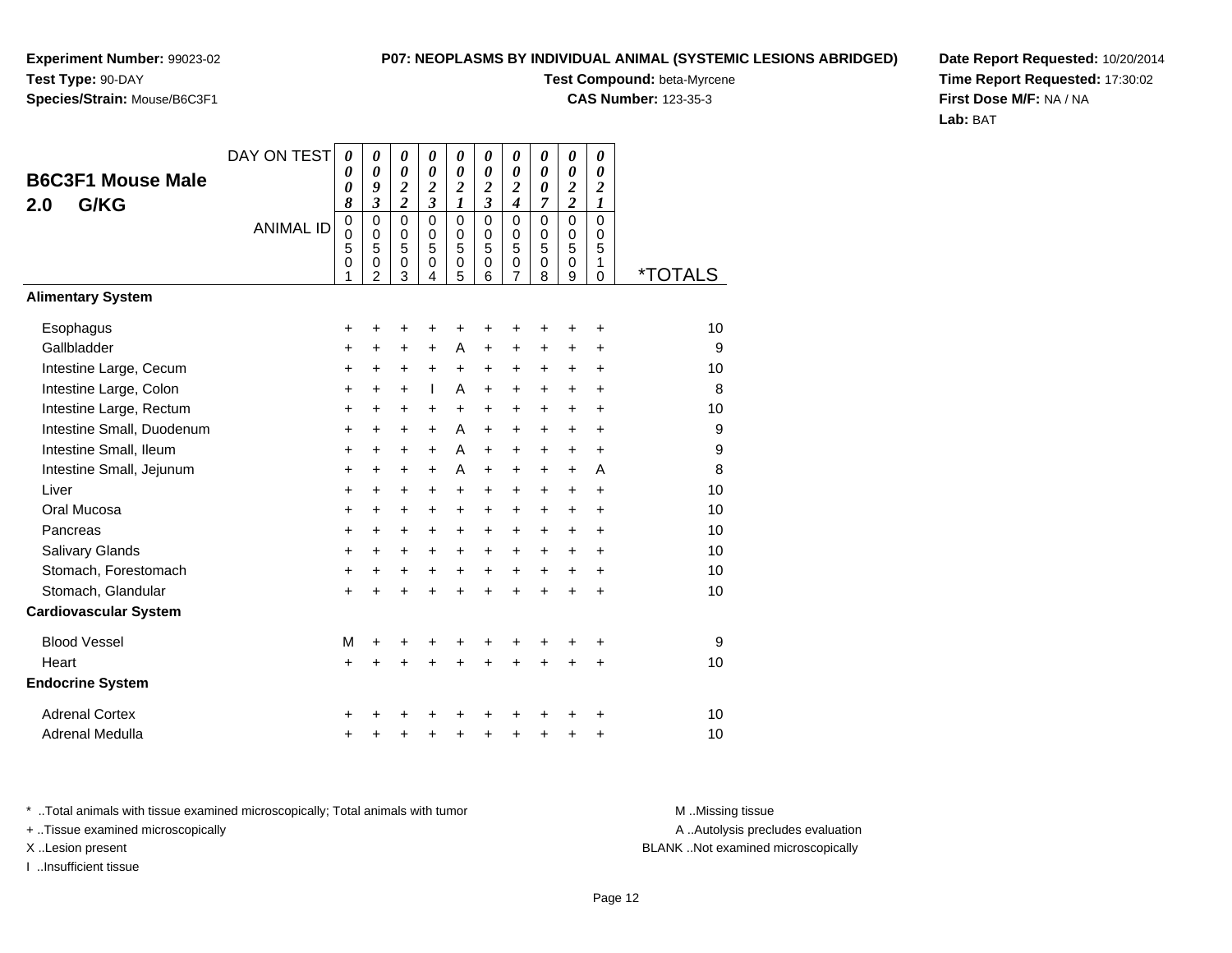**Experiment Number:** 99023-02**Test Type:** 90-DAY

## **Species/Strain:** Mouse/B6C3F1

**Test Compound:** beta-Myrcene

**CAS Number:** 123-35-3

**Date Report Requested:** 10/20/2014**Time Report Requested:** 17:30:02**First Dose M/F:** NA / NA**Lab:** BAT

|                             | DAY ON TEST      | 0<br>0                                       | 0<br>0                                                                            | 0<br>0                                                                         | 0<br>$\boldsymbol{\theta}$                                           | 0<br>$\boldsymbol{\theta}$                                                     | 0<br>0                                                               | 0<br>0                                                            | 0<br>0                     | 0<br>$\boldsymbol{\theta}$                                                 | 0<br>0                                                                  |                       |
|-----------------------------|------------------|----------------------------------------------|-----------------------------------------------------------------------------------|--------------------------------------------------------------------------------|----------------------------------------------------------------------|--------------------------------------------------------------------------------|----------------------------------------------------------------------|-------------------------------------------------------------------|----------------------------|----------------------------------------------------------------------------|-------------------------------------------------------------------------|-----------------------|
| <b>B6C3F1 Mouse Male</b>    |                  | 0                                            | 9                                                                                 | $\overline{\mathbf{c}}$                                                        | $\overline{\mathbf{c}}$                                              | $\overline{\mathbf{c}}$                                                        | $\boldsymbol{2}$                                                     | $\overline{\mathbf{c}}$                                           | 0                          | $\overline{\mathbf{c}}$                                                    | $\boldsymbol{2}$                                                        |                       |
| G/KG<br>2.0                 | <b>ANIMAL ID</b> | 8<br>$\pmb{0}$<br>$\mathbf 0$<br>5<br>0<br>1 | $\overline{\mathbf{3}}$<br>$\mathbf 0$<br>$\mathbf 0$<br>5<br>0<br>$\overline{2}$ | $\overline{\mathbf{c}}$<br>$\mathbf 0$<br>$\mathbf 0$<br>5<br>$\mathbf 0$<br>3 | $\overline{\mathbf{3}}$<br>$\mathbf 0$<br>$\mathbf 0$<br>5<br>0<br>4 | $\boldsymbol{l}$<br>$\pmb{0}$<br>$\pmb{0}$<br>$\overline{5}$<br>$\pmb{0}$<br>5 | $\overline{\mathbf{3}}$<br>$\mathbf 0$<br>$\mathbf 0$<br>5<br>0<br>6 | $\overline{\boldsymbol{4}}$<br>0<br>0<br>5<br>0<br>$\overline{7}$ | 7<br>0<br>0<br>5<br>0<br>8 | $\overline{\mathbf{c}}$<br>$\mathbf 0$<br>$\mathbf 0$<br>5<br>$\,0\,$<br>9 | $\boldsymbol{l}$<br>$\mathbf 0$<br>$\mathbf 0$<br>5<br>1<br>$\mathbf 0$ | <i><b>*TOTALS</b></i> |
| Parathyroid Gland           |                  | M                                            | M                                                                                 | $\ddot{}$                                                                      | +                                                                    | M                                                                              | $\ddot{}$                                                            | +                                                                 | +                          | +                                                                          | $\ddot{}$                                                               | $\overline{7}$        |
| <b>Pituitary Gland</b>      |                  | +                                            | $\ddot{}$                                                                         | +                                                                              | +                                                                    | $\ddot{}$                                                                      | +                                                                    | +                                                                 | +                          | +                                                                          | +                                                                       | 10                    |
| <b>Thyroid Gland</b>        |                  | $\ddot{}$                                    | $\ddot{}$                                                                         | $\ddot{}$                                                                      | $\ddot{}$                                                            | $\ddot{}$                                                                      | ÷                                                                    | $\ddot{}$                                                         | $\ddot{}$                  | $\ddot{}$                                                                  | $\ddot{}$                                                               | 10                    |
| <b>General Body System</b>  |                  |                                              |                                                                                   |                                                                                |                                                                      |                                                                                |                                                                      |                                                                   |                            |                                                                            |                                                                         |                       |
| <b>NONE</b>                 |                  |                                              |                                                                                   |                                                                                |                                                                      |                                                                                |                                                                      |                                                                   |                            |                                                                            |                                                                         |                       |
| <b>Genital System</b>       |                  |                                              |                                                                                   |                                                                                |                                                                      |                                                                                |                                                                      |                                                                   |                            |                                                                            |                                                                         |                       |
| <b>Coagulating Gland</b>    |                  | +                                            | +                                                                                 | +                                                                              | +                                                                    | +                                                                              | +                                                                    | +                                                                 | +                          | +                                                                          | M                                                                       | 9                     |
| Epididymis                  |                  | +                                            | +                                                                                 | +                                                                              | ٠                                                                    | $\ddot{}$                                                                      | $\pm$                                                                | +                                                                 | +                          | +                                                                          | +                                                                       | 10                    |
| <b>Preputial Gland</b>      |                  | +                                            | +                                                                                 | +                                                                              | +                                                                    | $\ddot{}$                                                                      | +                                                                    | +                                                                 | +                          | +                                                                          | +                                                                       | 10                    |
| Prostate                    |                  | $\ddot{}$                                    | +                                                                                 | +                                                                              | $\ddot{}$                                                            | $\ddot{}$                                                                      | $\ddot{}$                                                            | +                                                                 | $\pm$                      | +                                                                          | $\ddot{}$                                                               | 10                    |
| <b>Seminal Vesicle</b>      |                  | +                                            | +                                                                                 | +                                                                              | $\ddot{}$                                                            | $\ddot{}$                                                                      | $\ddot{}$                                                            | $\ddot{}$                                                         | $\ddot{}$                  | $\ddot{}$                                                                  | $\ddot{}$                                                               | 10                    |
| <b>Testes</b>               |                  | $\ddot{}$                                    | $\ddot{}$                                                                         | $\ddot{}$                                                                      | $\ddot{}$                                                            | $\ddot{}$                                                                      | $\ddot{}$                                                            | $\ddot{}$                                                         | $\ddot{}$                  | $\ddot{}$                                                                  | $\ddot{}$                                                               | 10                    |
| <b>Hematopoietic System</b> |                  |                                              |                                                                                   |                                                                                |                                                                      |                                                                                |                                                                      |                                                                   |                            |                                                                            |                                                                         |                       |
| <b>Bone Marrow</b>          |                  | +                                            | +                                                                                 | +                                                                              | +                                                                    | +                                                                              | +                                                                    | +                                                                 | +                          | +                                                                          | +                                                                       | 10                    |
| Lymph Node, Mandibular      |                  | +                                            | +                                                                                 | +                                                                              | +                                                                    | $\ddot{}$                                                                      | +                                                                    | M                                                                 | +                          | +                                                                          | ÷                                                                       | 9                     |
| Lymph Node, Mesenteric      |                  | $\ddot{}$                                    | +                                                                                 | +                                                                              | +                                                                    | $\ddot{}$                                                                      | $\ddot{}$                                                            | +                                                                 | +                          | +                                                                          | $\ddot{}$                                                               | 10                    |
| Spleen                      |                  | $\ddot{}$                                    | +                                                                                 | +                                                                              | +                                                                    | $\ddot{}$                                                                      | $\ddot{}$                                                            | $\ddot{}$                                                         | $\ddot{}$                  | $\ddot{}$                                                                  | +                                                                       | 10                    |
| Thymus                      |                  | $\ddot{}$                                    | $\ddot{}$                                                                         | $\ddot{}$                                                                      | $\ddot{}$                                                            | $\ddot{}$                                                                      | $\ddot{}$                                                            | $\ddot{}$                                                         | $\ddot{}$                  | $\ddot{}$                                                                  | $\ddot{}$                                                               | 10                    |
| <b>Integumentary System</b> |                  |                                              |                                                                                   |                                                                                |                                                                      |                                                                                |                                                                      |                                                                   |                            |                                                                            |                                                                         |                       |
| <b>Mammary Gland</b>        |                  | M                                            | М                                                                                 | M                                                                              | М                                                                    | M                                                                              | М                                                                    | M                                                                 | M                          | M                                                                          | M                                                                       | $\mathbf 0$           |
| Skin                        |                  | +                                            | +                                                                                 | +                                                                              | +                                                                    | +                                                                              | +                                                                    | +                                                                 | +                          | +                                                                          | +                                                                       | 10                    |

\* ..Total animals with tissue examined microscopically; Total animals with tumor **M** . Missing tissue M ..Missing tissue

+ ..Tissue examined microscopically

I ..Insufficient tissue

A ..Autolysis precludes evaluation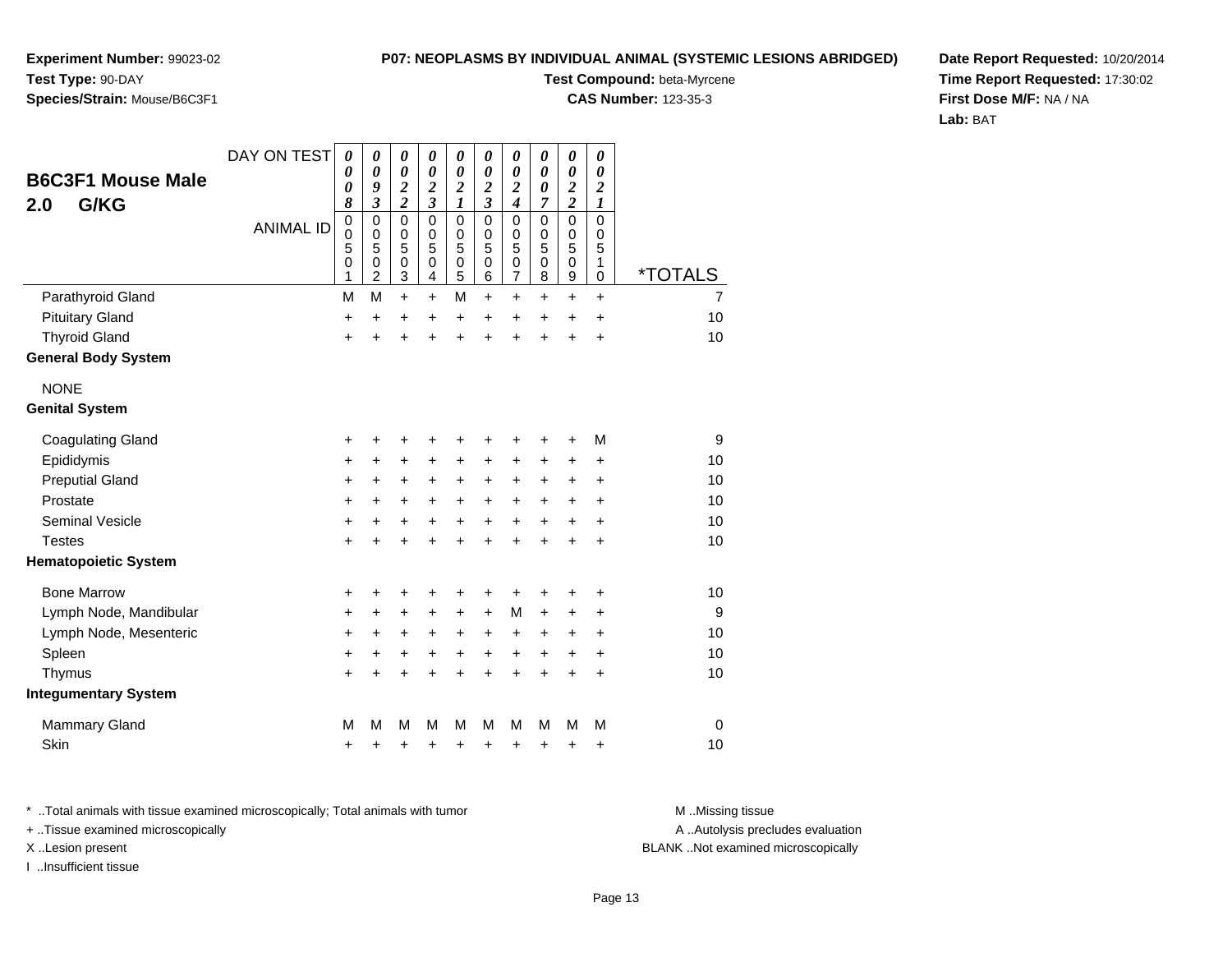# **Species/Strain:** Mouse/B6C3F1

#### **P07: NEOPLASMS BY INDIVIDUAL ANIMAL (SYSTEMIC LESIONS ABRIDGED)**

**Test Compound:** beta-Myrcene

**CAS Number:** 123-35-3

**Date Report Requested:** 10/20/2014**Time Report Requested:** 17:30:02**First Dose M/F:** NA / NA**Lab:** BAT

| <b>B6C3F1 Mouse Male</b><br>2.0<br>G/KG           | DAY ON TEST<br><b>ANIMAL ID</b> | 0<br>0<br>0<br>8<br>0<br>0<br>5<br>0 | 0<br>0<br>9<br>3<br>0<br>$\mathbf 0$<br>5<br>0 | 0<br>0<br>$\boldsymbol{2}$<br>$\overline{\mathbf{c}}$<br>$\mathbf 0$<br>$\mathbf 0$<br>5<br>0 | 0<br>0<br>$\boldsymbol{2}$<br>$\overline{\mathbf{3}}$<br>0<br>$\mathbf 0$<br>5<br>0 | 0<br>0<br>$\boldsymbol{2}$<br>$\boldsymbol{l}$<br>$\pmb{0}$<br>$\mathbf 0$<br>5<br>$\mathbf 0$ | 0<br>0<br>$\overline{2}$<br>$\mathfrak{z}$<br>$\mathbf 0$<br>$\mathbf 0$<br>5<br>$\mathbf 0$ | 0<br>0<br>$\overline{2}$<br>$\boldsymbol{4}$<br>0<br>0<br>5<br>0 | 0<br>0<br>0<br>7<br>$\mathbf 0$<br>$\pmb{0}$<br>5<br>$\mathbf 0$ | 0<br>0<br>$\boldsymbol{2}$<br>$\overline{2}$<br>$\mathbf 0$<br>$\pmb{0}$<br>5<br>$\mathbf 0$ | 0<br>0<br>$\overline{c}$<br>$\boldsymbol{l}$<br>$\mathbf 0$<br>0<br>5<br>1 | <i><b>*TOTALS</b></i> |
|---------------------------------------------------|---------------------------------|--------------------------------------|------------------------------------------------|-----------------------------------------------------------------------------------------------|-------------------------------------------------------------------------------------|------------------------------------------------------------------------------------------------|----------------------------------------------------------------------------------------------|------------------------------------------------------------------|------------------------------------------------------------------|----------------------------------------------------------------------------------------------|----------------------------------------------------------------------------|-----------------------|
| Skin                                              |                                 | 1<br>$+$                             | 2<br>$\ddot{}$                                 | 3<br>$\ddot{}$                                                                                | 4<br>$\ddot{}$                                                                      | 5<br>$\ddot{}$                                                                                 | 6<br>$\ddot{}$                                                                               | 7<br>$\ddot{}$                                                   | 8<br>$\ddot{}$                                                   | 9<br>$\ddot{}$                                                                               | $\mathbf 0$<br>$\ddot{}$                                                   | 10                    |
| <b>Musculoskeletal System</b>                     |                                 |                                      |                                                |                                                                                               |                                                                                     |                                                                                                |                                                                                              |                                                                  |                                                                  |                                                                                              |                                                                            |                       |
| Bone                                              |                                 | $\pm$                                |                                                |                                                                                               |                                                                                     |                                                                                                |                                                                                              | +                                                                | +                                                                | ٠                                                                                            | ÷                                                                          | 10                    |
| <b>Nervous System</b>                             |                                 |                                      |                                                |                                                                                               |                                                                                     |                                                                                                |                                                                                              |                                                                  |                                                                  |                                                                                              |                                                                            |                       |
| <b>Brain</b>                                      |                                 | $\pm$                                |                                                | +                                                                                             |                                                                                     |                                                                                                |                                                                                              | +                                                                | ٠                                                                | ٠                                                                                            | +                                                                          | 10                    |
| <b>Respiratory System</b>                         |                                 |                                      |                                                |                                                                                               |                                                                                     |                                                                                                |                                                                                              |                                                                  |                                                                  |                                                                                              |                                                                            |                       |
| Lung                                              |                                 | +                                    |                                                | ٠                                                                                             |                                                                                     |                                                                                                |                                                                                              | ٠                                                                | +                                                                | +                                                                                            | +                                                                          | 10                    |
| <b>Nose</b>                                       |                                 | +                                    |                                                | +                                                                                             | +                                                                                   | $\ddot{}$                                                                                      | $\ddot{}$                                                                                    | $\ddot{}$                                                        | $\ddot{}$                                                        | +                                                                                            | +                                                                          | 10                    |
| Trachea                                           |                                 | $\ddot{}$                            |                                                | +                                                                                             |                                                                                     |                                                                                                |                                                                                              | $\ddot{}$                                                        | $\ddot{}$                                                        | $\ddot{}$                                                                                    | ÷                                                                          | 10                    |
| <b>Special Senses System</b>                      |                                 |                                      |                                                |                                                                                               |                                                                                     |                                                                                                |                                                                                              |                                                                  |                                                                  |                                                                                              |                                                                            |                       |
| Eye                                               |                                 | +                                    |                                                |                                                                                               |                                                                                     |                                                                                                |                                                                                              |                                                                  | +                                                                | +                                                                                            | +                                                                          | 10                    |
| <b>Harderian Gland</b>                            |                                 | $+$                                  |                                                | +                                                                                             | ÷                                                                                   | $\ddot{}$                                                                                      | $\div$                                                                                       | $\pm$                                                            | $\pm$                                                            | $\pm$                                                                                        | +                                                                          | 10                    |
| <b>Urinary System</b>                             |                                 |                                      |                                                |                                                                                               |                                                                                     |                                                                                                |                                                                                              |                                                                  |                                                                  |                                                                                              |                                                                            |                       |
| Kidney                                            |                                 | $\ddot{}$                            |                                                |                                                                                               |                                                                                     |                                                                                                |                                                                                              |                                                                  | +                                                                | +                                                                                            | +                                                                          | 10                    |
| <b>Urinary Bladder</b><br><b>SYSTEMIC LESIONS</b> |                                 | $\pm$                                |                                                |                                                                                               |                                                                                     |                                                                                                | ٠                                                                                            | +                                                                | +                                                                | +                                                                                            | $\ddot{}$                                                                  | 10                    |
| Multiple Organ                                    |                                 | +                                    |                                                |                                                                                               |                                                                                     |                                                                                                |                                                                                              |                                                                  | ٠                                                                | +                                                                                            | +                                                                          | 10                    |

\* ..Total animals with tissue examined microscopically; Total animals with tumor **M** . Missing tissue M ..Missing tissue

+ ..Tissue examined microscopically

I ..Insufficient tissue

A ..Autolysis precludes evaluation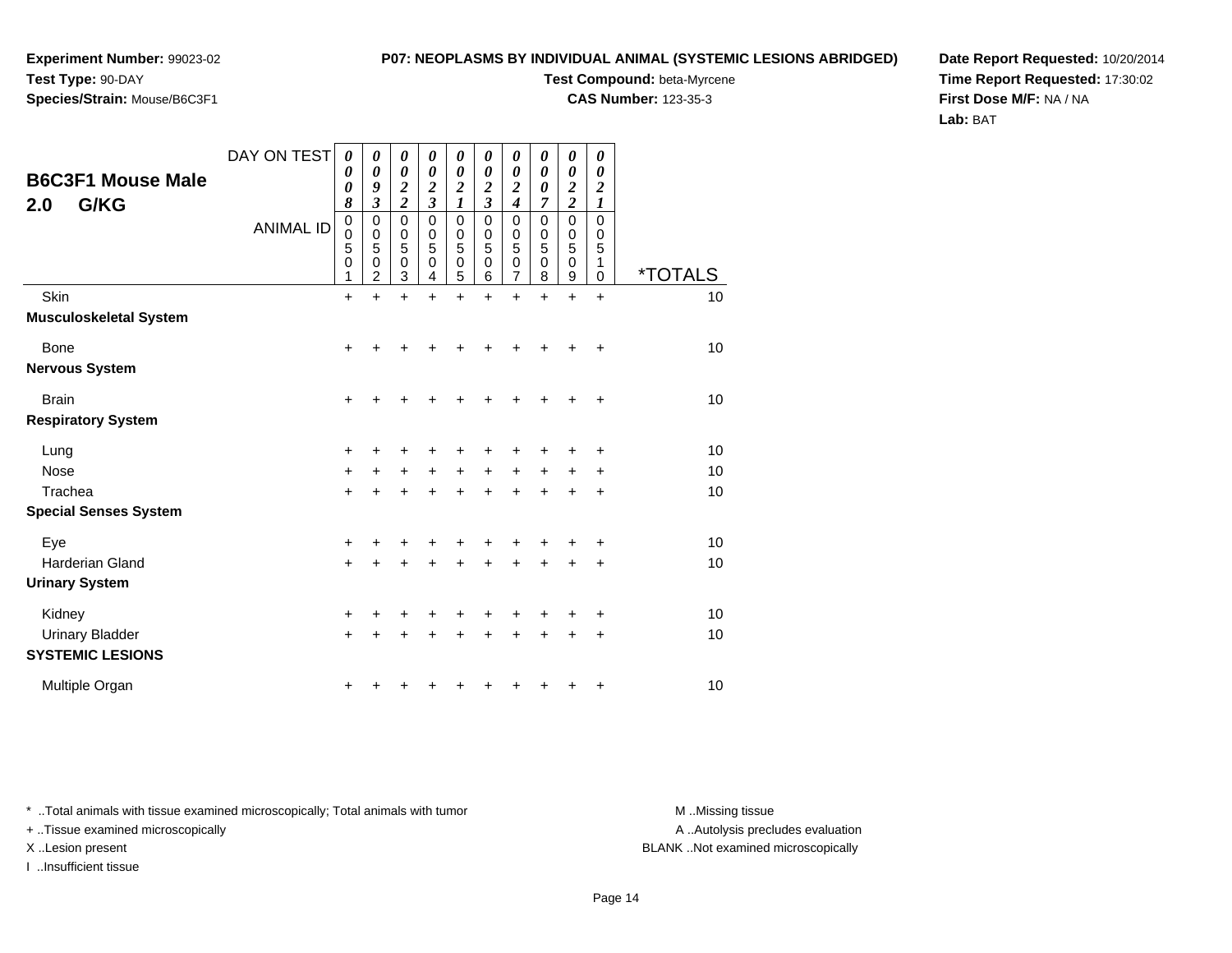#### **P07: NEOPLASMS BY INDIVIDUAL ANIMAL (SYSTEMIC LESIONS ABRIDGED)**

**Test Compound:** beta-Myrcene

**CAS Number:** 123-35-3

**Date Report Requested:** 10/20/2014**Time Report Requested:** 17:30:02**First Dose M/F:** NA / NA**Lab:** BAT

|                              | DAY ON TEST      | 0<br>0                             | 0<br>$\boldsymbol{\theta}$                                                               | 0<br>0                     | 0<br>$\boldsymbol{\theta}$                  | 0<br>$\boldsymbol{\theta}$                  | $\boldsymbol{\theta}$<br>$\boldsymbol{\theta}$ | 0<br>0                               | 0<br>0                                                | 0<br>0                                                | $\boldsymbol{\theta}$<br>0                  |                       |
|------------------------------|------------------|------------------------------------|------------------------------------------------------------------------------------------|----------------------------|---------------------------------------------|---------------------------------------------|------------------------------------------------|--------------------------------------|-------------------------------------------------------|-------------------------------------------------------|---------------------------------------------|-----------------------|
| <b>B6C3F1 Mouse Male</b>     |                  | 0                                  | 0                                                                                        | 0                          | 0                                           | $\boldsymbol{\theta}$                       | 0                                              | 0                                    | 0                                                     | 0                                                     | $\boldsymbol{\theta}$                       |                       |
| G/KG<br>4.0                  | <b>ANIMAL ID</b> | 3<br>$\pmb{0}$<br>0<br>6<br>0<br>1 | $\overline{\mathbf{c}}$<br>$\mathbf 0$<br>$\Omega$<br>6<br>$\mathbf 0$<br>$\overline{2}$ | 3<br>0<br>0<br>6<br>0<br>3 | 3<br>$\mathbf 0$<br>$\Omega$<br>6<br>0<br>4 | 3<br>$\mathbf 0$<br>$\Omega$<br>6<br>0<br>5 | 2<br>$\Omega$<br>$\Omega$<br>6<br>0<br>6       | 3<br>$\mathbf 0$<br>0<br>6<br>0<br>7 | 3<br>$\mathbf 0$<br>$\Omega$<br>6<br>$\mathbf 0$<br>8 | 3<br>$\mathbf 0$<br>$\Omega$<br>6<br>$\mathbf 0$<br>9 | 3<br>$\mathbf 0$<br>$\Omega$<br>6<br>1<br>0 | <i><b>*TOTALS</b></i> |
| <b>Alimentary System</b>     |                  |                                    |                                                                                          |                            |                                             |                                             |                                                |                                      |                                                       |                                                       |                                             |                       |
| Esophagus                    |                  | +                                  | +                                                                                        | +                          | +                                           | +                                           |                                                |                                      | +                                                     | +                                                     | +                                           | 10                    |
| Gallbladder                  |                  | +                                  | $\pm$                                                                                    | +                          | +                                           | +                                           | $\ddot{}$                                      | $\pm$                                | $\ddot{}$                                             | A                                                     | A                                           | 8                     |
| Intestine Large, Cecum       |                  | +                                  | +                                                                                        | +                          | +                                           | +                                           | $\ddot{}$                                      | $\ddot{}$                            | $\ddot{}$                                             | $+$                                                   | A                                           | 9                     |
| Intestine Large, Colon       |                  | +                                  | $\ddot{}$                                                                                | $\ddot{}$                  | +                                           | $\ddot{}$                                   | $\ddot{}$                                      | $\ddot{}$                            | $\ddot{}$                                             | A                                                     | A                                           | 8                     |
| Intestine Large, Rectum      |                  | +                                  | $\ddot{}$                                                                                | $\ddot{}$                  | A                                           | $\ddot{}$                                   | $\ddot{}$                                      | $\ddot{}$                            | $\ddot{}$                                             | $\ddot{}$                                             | $\ddot{}$                                   | 9                     |
| Intestine Small, Duodenum    |                  | +                                  | $\ddot{}$                                                                                | $\ddot{}$                  | A                                           | $\ddot{}$                                   | $\ddot{}$                                      | $\ddot{}$                            | A                                                     | A                                                     | A                                           | 6                     |
| Intestine Small, Ileum       |                  | +                                  | +                                                                                        | +                          | A                                           | $\ddot{}$                                   | $\ddot{}$                                      | $\ddot{}$                            | $+$                                                   | A                                                     | A                                           | $\overline{7}$        |
| Intestine Small, Jejunum     |                  | +                                  | $+$                                                                                      | $\ddot{}$                  | A                                           | $\ddot{}$                                   | $\ddot{}$                                      | $\ddot{}$                            | A                                                     | A                                                     | A                                           | 6                     |
| Liver                        |                  | +                                  | $\pm$                                                                                    | +                          | +                                           | $\ddot{}$                                   | $\ddot{}$                                      | $\ddot{}$                            | $\ddot{}$                                             | $\ddot{}$                                             | +                                           | 10                    |
| Oral Mucosa                  |                  | $\ddot{}$                          | $\ddot{}$                                                                                | +                          | $\ddot{}$                                   | $\ddot{}$                                   | $\ddot{}$                                      | $\ddot{}$                            | +                                                     | $\pm$                                                 | +                                           | 10                    |
| Pancreas                     |                  | +                                  | $\ddot{}$                                                                                | $\ddot{}$                  | $\ddot{}$                                   | $\ddot{}$                                   | $\ddot{}$                                      | $\ddot{}$                            | $\ddot{}$                                             | $\ddot{}$                                             | +                                           | 10                    |
| Salivary Glands              |                  | $\ddot{}$                          | $+$                                                                                      | +                          | $\ddot{}$                                   | $\ddot{}$                                   | $\ddot{}$                                      | $\ddot{}$                            | $+$                                                   | $\ddot{}$                                             | +                                           | 10                    |
| Stomach, Forestomach         |                  | +                                  | $\ddot{}$                                                                                | +                          | $\ddot{}$                                   | $\ddot{}$                                   | $\ddot{}$                                      | $\ddot{}$                            | $\ddot{}$                                             | $\ddot{}$                                             | +                                           | 10                    |
| Stomach, Glandular           |                  | $\ddot{}$                          | $\ddot{}$                                                                                | $\ddot{}$                  | $\ddot{}$                                   | $\ddot{}$                                   | $\ddot{}$                                      | $\ddot{}$                            | $\ddot{}$                                             | $\ddot{}$                                             | $\ddot{}$                                   | 10                    |
| <b>Cardiovascular System</b> |                  |                                    |                                                                                          |                            |                                             |                                             |                                                |                                      |                                                       |                                                       |                                             |                       |
| <b>Blood Vessel</b>          |                  | +                                  |                                                                                          |                            |                                             | +                                           |                                                |                                      |                                                       |                                                       | +                                           | 10                    |
| Heart                        |                  | $\ddot{}$                          | +                                                                                        | +                          | +                                           | $\ddot{}$                                   | $\ddot{}$                                      | $\ddot{}$                            | $\ddot{}$                                             | +                                                     | +                                           | 10                    |
| <b>Endocrine System</b>      |                  |                                    |                                                                                          |                            |                                             |                                             |                                                |                                      |                                                       |                                                       |                                             |                       |
| <b>Adrenal Cortex</b>        |                  | +                                  |                                                                                          |                            |                                             |                                             |                                                |                                      |                                                       |                                                       | ٠                                           | 10                    |
| Adrenal Medulla              |                  | +                                  |                                                                                          | +                          | +                                           | +                                           | +                                              | +                                    | +                                                     | +                                                     | +                                           | 10                    |

\* ..Total animals with tissue examined microscopically; Total animals with tumor **M** . Missing tissue M ..Missing tissue

+ ..Tissue examined microscopically

I ..Insufficient tissue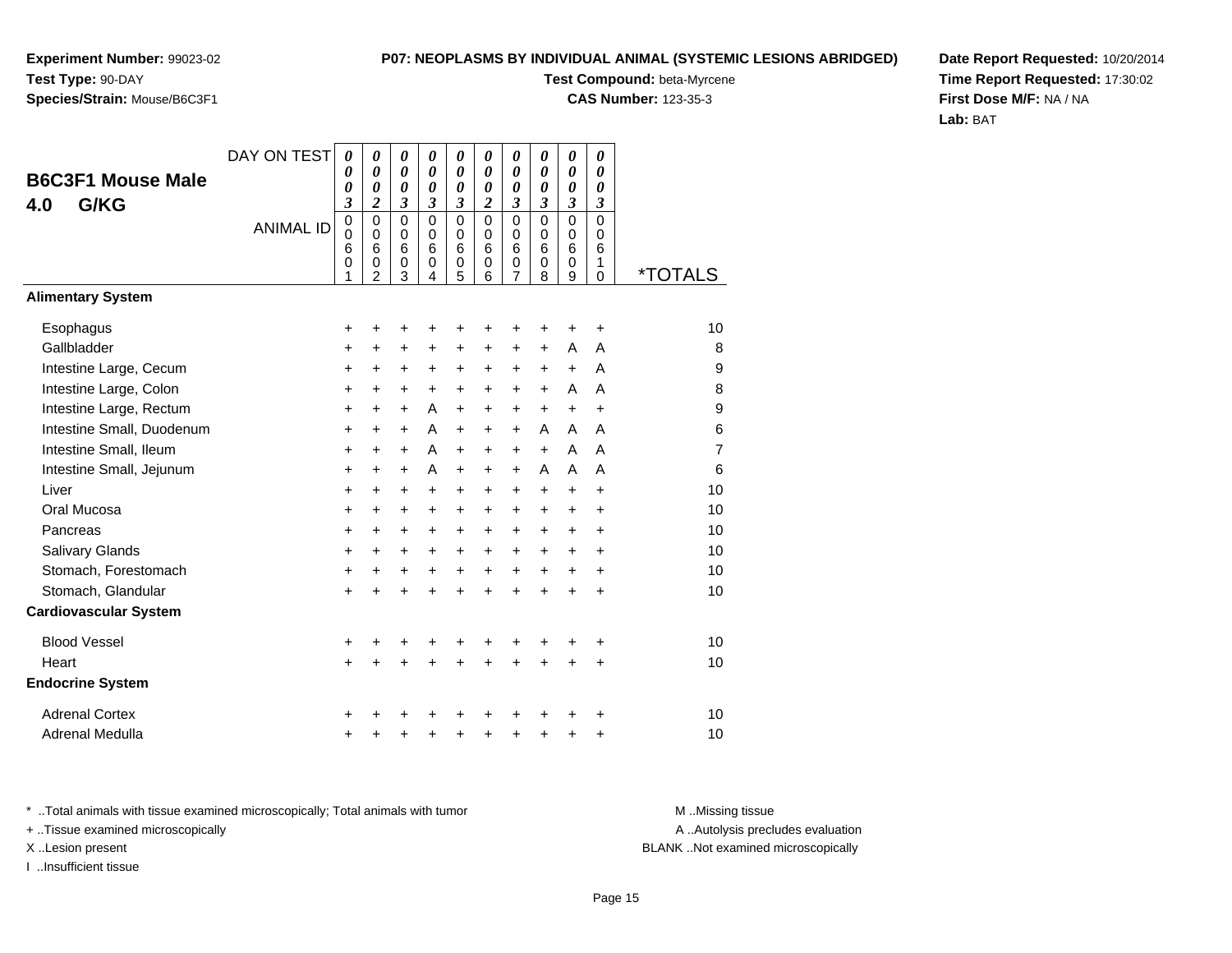**Experiment Number:** 99023-02**Test Type:** 90-DAY

# **Species/Strain:** Mouse/B6C3F1

**Test Compound:** beta-Myrcene

**CAS Number:** 123-35-3

**Date Report Requested:** 10/20/2014**Time Report Requested:** 17:30:02**First Dose M/F:** NA / NA**Lab:** BAT

| <b>B6C3F1 Mouse Male</b><br>G/KG<br>4.0 | DAY ON TEST<br><b>ANIMAL ID</b> | $\boldsymbol{\theta}$<br>0<br>0<br>3<br>$\pmb{0}$<br>$\mathbf 0$<br>6<br>0 | 0<br>0<br>$\boldsymbol{\theta}$<br>2<br>$\pmb{0}$<br>$\mathbf 0$<br>6<br>0 | $\boldsymbol{\theta}$<br>0<br>0<br>3<br>$\mathbf 0$<br>$\mathbf 0$<br>6<br>0 | 0<br>0<br>0<br>3<br>$\mathbf 0$<br>0<br>6<br>0 | 0<br>0<br>$\boldsymbol{\theta}$<br>3<br>$\mathbf 0$<br>0<br>6<br>0 | 0<br>0<br>0<br>2<br>$\mathbf 0$<br>0<br>6<br>0 | $\pmb{\theta}$<br>0<br>0<br>3<br>$\mathbf 0$<br>0<br>6<br>$\boldsymbol{0}$ | $\pmb{\theta}$<br>0<br>0<br>3<br>$\mathbf 0$<br>0<br>6<br>0 | 0<br>0<br>0<br>3<br>0<br>0<br>6<br>0 | 0<br>0<br>0<br>3<br>0<br>0<br>6<br>1 |                            |
|-----------------------------------------|---------------------------------|----------------------------------------------------------------------------|----------------------------------------------------------------------------|------------------------------------------------------------------------------|------------------------------------------------|--------------------------------------------------------------------|------------------------------------------------|----------------------------------------------------------------------------|-------------------------------------------------------------|--------------------------------------|--------------------------------------|----------------------------|
| Parathyroid Gland                       |                                 | 1<br>$\ddot{}$                                                             | $\overline{c}$<br>M                                                        | 3<br>$\ddot{}$                                                               | 4<br>М                                         | 5<br>$\ddot{}$                                                     | 6<br>М                                         | $\overline{7}$<br>$\ddot{}$                                                | 8<br>M                                                      | 9<br>$\ddot{}$                       | 0<br>$\ddot{}$                       | <i><b>*TOTALS</b></i><br>6 |
| <b>Pituitary Gland</b>                  |                                 | +                                                                          | $\ddot{}$                                                                  | +                                                                            | $\ddot{}$                                      | $\ddot{}$                                                          | $\ddot{}$                                      | +                                                                          | $\ddot{}$                                                   | +                                    | $\ddot{}$                            | 10                         |
| <b>Thyroid Gland</b>                    |                                 | +                                                                          | +                                                                          | $\ddot{}$                                                                    | $\ddot{}$                                      | $\ddot{}$                                                          | $\ddot{}$                                      | $\ddot{}$                                                                  | $\ddot{}$                                                   | $\ddot{}$                            | $\ddot{}$                            | 10                         |
| <b>General Body System</b>              |                                 |                                                                            |                                                                            |                                                                              |                                                |                                                                    |                                                |                                                                            |                                                             |                                      |                                      |                            |
| <b>NONE</b>                             |                                 |                                                                            |                                                                            |                                                                              |                                                |                                                                    |                                                |                                                                            |                                                             |                                      |                                      |                            |
| <b>Genital System</b>                   |                                 |                                                                            |                                                                            |                                                                              |                                                |                                                                    |                                                |                                                                            |                                                             |                                      |                                      |                            |
| <b>Coagulating Gland</b>                |                                 | +                                                                          | +                                                                          | +                                                                            | +                                              | +                                                                  | +                                              | +                                                                          | +                                                           | +                                    | +                                    | 10                         |
| Epididymis                              |                                 | +                                                                          | +                                                                          | +                                                                            | +                                              | +                                                                  | +                                              | +                                                                          | +                                                           | +                                    | +                                    | 10                         |
| <b>Preputial Gland</b>                  |                                 | +                                                                          | +                                                                          | +                                                                            | +                                              | +                                                                  | +                                              | +                                                                          | $\ddot{}$                                                   | +                                    | +                                    | 10                         |
| Prostate                                |                                 | $\ddot{}$                                                                  | +                                                                          | +                                                                            | +                                              | +                                                                  | $\ddot{}$                                      | $\ddot{}$                                                                  | $\ddot{}$                                                   | $\pm$                                | $\ddot{}$                            | 10                         |
| <b>Seminal Vesicle</b>                  |                                 | +                                                                          | +                                                                          | $\ddot{}$                                                                    | +                                              | $\ddot{}$                                                          | $\ddot{}$                                      | $\ddot{}$                                                                  | $\ddot{}$                                                   | $\ddot{}$                            | $\ddot{}$                            | 10                         |
| <b>Testes</b>                           |                                 | +                                                                          | $\ddot{}$                                                                  | $\ddot{}$                                                                    | $\ddot{}$                                      | $\ddot{}$                                                          | $\ddot{}$                                      | $\ddot{}$                                                                  | $\ddot{}$                                                   | $\ddot{}$                            | $\ddot{}$                            | 10                         |
| <b>Hematopoietic System</b>             |                                 |                                                                            |                                                                            |                                                                              |                                                |                                                                    |                                                |                                                                            |                                                             |                                      |                                      |                            |
| <b>Bone Marrow</b>                      |                                 | +                                                                          | +                                                                          | +                                                                            | +                                              | +                                                                  | ٠                                              | +                                                                          | ٠                                                           | +                                    | +                                    | 10                         |
| Lymph Node, Mandibular                  |                                 | +                                                                          | $\ddot{}$                                                                  | $\ddot{}$                                                                    | $\ddot{}$                                      | $\ddot{}$                                                          | $\ddot{}$                                      | +                                                                          | $\ddot{}$                                                   | +                                    | $\ddot{}$                            | 10                         |
| Lymph Node, Mesenteric                  |                                 | +                                                                          | +                                                                          | +                                                                            | +                                              | +                                                                  | +                                              | +                                                                          | +                                                           | +                                    | +                                    | 10                         |
| Spleen                                  |                                 | +                                                                          | +                                                                          | +                                                                            | +                                              | $\ddot{}$                                                          | $\ddot{}$                                      | $\ddot{}$                                                                  | +                                                           | +                                    | +                                    | 10                         |
| Thymus                                  |                                 | $\ddot{}$                                                                  | +                                                                          | $\ddot{}$                                                                    | $\ddot{}$                                      | $\ddot{}$                                                          | $\ddot{}$                                      | $\ddot{}$                                                                  | $\ddot{}$                                                   | $\ddot{}$                            | $\ddot{}$                            | 10                         |
| <b>Integumentary System</b>             |                                 |                                                                            |                                                                            |                                                                              |                                                |                                                                    |                                                |                                                                            |                                                             |                                      |                                      |                            |
| <b>Mammary Gland</b>                    |                                 | M                                                                          | М                                                                          | M                                                                            | М                                              | M                                                                  | М                                              | M                                                                          | М                                                           | М                                    | M                                    | $\mathbf 0$                |
| Skin                                    |                                 | +                                                                          | +                                                                          | +                                                                            | +                                              | +                                                                  | +                                              | +                                                                          | +                                                           | +                                    | +                                    | 10                         |

\* ..Total animals with tissue examined microscopically; Total animals with tumor **M** . Missing tissue M ..Missing tissue

+ ..Tissue examined microscopically

I ..Insufficient tissue

A ..Autolysis precludes evaluation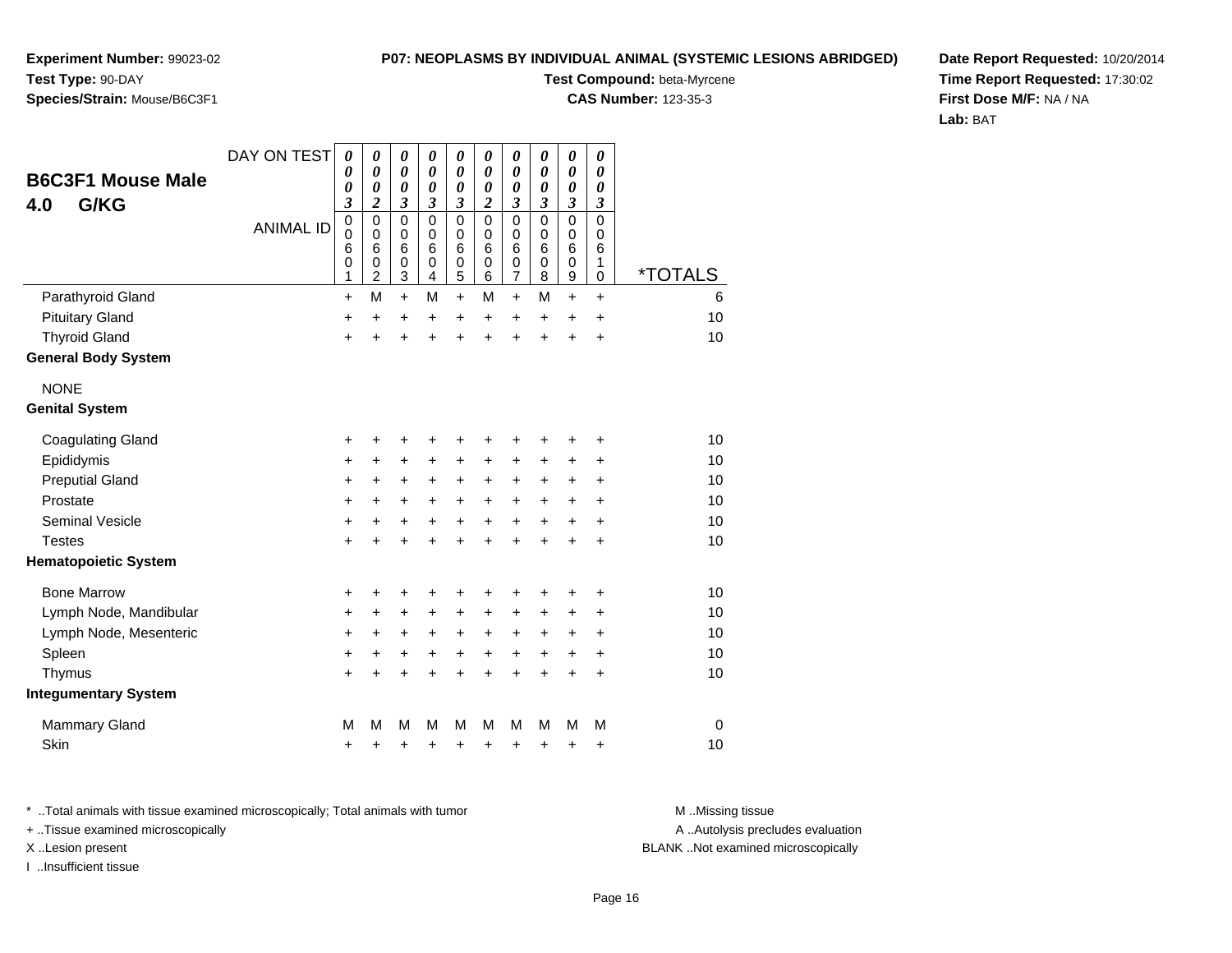**Experiment Number:** 99023-02

#### **P07: NEOPLASMS BY INDIVIDUAL ANIMAL (SYSTEMIC LESIONS ABRIDGED)**

**Test Type:** 90-DAY

**Species/Strain:** Mouse/B6C3F1

**Test Compound:** beta-Myrcene

**CAS Number:** 123-35-3

**Date Report Requested:** 10/20/2014**Time Report Requested:** 17:30:02**First Dose M/F:** NA / NA**Lab:** BAT

| <b>B6C3F1 Mouse Male</b><br>G/KG<br>4.0 | DAY ON TEST<br><b>ANIMAL ID</b> | 0<br>0<br>0<br>$\boldsymbol{\beta}$<br>$\mathbf 0$<br>0<br>6<br>$\boldsymbol{0}$<br>1 | 0<br>0<br>0<br>$\boldsymbol{2}$<br>$\pmb{0}$<br>$\mathbf 0$<br>6<br>0<br>2 | 0<br>$\boldsymbol{\theta}$<br>0<br>3<br>$\mathbf 0$<br>0<br>6<br>$\boldsymbol{0}$<br>3 | 0<br>0<br>0<br>3<br>0<br>0<br>6<br>0<br>4 | 0<br>0<br>0<br>3<br>$\mathsf 0$<br>0<br>6<br>0<br>5 | 0<br>$\boldsymbol{\theta}$<br>0<br>2<br>0<br>0<br>6<br>0<br>6 | 0<br>0<br>0<br>3<br>$\mathbf 0$<br>0<br>6<br>0<br>7 | 0<br>0<br>0<br>$\boldsymbol{\beta}$<br>$\mathbf 0$<br>0<br>6<br>0<br>8 | 0<br>0<br>0<br>$\boldsymbol{\beta}$<br>$\mathbf 0$<br>0<br>6<br>$\mathbf 0$<br>9 | 0<br>0<br>0<br>$\boldsymbol{\beta}$<br>$\mathbf 0$<br>0<br>6<br>1<br>0 | <i><b>*TOTALS</b></i>      |
|-----------------------------------------|---------------------------------|---------------------------------------------------------------------------------------|----------------------------------------------------------------------------|----------------------------------------------------------------------------------------|-------------------------------------------|-----------------------------------------------------|---------------------------------------------------------------|-----------------------------------------------------|------------------------------------------------------------------------|----------------------------------------------------------------------------------|------------------------------------------------------------------------|----------------------------|
| Skin                                    |                                 | $\ddot{}$                                                                             | $\ddot{}$                                                                  | $\ddot{}$                                                                              | ÷                                         | ÷                                                   | ÷                                                             | $\ddot{}$                                           | ÷                                                                      | $\ddot{}$                                                                        | $\ddot{}$                                                              | 10                         |
| <b>Musculoskeletal System</b>           |                                 |                                                                                       |                                                                            |                                                                                        |                                           |                                                     |                                                               |                                                     |                                                                        |                                                                                  |                                                                        |                            |
| <b>Bone</b><br><b>Nervous System</b>    |                                 | +                                                                                     |                                                                            |                                                                                        |                                           |                                                     |                                                               |                                                     |                                                                        |                                                                                  | +                                                                      | 10                         |
| <b>Brain</b>                            |                                 | +                                                                                     |                                                                            |                                                                                        |                                           |                                                     |                                                               |                                                     |                                                                        |                                                                                  | ÷                                                                      | 10                         |
| <b>Respiratory System</b>               |                                 |                                                                                       |                                                                            |                                                                                        |                                           |                                                     |                                                               |                                                     |                                                                        |                                                                                  |                                                                        |                            |
| Lung                                    |                                 | +                                                                                     |                                                                            |                                                                                        |                                           |                                                     |                                                               |                                                     |                                                                        |                                                                                  | ÷                                                                      | 10                         |
| <b>Nose</b>                             |                                 | +                                                                                     |                                                                            | $\ddot{}$                                                                              | $\ddot{}$                                 | $\ddot{}$                                           | $\ddot{}$                                                     | $\ddot{}$                                           |                                                                        |                                                                                  | ٠                                                                      | 10                         |
| Trachea                                 |                                 | $\ddot{}$                                                                             |                                                                            | +                                                                                      | +                                         | +                                                   | +                                                             | +                                                   | ÷                                                                      |                                                                                  | ÷                                                                      | 10                         |
| <b>Special Senses System</b>            |                                 |                                                                                       |                                                                            |                                                                                        |                                           |                                                     |                                                               |                                                     |                                                                        |                                                                                  |                                                                        |                            |
| Eye                                     |                                 | +                                                                                     |                                                                            | +                                                                                      |                                           | +                                                   |                                                               |                                                     |                                                                        |                                                                                  | ÷                                                                      | 10                         |
| <b>Harderian Gland</b>                  |                                 | $\ddot{}$                                                                             |                                                                            |                                                                                        |                                           |                                                     |                                                               | +                                                   |                                                                        | +                                                                                | $\ddot{}$                                                              | 10                         |
| <b>Urinary System</b>                   |                                 |                                                                                       |                                                                            |                                                                                        |                                           |                                                     |                                                               |                                                     |                                                                        |                                                                                  |                                                                        |                            |
| Kidney                                  |                                 | +                                                                                     | +                                                                          | +                                                                                      |                                           | +                                                   |                                                               |                                                     |                                                                        |                                                                                  | +                                                                      | 10                         |
| <b>Urinary Bladder</b>                  |                                 | +                                                                                     | +                                                                          | ٠                                                                                      | +                                         | ٠                                                   | +                                                             | +                                                   |                                                                        |                                                                                  | $\ddot{}$                                                              | 10                         |
| <b>SYSTEMIC LESIONS</b>                 |                                 |                                                                                       |                                                                            |                                                                                        |                                           |                                                     |                                                               |                                                     |                                                                        |                                                                                  |                                                                        |                            |
| Multiple Organ                          |                                 | +                                                                                     |                                                                            |                                                                                        |                                           |                                                     |                                                               |                                                     |                                                                        |                                                                                  |                                                                        | 10                         |
|                                         |                                 |                                                                                       |                                                                            |                                                                                        |                                           |                                                     |                                                               |                                                     |                                                                        |                                                                                  |                                                                        | ***<br>***END OF MALE DATA |

\* ..Total animals with tissue examined microscopically; Total animals with tumor **M** . Missing tissue M ..Missing tissue

+ ..Tissue examined microscopically

I ..Insufficient tissue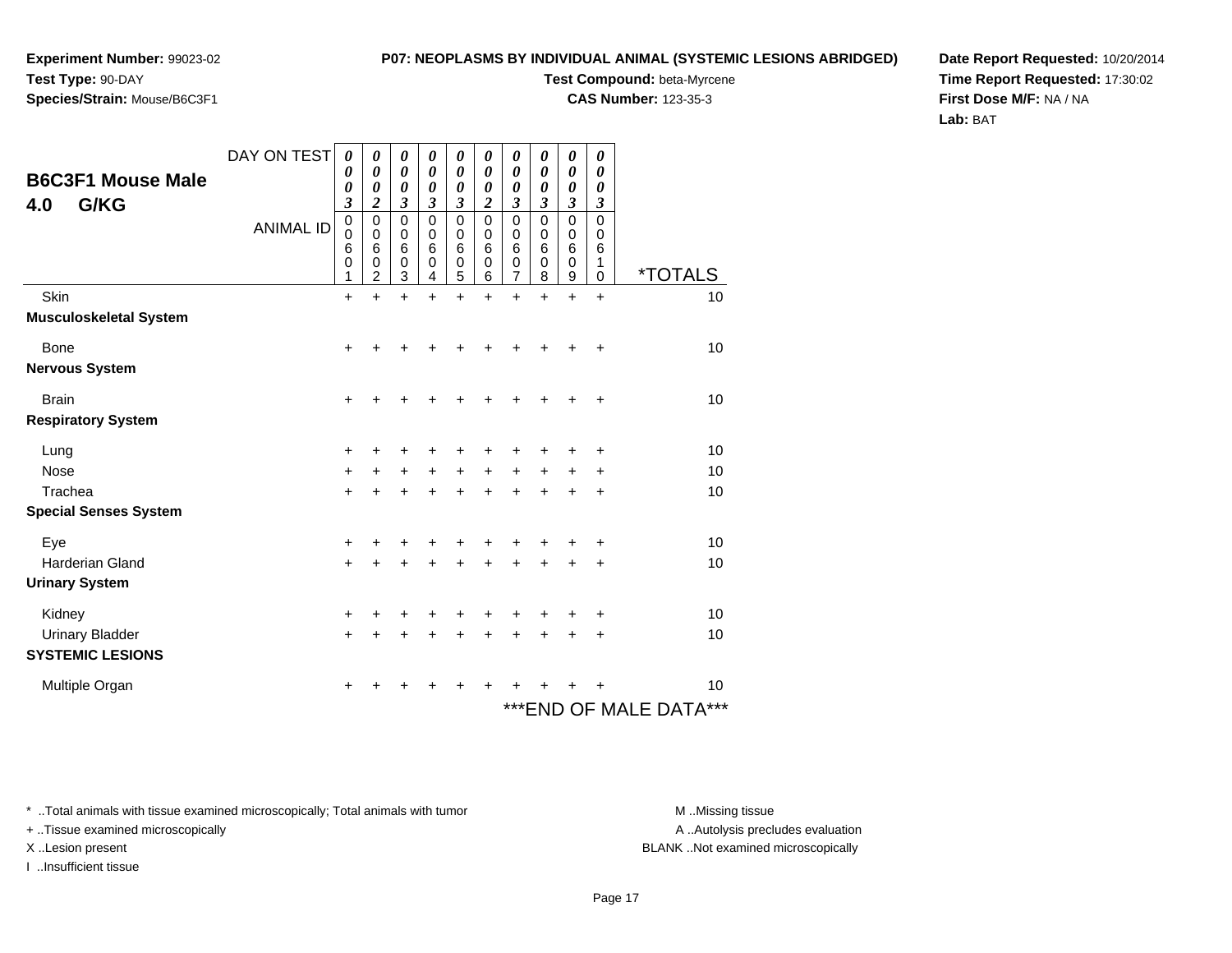#### **P07: NEOPLASMS BY INDIVIDUAL ANIMAL (SYSTEMIC LESIONS ABRIDGED)**

**Test Compound:** beta-Myrcene

**CAS Number:** 123-35-3

**Date Report Requested:** 10/20/2014**Time Report Requested:** 17:30:02**First Dose M/F:** NA / NA**Lab:** BAT

|                                      | DAY ON TEST      | 0<br>0                           | 0<br>$\boldsymbol{\theta}$                          | 0<br>0                                 | 0<br>$\boldsymbol{\theta}$          | $\boldsymbol{\theta}$<br>$\boldsymbol{\theta}$ | 0<br>$\boldsymbol{\theta}$             | 0<br>0                                              | 0<br>0                              | 0<br>$\boldsymbol{\theta}$   | 0<br>0                                 |                       |
|--------------------------------------|------------------|----------------------------------|-----------------------------------------------------|----------------------------------------|-------------------------------------|------------------------------------------------|----------------------------------------|-----------------------------------------------------|-------------------------------------|------------------------------|----------------------------------------|-----------------------|
| <b>B6C3F1 Mouse Female</b><br>0 G/KG |                  | 9<br>$\overline{\mathbf{3}}$     | 9<br>$\mathfrak{z}$                                 | 9<br>$\mathfrak{z}$                    | 9<br>$\mathfrak{z}$                 | 9<br>$\mathfrak{z}$                            | 9<br>$\mathfrak{z}$                    | 9<br>$\mathfrak{z}$                                 | 9<br>$\overline{\mathbf{3}}$        | 9<br>$\overline{\mathbf{3}}$ | 9<br>$\mathfrak{z}$                    |                       |
|                                      | <b>ANIMAL ID</b> | 0<br>$\mathbf{0}$<br>1<br>5<br>1 | $\mathbf 0$<br>$\Omega$<br>1<br>5<br>$\overline{2}$ | $\mathbf 0$<br>$\Omega$<br>1<br>5<br>3 | $\Omega$<br>$\Omega$<br>1<br>5<br>4 | $\mathbf 0$<br>$\Omega$<br>1<br>5<br>5         | $\mathbf 0$<br>$\Omega$<br>1<br>5<br>6 | $\mathbf 0$<br>$\Omega$<br>1<br>5<br>$\overline{7}$ | $\Omega$<br>$\Omega$<br>1<br>5<br>8 | 0<br>$\Omega$<br>1<br>5<br>9 | $\mathbf 0$<br>$\Omega$<br>1<br>6<br>0 | <i><b>*TOTALS</b></i> |
| <b>Alimentary System</b>             |                  |                                  |                                                     |                                        |                                     |                                                |                                        |                                                     |                                     |                              |                                        |                       |
| Esophagus                            |                  | +                                | +                                                   | +                                      | +                                   | +                                              | +                                      | +                                                   | +                                   | ٠                            | ÷                                      | 10                    |
| Gallbladder                          |                  | $\ddot{}$                        | +                                                   | $\ddot{}$                              | +                                   | $\ddot{}$                                      | $\ddot{}$                              | +                                                   | +                                   | $\ddot{}$                    | +                                      | 10                    |
| Intestine Large, Cecum               |                  | +                                | +                                                   | +                                      | +                                   | +                                              | +                                      | $\ddot{}$                                           | +                                   | +                            | +                                      | 10                    |
| Intestine Large, Colon               |                  | $\ddot{}$                        | $\ddot{}$                                           | $\ddot{}$                              | +                                   | $\ddot{}$                                      | $\pm$                                  | $\pm$                                               | +                                   | $\pm$                        | +                                      | 10                    |
| Intestine Large, Rectum              |                  | +                                | $\ddot{}$                                           | $\ddot{}$                              | $\ddot{}$                           | +                                              | $\ddot{}$                              | $\ddot{}$                                           | $\ddot{}$                           | +                            | $\ddot{}$                              | 10                    |
| Intestine Small, Duodenum            |                  | +                                | +                                                   | $\ddot{}$                              | $\ddot{}$                           | $\ddot{}$                                      | $\ddot{}$                              | $\ddot{}$                                           | $\ddot{}$                           | +                            | $\ddot{}$                              | 10                    |
| Intestine Small, Ileum               |                  | +                                | $\ddot{}$                                           | $\ddot{}$                              | $\ddot{}$                           | $\ddot{}$                                      | +                                      | $\ddot{}$                                           | $\ddot{}$                           | +                            | $\ddot{}$                              | 10                    |
| Intestine Small, Jejunum             |                  | $\ddot{}$                        | $\ddot{}$                                           | $\ddot{}$                              | +                                   | $\ddot{}$                                      | $\ddot{}$                              | $\pm$                                               | $\ddot{}$                           | $\ddot{}$                    | +                                      | 10                    |
| Liver                                |                  | $\ddot{}$                        | $\ddot{}$                                           | $\ddot{}$                              | $\ddot{}$                           | $\ddot{}$                                      | $\ddot{}$                              | $\ddot{}$                                           | $\ddot{}$                           | +                            | $\ddot{}$                              | 10                    |
| Oral Mucosa                          |                  | +                                | +                                                   | +                                      | +                                   | +                                              | $\ddot{}$                              | $\ddot{}$                                           | +                                   | +                            | +                                      | 10                    |
| Pancreas                             |                  | $\ddot{}$                        | $\ddot{}$                                           | $\ddot{}$                              | $\ddot{}$                           | $\ddot{}$                                      | $\ddot{}$                              | $\ddot{}$                                           | $\ddot{}$                           | $\ddot{}$                    | $\ddot{}$                              | 10                    |
| Salivary Glands                      |                  | +                                | $\ddot{}$                                           | $\ddot{}$                              | +                                   | $\ddot{}$                                      | $\ddot{}$                              | $\pm$                                               | $\ddot{}$                           | $\ddot{}$                    | +                                      | 10                    |
| Stomach, Forestomach                 |                  | $\ddot{}$                        | $\ddot{}$                                           | $\ddot{}$                              | $\ddot{}$                           | $\ddot{}$                                      | $\ddot{}$                              | $\ddot{}$                                           | $\ddot{}$                           | +                            | +                                      | 10                    |
| Stomach, Glandular                   |                  | $\ddot{}$                        | $\ddot{}$                                           | $\ddot{}$                              | $\ddot{}$                           | $\ddot{}$                                      | $\ddot{}$                              | $\ddot{}$                                           | $\ddot{}$                           | $\ddot{}$                    | $\ddot{}$                              | 10                    |
| <b>Cardiovascular System</b>         |                  |                                  |                                                     |                                        |                                     |                                                |                                        |                                                     |                                     |                              |                                        |                       |
| <b>Blood Vessel</b>                  |                  | +                                |                                                     | +                                      | +                                   | +                                              |                                        |                                                     |                                     |                              | +                                      | 10                    |
| Heart                                |                  | $\ddot{}$                        | $\ddot{}$                                           | $\ddot{}$                              | $\ddot{}$                           | $\ddot{}$                                      | $\ddot{}$                              | $\ddot{}$                                           | $\ddot{}$                           | $\ddot{}$                    | $\ddot{}$                              | 10                    |
| <b>Endocrine System</b>              |                  |                                  |                                                     |                                        |                                     |                                                |                                        |                                                     |                                     |                              |                                        |                       |
| <b>Adrenal Cortex</b>                |                  |                                  |                                                     |                                        |                                     |                                                |                                        |                                                     |                                     |                              | +                                      | 10                    |
| Adrenal Medulla                      |                  | +                                |                                                     | +                                      | +                                   | $\ddot{}$                                      | +                                      | +                                                   | +                                   | +                            | +                                      | 10                    |

\* ..Total animals with tissue examined microscopically; Total animals with tumor **M** . Missing tissue M ..Missing tissue

+ ..Tissue examined microscopically

I ..Insufficient tissue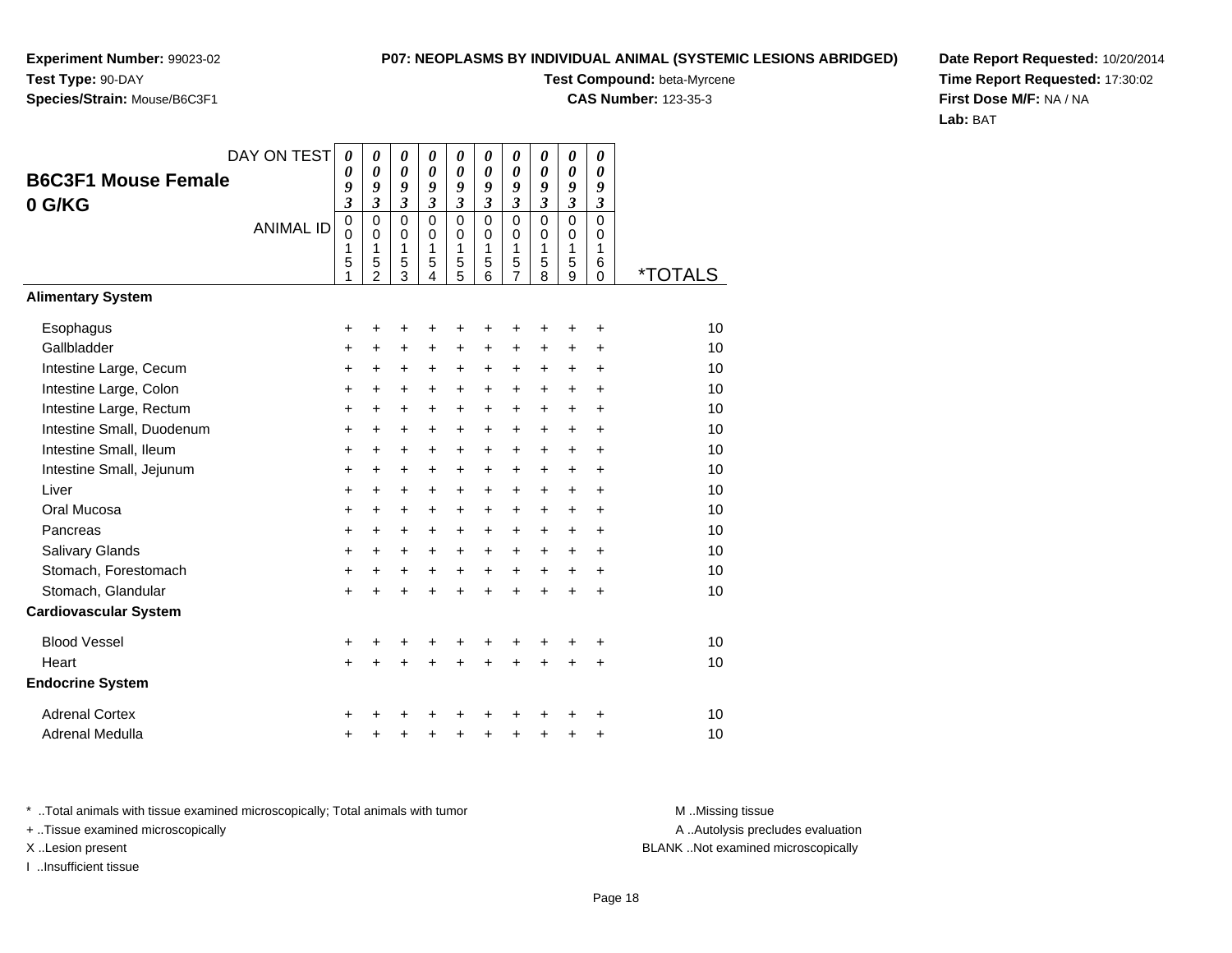**Experiment Number:** 99023-02**Test Type:** 90-DAY

# **Species/Strain:** Mouse/B6C3F1

**Test Compound:** beta-Myrcene

**CAS Number:** 123-35-3

**Date Report Requested:** 10/20/2014**Time Report Requested:** 17:30:03**First Dose M/F:** NA / NA**Lab:** BAT

| <b>B6C3F1 Mouse Female</b>    | DAY ON TEST      | $\boldsymbol{\theta}$<br>0                | 0<br>$\boldsymbol{\theta}$                           | 0<br>$\boldsymbol{\theta}$                | 0<br>$\boldsymbol{\theta}$          | 0<br>$\boldsymbol{\theta}$                | 0<br>$\pmb{\theta}$                       | 0<br>$\boldsymbol{\theta}$                   | 0<br>0                       | $\boldsymbol{\theta}$<br>$\boldsymbol{\theta}$           | 0<br>0                          |                       |
|-------------------------------|------------------|-------------------------------------------|------------------------------------------------------|-------------------------------------------|-------------------------------------|-------------------------------------------|-------------------------------------------|----------------------------------------------|------------------------------|----------------------------------------------------------|---------------------------------|-----------------------|
| 0 G/KG                        |                  | 9<br>$\boldsymbol{\mathfrak{z}}$          | 9<br>$\mathfrak{z}$                                  | 9<br>$\boldsymbol{\mathfrak{z}}$          | 9<br>$\boldsymbol{\beta}$           | 9<br>$\boldsymbol{\beta}$                 | 9<br>3                                    | 9<br>$\overline{\mathbf{3}}$                 | 9<br>$\overline{\mathbf{3}}$ | 9<br>$\boldsymbol{\mathfrak{z}}$                         | 9<br>3                          |                       |
|                               | <b>ANIMAL ID</b> | $\mathbf 0$<br>$\mathbf 0$<br>1<br>5<br>1 | $\pmb{0}$<br>$\mathbf 0$<br>1<br>5<br>$\overline{c}$ | $\mathbf 0$<br>$\mathbf 0$<br>1<br>5<br>3 | $\Omega$<br>$\Omega$<br>1<br>5<br>4 | $\mathbf 0$<br>$\mathbf 0$<br>1<br>5<br>5 | $\mathbf 0$<br>$\mathbf 0$<br>1<br>5<br>6 | $\mathbf 0$<br>0<br>1<br>5<br>$\overline{7}$ | 0<br>0<br>1<br>5<br>8        | $\mathbf 0$<br>$\mathbf 0$<br>1<br>5<br>$\boldsymbol{9}$ | $\mathbf 0$<br>0<br>1<br>6<br>0 | <i><b>*TOTALS</b></i> |
| Parathyroid Gland             |                  | +                                         | $\ddot{}$                                            | $\ddot{}$                                 | $\ddot{}$                           | $\ddot{}$                                 | $\ddot{}$                                 | +                                            | +                            | $\ddot{}$                                                | $+$                             | 10                    |
| <b>Pituitary Gland</b>        |                  | +                                         | +                                                    | +                                         | +                                   | $\ddot{}$                                 | $\ddot{}$                                 | $\ddot{}$                                    | $\ddot{}$                    | $\ddot{}$                                                | $\ddot{}$                       | 10                    |
| <b>Thyroid Gland</b>          |                  | $\ddot{}$                                 | $\ddot{}$                                            | $\ddot{}$                                 | $\ddot{}$                           | $\ddot{}$                                 | $\ddot{}$                                 | $\ddot{}$                                    | $\ddot{}$                    | $\ddot{}$                                                | +                               | 10                    |
| <b>General Body System</b>    |                  |                                           |                                                      |                                           |                                     |                                           |                                           |                                              |                              |                                                          |                                 |                       |
| <b>NONE</b>                   |                  |                                           |                                                      |                                           |                                     |                                           |                                           |                                              |                              |                                                          |                                 |                       |
| <b>Genital System</b>         |                  |                                           |                                                      |                                           |                                     |                                           |                                           |                                              |                              |                                                          |                                 |                       |
| <b>Clitoral Gland</b>         |                  | +                                         |                                                      | +                                         | +                                   |                                           |                                           |                                              |                              |                                                          |                                 | 10                    |
| Ovary                         |                  | $\ddot{}$                                 | $\ddot{}$                                            | +                                         | $\ddot{}$                           | $\ddot{}$                                 | +                                         | +                                            | +                            | +                                                        | +                               | 10                    |
| <b>Uterus</b>                 |                  | $\ddot{}$                                 |                                                      | $\ddot{}$                                 | $\ddot{}$                           | $\ddot{}$                                 | $\ddot{}$                                 | $\ddot{}$                                    | $\ddot{}$                    | $\ddot{}$                                                | $\ddot{}$                       | 10                    |
| <b>Hematopoietic System</b>   |                  |                                           |                                                      |                                           |                                     |                                           |                                           |                                              |                              |                                                          |                                 |                       |
| <b>Bone Marrow</b>            |                  | +                                         | +                                                    | +                                         | +                                   | +                                         | +                                         | +                                            | +                            | +                                                        | ٠                               | 10                    |
| Lymph Node, Mandibular        |                  | $\ddot{}$                                 | +                                                    | +                                         | +                                   | +                                         | $\ddot{}$                                 | +                                            | +                            | +                                                        |                                 | 10                    |
| Lymph Node, Mesenteric        |                  | +                                         | $\ddot{}$                                            | $\ddot{}$                                 | $\ddot{}$                           | $\ddot{}$                                 | $\ddot{}$                                 | +                                            | +                            | +                                                        |                                 | 10                    |
| Spleen                        |                  | $\ddot{}$                                 | +                                                    | $\ddot{}$                                 | $\ddot{}$                           | $\ddot{}$                                 | $\ddot{}$                                 | +                                            | $\ddot{}$                    | $\ddot{}$                                                | $\ddot{}$                       | 10                    |
| Thymus                        |                  | $\ddot{}$                                 | +                                                    | $\ddot{}$                                 | $\ddot{}$                           | $\ddot{}$                                 | $\ddot{}$                                 | $\ddot{}$                                    | $\ddot{}$                    | $\ddot{}$                                                | $\ddot{}$                       | 10                    |
| <b>Integumentary System</b>   |                  |                                           |                                                      |                                           |                                     |                                           |                                           |                                              |                              |                                                          |                                 |                       |
| <b>Mammary Gland</b>          |                  | +                                         | +                                                    | +                                         | +                                   | +                                         | +                                         | +                                            | +                            | +                                                        | +                               | 10                    |
| Skin                          |                  | $\ddot{}$                                 |                                                      |                                           |                                     | +                                         |                                           |                                              |                              | +                                                        | +                               | 10                    |
| <b>Musculoskeletal System</b> |                  |                                           |                                                      |                                           |                                     |                                           |                                           |                                              |                              |                                                          |                                 |                       |
| <b>Bone</b>                   |                  | +                                         |                                                      |                                           | ٠                                   |                                           |                                           |                                              | +                            | +                                                        | +                               | 10                    |

\* ..Total animals with tissue examined microscopically; Total animals with tumor **M** . Missing tissue M ..Missing tissue A ..Autolysis precludes evaluation + ..Tissue examined microscopically X ..Lesion present BLANK ..Not examined microscopicallyI ..Insufficient tissue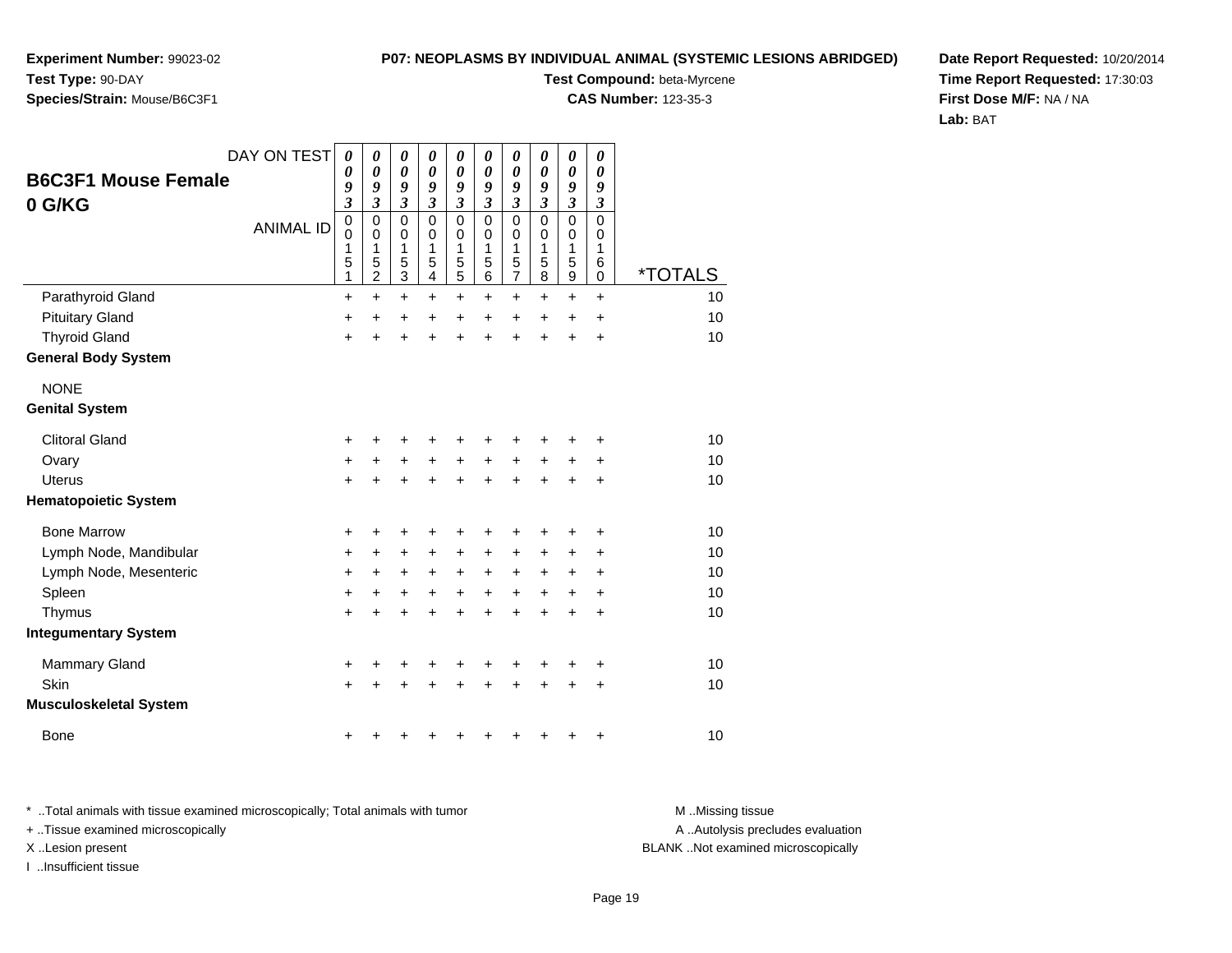# **Species/Strain:** Mouse/B6C3F1

**P07: NEOPLASMS BY INDIVIDUAL ANIMAL (SYSTEMIC LESIONS ABRIDGED)**

**Test Compound:** beta-Myrcene

**CAS Number:** 123-35-3

**Date Report Requested:** 10/20/2014**Time Report Requested:** 17:30:03**First Dose M/F:** NA / NA**Lab:** BAT

| DAY ON TEST                                                   | $\boldsymbol{\theta}$         | 0                                          | 0                        | 0                               | 0                               | 0                               | 0                                            | 0                        | 0                        | 0                                            |                |
|---------------------------------------------------------------|-------------------------------|--------------------------------------------|--------------------------|---------------------------------|---------------------------------|---------------------------------|----------------------------------------------|--------------------------|--------------------------|----------------------------------------------|----------------|
| <b>B6C3F1 Mouse Female</b><br>0 G/KG                          | 0<br>9<br>$\mathfrak{z}$      | 0<br>9<br>$\overline{\mathbf{3}}$          | 0<br>9<br>$\mathfrak{z}$ | $\boldsymbol{\theta}$<br>9<br>3 | $\boldsymbol{\theta}$<br>9<br>3 | $\boldsymbol{\theta}$<br>9<br>3 | $\boldsymbol{\theta}$<br>9<br>$\mathfrak{z}$ | 0<br>9<br>$\mathfrak{z}$ | 0<br>9<br>$\mathfrak{z}$ | $\boldsymbol{\theta}$<br>9<br>$\mathfrak{z}$ |                |
| <b>ANIMAL ID</b>                                              | $\pmb{0}$<br>0<br>1<br>5<br>1 | 0<br>$\pmb{0}$<br>1<br>5<br>$\mathfrak{p}$ | 0<br>0<br>1<br>5<br>3    | 0<br>0<br>1<br>5<br>4           | 0<br>0<br>1<br>5<br>5           | 0<br>0<br>1<br>5<br>6           | 0<br>$\mathbf 0$<br>1<br>5<br>7              | 0<br>0<br>1<br>5<br>8    | 0<br>0<br>1<br>5<br>9    | 0<br>0<br>1<br>6<br>$\Omega$                 | *TOTALS        |
| <b>Nervous System</b>                                         |                               |                                            |                          |                                 |                                 |                                 |                                              |                          |                          |                                              |                |
| <b>Brain</b><br>Peripheral Nerve<br><b>Respiratory System</b> | $\ddot{}$                     |                                            | +                        | +                               |                                 |                                 |                                              |                          |                          | +                                            | 10<br>1        |
| Lung                                                          | +                             |                                            |                          |                                 |                                 |                                 |                                              |                          |                          | ٠                                            | 10             |
| <b>Nose</b>                                                   | +                             | $\ddot{}$                                  | +                        | $\ddot{}$                       | +                               | $\ddot{}$                       | +                                            | $\ddot{}$                | $\pm$                    | +                                            | 10             |
| Trachea                                                       | $\ddot{}$                     | $\ddot{}$                                  | $\pm$                    | $\div$                          | $\pm$                           | $\div$                          | ÷                                            | ÷                        | $\div$                   | +                                            | 10             |
| <b>Special Senses System</b>                                  |                               |                                            |                          |                                 |                                 |                                 |                                              |                          |                          |                                              |                |
| Ear                                                           |                               | +                                          |                          | +                               |                                 |                                 |                                              |                          |                          |                                              | $\overline{2}$ |
| Eye                                                           | $\ddot{}$                     | +                                          | $\pm$                    | +                               |                                 |                                 |                                              |                          |                          | +                                            | 10             |
| <b>Harderian Gland</b>                                        | $\ddot{}$                     | +                                          | +                        | +                               | +                               |                                 |                                              |                          |                          | +                                            | 10             |
| <b>Urinary System</b>                                         |                               |                                            |                          |                                 |                                 |                                 |                                              |                          |                          |                                              |                |
| Kidney                                                        | +                             |                                            |                          |                                 |                                 |                                 |                                              |                          |                          | +                                            | 10             |
| <b>Urinary Bladder</b><br><b>SYSTEMIC LESIONS</b>             | $\ddot{}$                     |                                            | +                        | +                               | +                               | ÷                               | +                                            | ÷                        | +                        | +                                            | 10             |
| Multiple Organ                                                | +                             |                                            |                          |                                 |                                 |                                 |                                              |                          |                          | +                                            | 10             |

\* ..Total animals with tissue examined microscopically; Total animals with tumor **M** . Missing tissue M ..Missing tissue

+ ..Tissue examined microscopically

I ..Insufficient tissue

A ..Autolysis precludes evaluation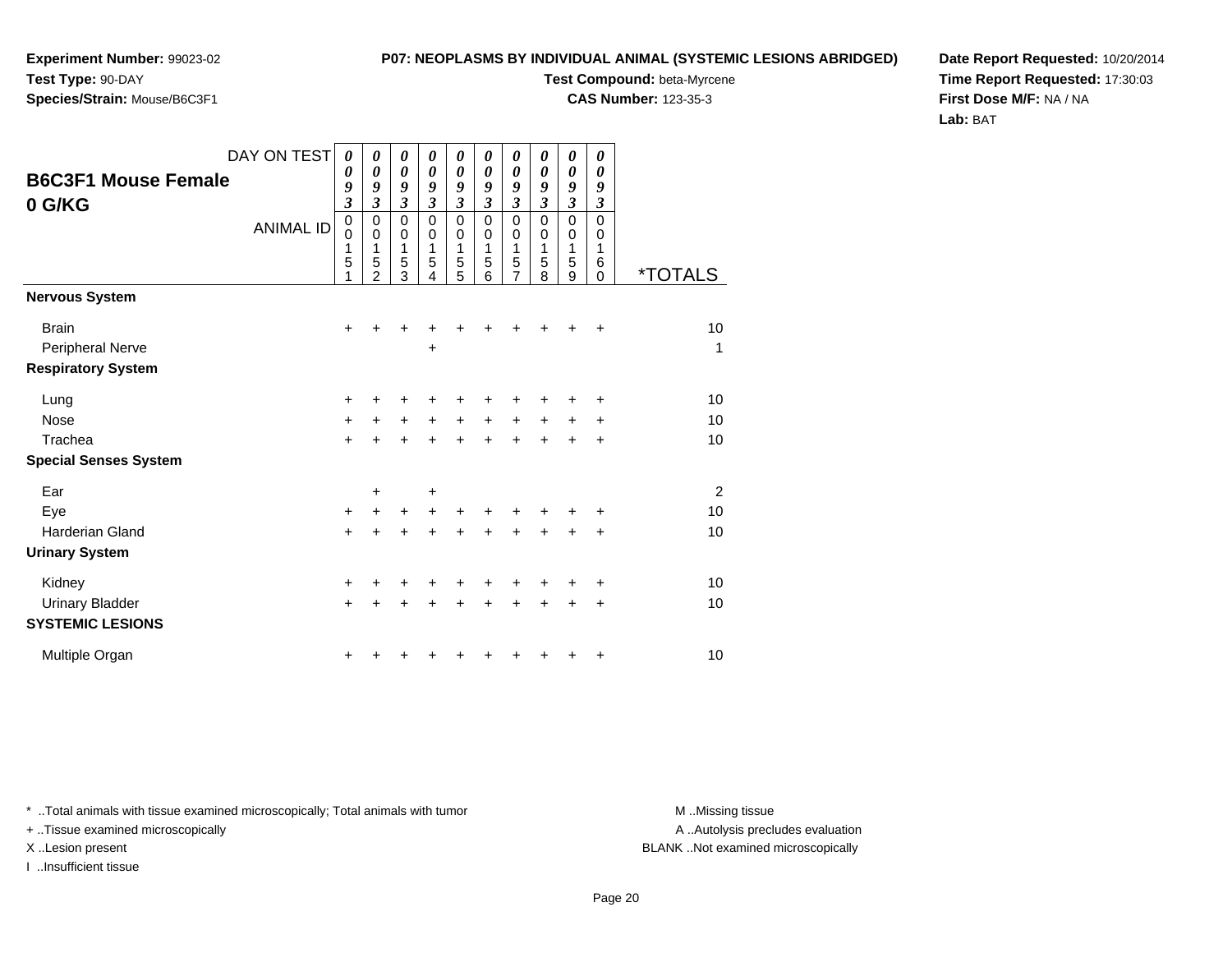#### **P07: NEOPLASMS BY INDIVIDUAL ANIMAL (SYSTEMIC LESIONS ABRIDGED)**

**Test Compound:** beta-Myrcene

**CAS Number:** 123-35-3

**Date Report Requested:** 10/20/2014**Time Report Requested:** 17:30:03**First Dose M/F:** NA / NA**Lab:** BAT

| <b>B6C3F1 Mouse Female</b><br>0.25<br>G/KG                                | DAY ON TEST<br><b>ANIMAL ID</b> | $\boldsymbol{\theta}$<br>$\boldsymbol{\theta}$<br>9<br>$\overline{\mathbf{3}}$<br>$\mathbf 0$<br>$\mathbf 0$<br>$\frac{2}{5}$<br>1 | 0<br>0<br>9<br>$\overline{3}$<br>$\mathbf 0$<br>$\mathbf 0$<br>$\overline{c}$<br>5<br>$\overline{2}$ | 0<br>$\boldsymbol{\theta}$<br>9<br>$\mathfrak{z}$<br>$\mathbf 0$<br>$\pmb{0}$<br>$\overline{c}$<br>$\overline{5}$<br>3 | 0<br>$\boldsymbol{\theta}$<br>9<br>$\mathfrak{z}$<br>$\mathbf 0$<br>$\mathbf 0$<br>$\overline{c}$<br>5<br>$\overline{4}$ | 0<br>$\boldsymbol{\theta}$<br>$\boldsymbol{g}$<br>$\mathfrak{z}$<br>$\mathbf 0$<br>$\mathbf 0$<br>$\frac{2}{5}$<br>5 | $\boldsymbol{\theta}$<br>$\boldsymbol{\theta}$<br>$\boldsymbol{g}$<br>$\mathfrak{z}$<br>$\mathbf 0$<br>$\,0\,$<br>$\frac{2}{5}$<br>$\overline{6}$ | 0<br>$\boldsymbol{\theta}$<br>9<br>$\overline{\mathbf{3}}$<br>$\mathbf 0$<br>$\,0\,$<br>$\frac{2}{5}$<br>$\overline{7}$ | 0<br>$\boldsymbol{\theta}$<br>$\boldsymbol{g}$<br>$\mathfrak{z}$<br>$\pmb{0}$<br>$\,0\,$<br>$\frac{2}{5}$<br>$\bar{8}$ | 0<br>0<br>9<br>$\mathfrak{z}$<br>$\mathbf 0$<br>$\pmb{0}$<br>$\overline{2}$<br>5<br>9 | 0<br>$\boldsymbol{\theta}$<br>9<br>$\boldsymbol{\beta}$<br>$\mathbf 0$<br>0<br>$\overline{c}$<br>6<br>$\Omega$ | <i><b>*TOTALS</b></i> |
|---------------------------------------------------------------------------|---------------------------------|------------------------------------------------------------------------------------------------------------------------------------|------------------------------------------------------------------------------------------------------|------------------------------------------------------------------------------------------------------------------------|--------------------------------------------------------------------------------------------------------------------------|----------------------------------------------------------------------------------------------------------------------|---------------------------------------------------------------------------------------------------------------------------------------------------|-------------------------------------------------------------------------------------------------------------------------|------------------------------------------------------------------------------------------------------------------------|---------------------------------------------------------------------------------------|----------------------------------------------------------------------------------------------------------------|-----------------------|
| <b>Alimentary System</b>                                                  |                                 |                                                                                                                                    |                                                                                                      |                                                                                                                        |                                                                                                                          |                                                                                                                      |                                                                                                                                                   |                                                                                                                         |                                                                                                                        |                                                                                       |                                                                                                                |                       |
| Liver<br>Pancreas<br>Stomach, Forestomach<br><b>Cardiovascular System</b> |                                 | $\ddot{}$<br>$\ddot{}$<br>$+$                                                                                                      | +<br>$\ddot{}$<br>$\ddot{}$                                                                          | $\ddot{}$<br>$+$<br>$\ddot{}$                                                                                          | ÷<br>$\ddot{}$<br>$+$                                                                                                    | +<br>$\ddot{}$<br>$\ddot{}$                                                                                          | $\ddot{}$<br>$\ddot{}$<br>$+$                                                                                                                     | +<br>$\ddot{}$<br>$\ddot{}$                                                                                             | +<br>$\ddot{}$<br>$\ddot{}$                                                                                            | +<br>+<br>$\ddot{}$                                                                   | $\ddot{}$<br>$\ddot{}$<br>$\ddot{}$                                                                            | 10<br>10<br>10        |
| <b>NONE</b><br><b>Endocrine System</b>                                    |                                 |                                                                                                                                    |                                                                                                      |                                                                                                                        |                                                                                                                          |                                                                                                                      |                                                                                                                                                   |                                                                                                                         |                                                                                                                        |                                                                                       |                                                                                                                |                       |
| <b>NONE</b><br><b>General Body System</b>                                 |                                 |                                                                                                                                    |                                                                                                      |                                                                                                                        |                                                                                                                          |                                                                                                                      |                                                                                                                                                   |                                                                                                                         |                                                                                                                        |                                                                                       |                                                                                                                |                       |
| <b>NONE</b><br><b>Genital System</b>                                      |                                 |                                                                                                                                    |                                                                                                      |                                                                                                                        |                                                                                                                          |                                                                                                                      |                                                                                                                                                   |                                                                                                                         |                                                                                                                        |                                                                                       |                                                                                                                |                       |
| <b>NONE</b><br><b>Hematopoietic System</b>                                |                                 |                                                                                                                                    |                                                                                                      |                                                                                                                        |                                                                                                                          |                                                                                                                      |                                                                                                                                                   |                                                                                                                         |                                                                                                                        |                                                                                       |                                                                                                                |                       |
| <b>Bone Marrow</b>                                                        |                                 | $\ddot{}$                                                                                                                          | +                                                                                                    | $\ddot{}$                                                                                                              | ٠                                                                                                                        | +                                                                                                                    | $\ddot{}$                                                                                                                                         | +                                                                                                                       | +                                                                                                                      | ٠                                                                                     | $\ddot{}$                                                                                                      | 10                    |
| Lymph Node, Mandibular                                                    |                                 | $\ddot{}$                                                                                                                          | $\ddot{}$                                                                                            | $+$                                                                                                                    | $+$                                                                                                                      | $\ddot{}$                                                                                                            | $\ddot{}$                                                                                                                                         | $\ddot{}$                                                                                                               | $\ddot{}$                                                                                                              | $\ddot{}$                                                                             | $\ddot{}$                                                                                                      | 10                    |
| Lymph Node, Mesenteric                                                    |                                 | $+$                                                                                                                                | $\ddot{}$                                                                                            | $+$                                                                                                                    | $+$                                                                                                                      | +                                                                                                                    | $+$                                                                                                                                               | $+$                                                                                                                     | $+$                                                                                                                    | $\ddot{}$                                                                             | $\ddot{}$                                                                                                      | 10                    |
| Spleen                                                                    |                                 | $\ddot{}$                                                                                                                          | +                                                                                                    | +                                                                                                                      | $\ddot{}$                                                                                                                | +                                                                                                                    | $\ddot{}$                                                                                                                                         | +                                                                                                                       | $\ddot{}$                                                                                                              | +                                                                                     | $\ddot{}$                                                                                                      | 10                    |
| Thymus<br><b>Integumentary System</b>                                     |                                 | $\ddot{}$                                                                                                                          | $\ddot{}$                                                                                            | $\ddot{}$                                                                                                              | $\ddot{}$                                                                                                                | $\ddot{}$                                                                                                            | $\ddot{}$                                                                                                                                         | $\ddot{}$                                                                                                               | $\ddot{}$                                                                                                              | +                                                                                     | $\ddot{}$                                                                                                      | 10                    |

\* ..Total animals with tissue examined microscopically; Total animals with tumor **M** . Missing tissue M ..Missing tissue

+ ..Tissue examined microscopically

I ..Insufficient tissue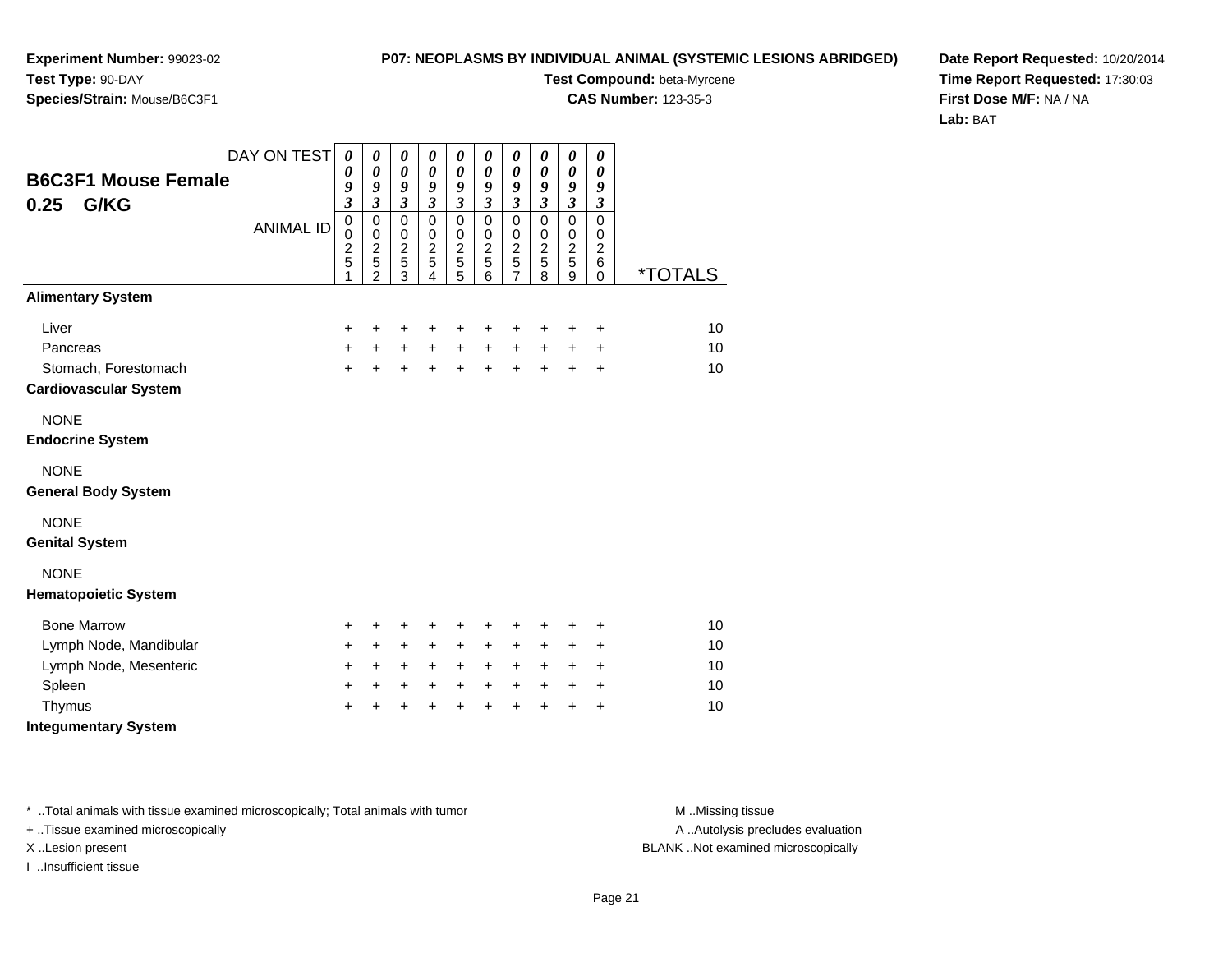#### **P07: NEOPLASMS BY INDIVIDUAL ANIMAL (SYSTEMIC LESIONS ABRIDGED)**

**Test Compound:** beta-Myrcene

**CAS Number:** 123-35-3

**Date Report Requested:** 10/20/2014**Time Report Requested:** 17:30:03**First Dose M/F:** NA / NA**Lab:** BAT

| <b>B6C3F1 Mouse Female</b><br>0.25<br>G/KG   | DAY ON TEST<br><b>ANIMAL ID</b> | 0<br>$\boldsymbol{\theta}$<br>9<br>$\mathfrak{z}$<br>$\mathbf 0$<br>$\pmb{0}$<br>$\frac{2}{5}$ | 0<br>0<br>9<br>$\mathfrak{z}$<br>$\pmb{0}$<br>$\pmb{0}$<br>$\frac{2}{5}$<br>$\overline{2}$ | 0<br>$\boldsymbol{\theta}$<br>9<br>$\mathfrak{z}$<br>$\mathbf 0$<br>$\pmb{0}$<br>$\frac{2}{5}$<br>3 | 0<br>$\boldsymbol{\theta}$<br>9<br>$\mathfrak{z}$<br>$\mathbf 0$<br>$\pmb{0}$<br>$\frac{2}{5}$<br>4 | 0<br>$\boldsymbol{\theta}$<br>9<br>$\overline{\mathbf{3}}$<br>$\mathbf 0$<br>$\begin{array}{c} 0 \\ 2 \\ 5 \end{array}$<br>5 | 0<br>0<br>9<br>3<br>0<br>0<br>$\frac{2}{5}$<br>6 | 0<br>0<br>9<br>3<br>0<br>0<br>$\frac{2}{5}$<br>7 | 0<br>$\boldsymbol{\theta}$<br>9<br>$\mathfrak{z}$<br>$\mathbf 0$<br>0<br>$\frac{2}{5}$<br>8 | 0<br>$\boldsymbol{\theta}$<br>9<br>$\mathfrak{z}$<br>$\mathbf 0$<br>$\mathbf 0$<br>$\frac{2}{5}$<br>9 | 0<br>0<br>9<br>3<br>$\mathbf 0$<br>0<br>$\overline{c}$<br>$\,6$<br>0 | <i><b>*TOTALS</b></i> |
|----------------------------------------------|---------------------------------|------------------------------------------------------------------------------------------------|--------------------------------------------------------------------------------------------|-----------------------------------------------------------------------------------------------------|-----------------------------------------------------------------------------------------------------|------------------------------------------------------------------------------------------------------------------------------|--------------------------------------------------|--------------------------------------------------|---------------------------------------------------------------------------------------------|-------------------------------------------------------------------------------------------------------|----------------------------------------------------------------------|-----------------------|
| <b>NONE</b><br><b>Musculoskeletal System</b> |                                 |                                                                                                |                                                                                            |                                                                                                     |                                                                                                     |                                                                                                                              |                                                  |                                                  |                                                                                             |                                                                                                       |                                                                      |                       |
| <b>NONE</b><br><b>Nervous System</b>         |                                 |                                                                                                |                                                                                            |                                                                                                     |                                                                                                     |                                                                                                                              |                                                  |                                                  |                                                                                             |                                                                                                       |                                                                      |                       |
| <b>NONE</b><br><b>Respiratory System</b>     |                                 |                                                                                                |                                                                                            |                                                                                                     |                                                                                                     |                                                                                                                              |                                                  |                                                  |                                                                                             |                                                                                                       |                                                                      |                       |
| <b>Nose</b><br><b>Special Senses System</b>  |                                 | $\ddot{}$                                                                                      |                                                                                            | +                                                                                                   |                                                                                                     |                                                                                                                              |                                                  |                                                  |                                                                                             |                                                                                                       | ÷                                                                    | 10                    |
| <b>NONE</b><br><b>Urinary System</b>         |                                 |                                                                                                |                                                                                            |                                                                                                     |                                                                                                     |                                                                                                                              |                                                  |                                                  |                                                                                             |                                                                                                       |                                                                      |                       |
| Kidney<br><b>SYSTEMIC LESIONS</b>            |                                 | $\pm$                                                                                          |                                                                                            |                                                                                                     |                                                                                                     |                                                                                                                              |                                                  |                                                  |                                                                                             |                                                                                                       | $\ddot{}$                                                            | 10                    |
| Multiple Organ                               |                                 |                                                                                                |                                                                                            |                                                                                                     |                                                                                                     |                                                                                                                              |                                                  |                                                  |                                                                                             |                                                                                                       | ٠                                                                    | 10                    |

\* ..Total animals with tissue examined microscopically; Total animals with tumor **M** . Missing tissue M ..Missing tissue

+ ..Tissue examined microscopically

I ..Insufficient tissue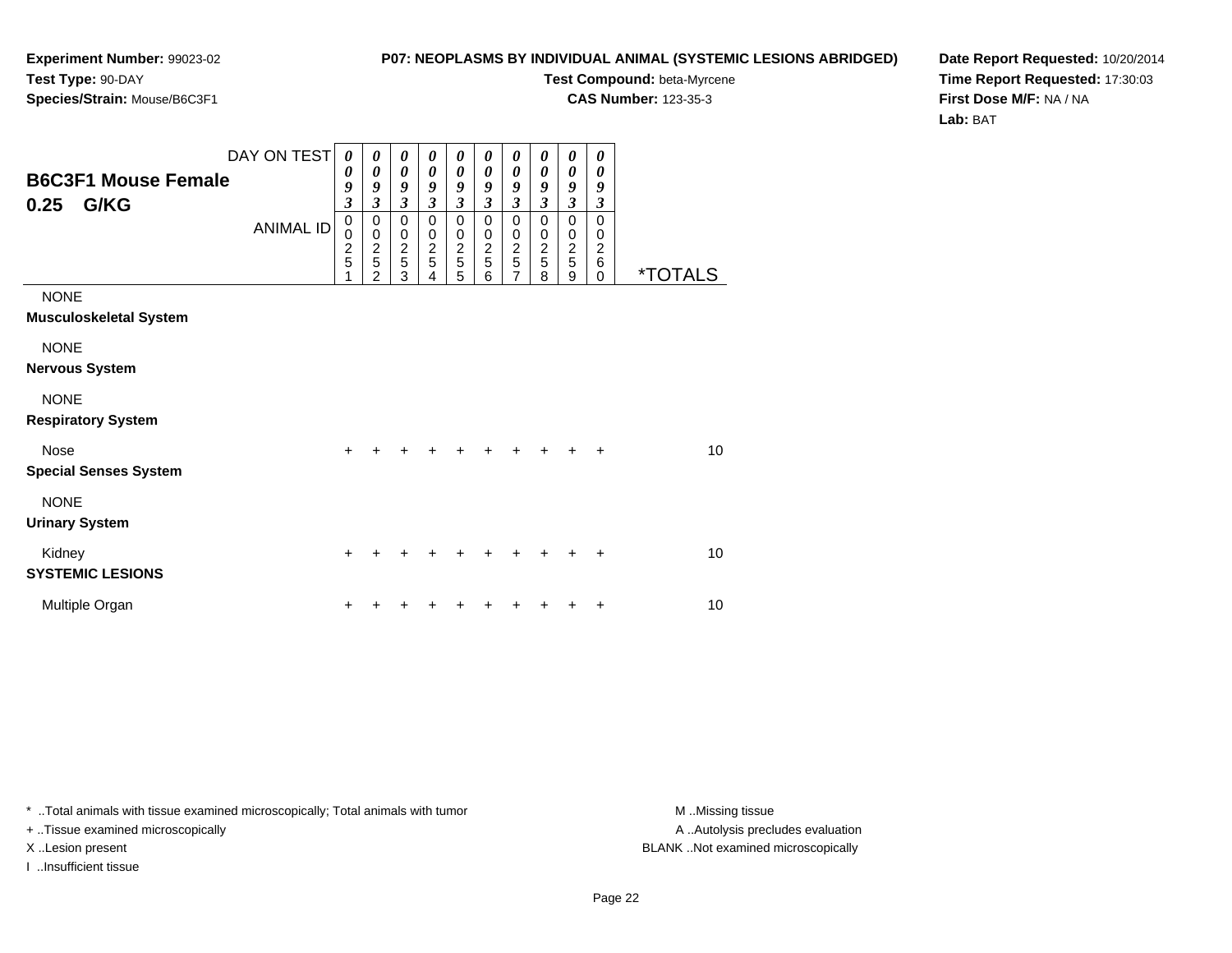#### **P07: NEOPLASMS BY INDIVIDUAL ANIMAL (SYSTEMIC LESIONS ABRIDGED)**

**Test Compound:** beta-Myrcene

**CAS Number:** 123-35-3

**Date Report Requested:** 10/20/2014**Time Report Requested:** 17:30:03**First Dose M/F:** NA / NA**Lab:** BAT

| <b>B6C3F1 Mouse Female</b><br>G/KG<br>0.5            | DAY ON TEST<br><b>ANIMAL ID</b> | $\boldsymbol{\theta}$<br>$\boldsymbol{\theta}$<br>9<br>$\mathfrak{z}$<br>$\mathbf 0$<br>$\mathbf 0$<br>$\frac{3}{5}$<br>1 | 0<br>$\pmb{\theta}$<br>9<br>$\mathfrak{z}$<br>0<br>0<br>$\ensuremath{\mathsf{3}}$<br>5<br>$\overline{2}$ | 0<br>$\boldsymbol{\theta}$<br>9<br>$\boldsymbol{\mathfrak{z}}$<br>$\pmb{0}$<br>0<br>3<br>$\overline{5}$<br>3 | 0<br>$\boldsymbol{\theta}$<br>9<br>$\boldsymbol{\mathfrak{z}}$<br>0<br>0<br>3<br>5<br>4 | 0<br>0<br>9<br>$\boldsymbol{\beta}$<br>$\mathbf 0$<br>0<br>$\ensuremath{\mathsf{3}}$<br>5<br>5 | 0<br>0<br>9<br>$\mathfrak{z}$<br>$\pmb{0}$<br>0<br>3<br>5<br>6 | $\boldsymbol{\theta}$<br>$\boldsymbol{\theta}$<br>9<br>$\boldsymbol{\beta}$<br>$\pmb{0}$<br>$\pmb{0}$<br>$\frac{3}{5}$<br>$\overline{7}$ | 0<br>$\boldsymbol{\theta}$<br>9<br>$\boldsymbol{\beta}$<br>$\pmb{0}$<br>$\pmb{0}$<br>$\frac{3}{5}$<br>8 | $\pmb{\theta}$<br>$\boldsymbol{\theta}$<br>9<br>$\boldsymbol{\mathfrak{z}}$<br>$\pmb{0}$<br>$\,0\,$<br>$\frac{3}{5}$<br>9 | 0<br>$\boldsymbol{\theta}$<br>9<br>$\boldsymbol{\beta}$<br>$\mathbf 0$<br>0<br>3<br>6<br>$\mathbf 0$ | <i><b>*TOTALS</b></i> |
|------------------------------------------------------|---------------------------------|---------------------------------------------------------------------------------------------------------------------------|----------------------------------------------------------------------------------------------------------|--------------------------------------------------------------------------------------------------------------|-----------------------------------------------------------------------------------------|------------------------------------------------------------------------------------------------|----------------------------------------------------------------|------------------------------------------------------------------------------------------------------------------------------------------|---------------------------------------------------------------------------------------------------------|---------------------------------------------------------------------------------------------------------------------------|------------------------------------------------------------------------------------------------------|-----------------------|
| <b>Alimentary System</b>                             |                                 |                                                                                                                           |                                                                                                          |                                                                                                              |                                                                                         |                                                                                                |                                                                |                                                                                                                                          |                                                                                                         |                                                                                                                           |                                                                                                      |                       |
| Liver                                                |                                 | +                                                                                                                         | +                                                                                                        | +                                                                                                            |                                                                                         | +                                                                                              | +                                                              | +                                                                                                                                        | +                                                                                                       | +                                                                                                                         | $\ddot{}$                                                                                            | 10                    |
| Oral Mucosa                                          |                                 |                                                                                                                           |                                                                                                          |                                                                                                              | +                                                                                       |                                                                                                |                                                                | +                                                                                                                                        |                                                                                                         |                                                                                                                           |                                                                                                      | 2                     |
| Pancreas                                             |                                 | $\ddot{}$                                                                                                                 | $\pm$                                                                                                    | $\ddot{}$                                                                                                    | $\ddot{}$                                                                               | $\ddot{}$                                                                                      | $\ddot{}$                                                      | $+$                                                                                                                                      | $\ddot{}$                                                                                               | $\ddot{}$                                                                                                                 | $\ddot{}$                                                                                            | 10                    |
| Stomach, Forestomach<br><b>Cardiovascular System</b> |                                 | $\ddot{}$                                                                                                                 | $\ddot{}$                                                                                                | $\ddot{}$                                                                                                    | $\ddot{}$                                                                               | $\ddot{}$                                                                                      | $\ddot{}$                                                      | $\ddot{}$                                                                                                                                | $\ddot{}$                                                                                               | $\ddot{}$                                                                                                                 | +                                                                                                    | 10                    |
| <b>NONE</b><br><b>Endocrine System</b>               |                                 |                                                                                                                           |                                                                                                          |                                                                                                              |                                                                                         |                                                                                                |                                                                |                                                                                                                                          |                                                                                                         |                                                                                                                           |                                                                                                      |                       |
| <b>NONE</b><br><b>General Body System</b>            |                                 |                                                                                                                           |                                                                                                          |                                                                                                              |                                                                                         |                                                                                                |                                                                |                                                                                                                                          |                                                                                                         |                                                                                                                           |                                                                                                      |                       |
| <b>NONE</b><br><b>Genital System</b>                 |                                 |                                                                                                                           |                                                                                                          |                                                                                                              |                                                                                         |                                                                                                |                                                                |                                                                                                                                          |                                                                                                         |                                                                                                                           |                                                                                                      |                       |
| <b>NONE</b><br><b>Hematopoietic System</b>           |                                 |                                                                                                                           |                                                                                                          |                                                                                                              |                                                                                         |                                                                                                |                                                                |                                                                                                                                          |                                                                                                         |                                                                                                                           |                                                                                                      |                       |
| <b>Bone Marrow</b>                                   |                                 | +                                                                                                                         | +                                                                                                        | +                                                                                                            | +                                                                                       | +                                                                                              | +                                                              | +                                                                                                                                        | +                                                                                                       | +                                                                                                                         | +                                                                                                    | 10                    |
| Lymph Node, Mandibular                               |                                 | +                                                                                                                         | $\ddot{}$                                                                                                | $\ddot{}$                                                                                                    | +                                                                                       | $\ddot{}$                                                                                      | $\ddot{}$                                                      | $\ddot{}$                                                                                                                                | +                                                                                                       | +                                                                                                                         | +                                                                                                    | 10                    |
| Lymph Node, Mesenteric                               |                                 | $\ddot{}$                                                                                                                 | $+$                                                                                                      | $\ddot{}$                                                                                                    | $\ddot{}$                                                                               | $\ddot{}$                                                                                      | $\ddot{}$                                                      | $\ddot{}$                                                                                                                                | $\ddot{}$                                                                                               | +                                                                                                                         | $\ddot{}$                                                                                            | 10                    |
| Spleen                                               |                                 | $\ddot{}$                                                                                                                 | $\ddot{}$                                                                                                | $\ddot{}$                                                                                                    | +                                                                                       | $\ddot{}$                                                                                      | $\ddot{}$                                                      | +                                                                                                                                        | +                                                                                                       | +                                                                                                                         | $\ddot{}$                                                                                            | 10                    |
| Thymus                                               |                                 | $\ddot{}$                                                                                                                 |                                                                                                          | +                                                                                                            | $\ddot{}$                                                                               | $\ddot{}$                                                                                      | $\ddot{}$                                                      | $\ddot{}$                                                                                                                                | $\ddot{}$                                                                                               | $\ddot{}$                                                                                                                 | $\ddot{}$                                                                                            | 10                    |

\* ..Total animals with tissue examined microscopically; Total animals with tumor **M** . Missing tissue M ..Missing tissue + ..Tissue examined microscopically X ..Lesion present BLANK ..Not examined microscopically

I ..Insufficient tissue

A ..Autolysis precludes evaluation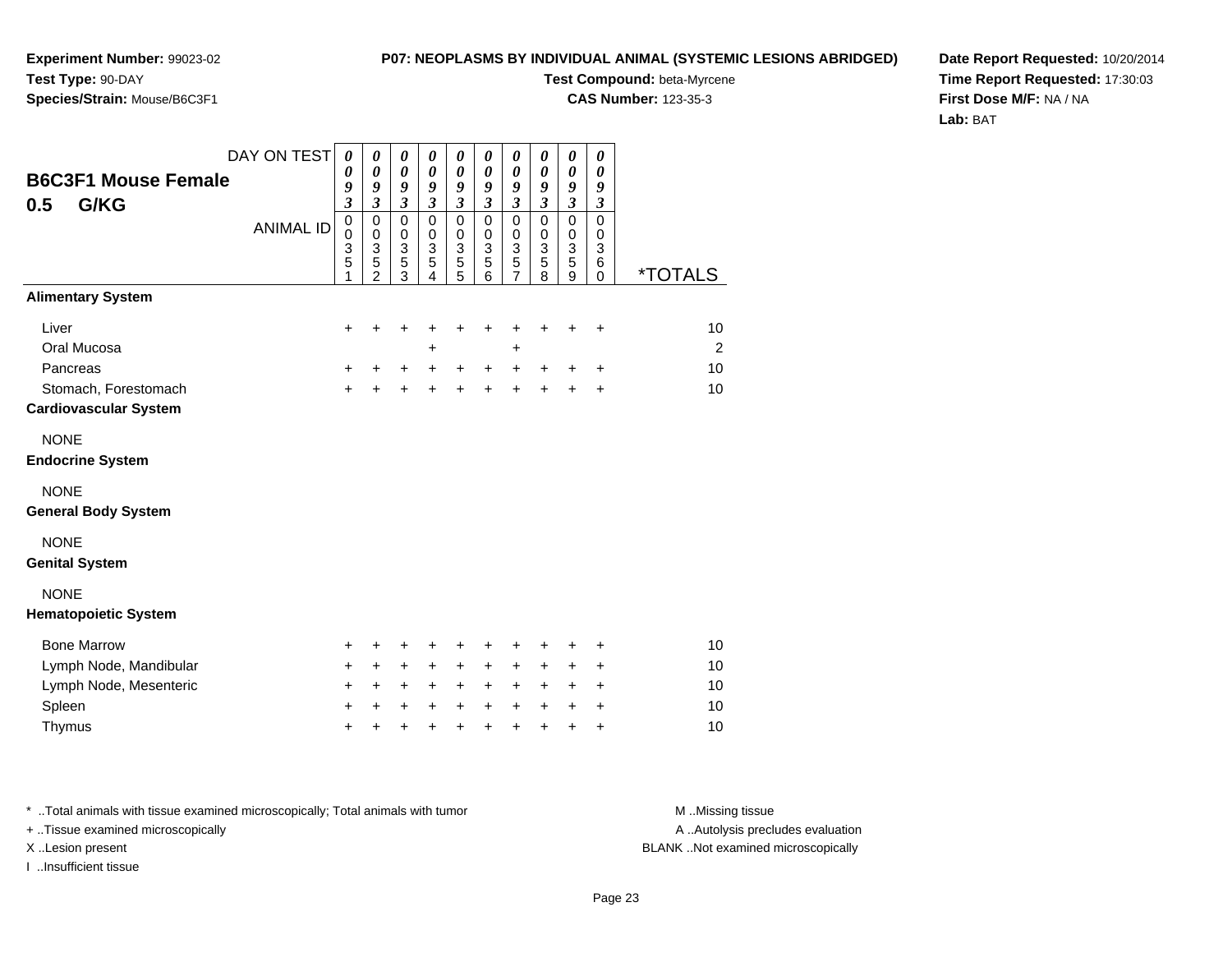#### **P07: NEOPLASMS BY INDIVIDUAL ANIMAL (SYSTEMIC LESIONS ABRIDGED)**

**Test Compound:** beta-Myrcene

**CAS Number:** 123-35-3

**Date Report Requested:** 10/20/2014**Time Report Requested:** 17:30:03**First Dose M/F:** NA / NA**Lab:** BAT

| <b>B6C3F1 Mouse Female</b><br>G/KG<br>0.5                                            | DAY ON TEST<br><b>ANIMAL ID</b> | 0<br>0<br>9<br>$\mathfrak{z}$<br>$\pmb{0}$<br>0<br>3<br>5 | 0<br>$\boldsymbol{\theta}$<br>9<br>$\mathfrak{z}$<br>$\mathbf 0$<br>$\pmb{0}$<br>$\frac{3}{5}$<br>$\overline{2}$ | 0<br>$\boldsymbol{\theta}$<br>9<br>$\overline{\mathbf{3}}$<br>0<br>$\mathbf 0$<br>$\frac{3}{5}$ | 0<br>$\boldsymbol{\theta}$<br>9<br>$\mathfrak{z}$<br>$\mathbf 0$<br>$\mathbf 0$<br>$\ensuremath{\mathsf{3}}$<br>5<br>4 | 0<br>0<br>9<br>$\mathfrak{z}$<br>$\pmb{0}$<br>$\pmb{0}$<br>$\ensuremath{\mathsf{3}}$<br>$\overline{5}$<br>$\overline{5}$ | 0<br>$\boldsymbol{\theta}$<br>9<br>$\mathfrak{z}$<br>$\mathbf 0$<br>$\mathbf 0$<br>$\mathbf{3}$<br>$\overline{5}$<br>6 | 0<br>0<br>9<br>$\mathfrak{z}$<br>$\pmb{0}$<br>$\pmb{0}$<br>$\frac{3}{5}$<br>$\overline{7}$ | 0<br>$\boldsymbol{\theta}$<br>9<br>$\mathfrak{z}$<br>$\pmb{0}$<br>$\,0\,$<br>$\ensuremath{\mathsf{3}}$<br>$\overline{5}$<br>$\overline{8}$ | 0<br>$\boldsymbol{\theta}$<br>9<br>$\mathfrak{z}$<br>$\mathbf 0$<br>$\pmb{0}$<br>$\frac{3}{5}$<br>$\boldsymbol{9}$ | 0<br>0<br>9<br>$\mathfrak{z}$<br>$\mathbf 0$<br>0<br>$\ensuremath{\mathsf{3}}$<br>$\,6$<br>$\mathbf 0$ | <i><b>*TOTALS</b></i> |
|--------------------------------------------------------------------------------------|---------------------------------|-----------------------------------------------------------|------------------------------------------------------------------------------------------------------------------|-------------------------------------------------------------------------------------------------|------------------------------------------------------------------------------------------------------------------------|--------------------------------------------------------------------------------------------------------------------------|------------------------------------------------------------------------------------------------------------------------|--------------------------------------------------------------------------------------------|--------------------------------------------------------------------------------------------------------------------------------------------|--------------------------------------------------------------------------------------------------------------------|--------------------------------------------------------------------------------------------------------|-----------------------|
| <b>Integumentary System</b>                                                          |                                 |                                                           |                                                                                                                  |                                                                                                 |                                                                                                                        |                                                                                                                          |                                                                                                                        |                                                                                            |                                                                                                                                            |                                                                                                                    |                                                                                                        |                       |
| <b>NONE</b><br><b>Musculoskeletal System</b><br><b>NONE</b><br><b>Nervous System</b> |                                 |                                                           |                                                                                                                  |                                                                                                 |                                                                                                                        |                                                                                                                          |                                                                                                                        |                                                                                            |                                                                                                                                            |                                                                                                                    |                                                                                                        |                       |
| <b>NONE</b><br><b>Respiratory System</b>                                             |                                 |                                                           |                                                                                                                  |                                                                                                 |                                                                                                                        |                                                                                                                          |                                                                                                                        |                                                                                            |                                                                                                                                            |                                                                                                                    |                                                                                                        |                       |
| <b>Nose</b><br><b>Special Senses System</b>                                          |                                 | $\ddot{}$                                                 |                                                                                                                  |                                                                                                 |                                                                                                                        |                                                                                                                          | +                                                                                                                      |                                                                                            | +                                                                                                                                          |                                                                                                                    | ÷                                                                                                      | 10                    |
| <b>NONE</b><br><b>Urinary System</b>                                                 |                                 |                                                           |                                                                                                                  |                                                                                                 |                                                                                                                        |                                                                                                                          |                                                                                                                        |                                                                                            |                                                                                                                                            |                                                                                                                    |                                                                                                        |                       |
| Kidney<br><b>SYSTEMIC LESIONS</b>                                                    |                                 | +                                                         |                                                                                                                  |                                                                                                 |                                                                                                                        |                                                                                                                          |                                                                                                                        |                                                                                            |                                                                                                                                            |                                                                                                                    |                                                                                                        | 10                    |
| Multiple Organ                                                                       |                                 |                                                           |                                                                                                                  |                                                                                                 |                                                                                                                        |                                                                                                                          |                                                                                                                        |                                                                                            |                                                                                                                                            |                                                                                                                    | +                                                                                                      | 10                    |

\* ..Total animals with tissue examined microscopically; Total animals with tumor **M** . Missing tissue M ..Missing tissue

+ ..Tissue examined microscopically

I ..Insufficient tissue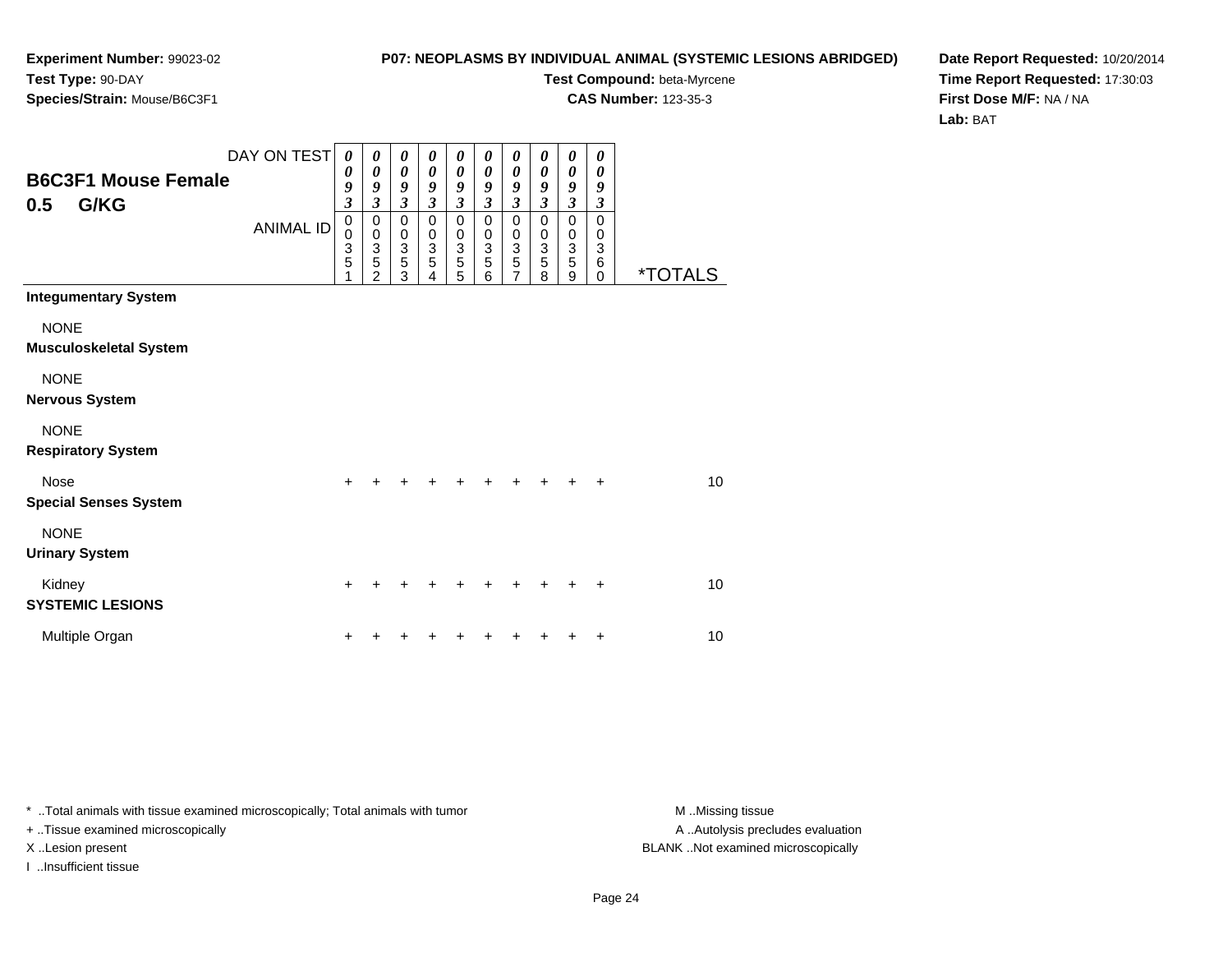#### **P07: NEOPLASMS BY INDIVIDUAL ANIMAL (SYSTEMIC LESIONS ABRIDGED)**

**Test Compound:** beta-Myrcene

**CAS Number:** 123-35-3

**Date Report Requested:** 10/20/2014**Time Report Requested:** 17:30:03**First Dose M/F:** NA / NA**Lab:** BAT

| <b>B6C3F1 Mouse Female</b><br>G/KG<br>1.0 | DAY ON TEST<br><b>ANIMAL ID</b> | $\boldsymbol{\theta}$<br>0<br>9<br>$\mathfrak{z}$<br>$\pmb{0}$<br>$\mathbf 0$<br>4 | 0<br>0<br>9<br>$\mathfrak{z}$<br>$\mathbf 0$<br>$\mathbf 0$<br>4 | 0<br>0<br>9<br>$\boldsymbol{\beta}$<br>$\mathbf 0$<br>$\mathbf 0$<br>4 | $\boldsymbol{\theta}$<br>$\boldsymbol{\theta}$<br>9<br>$\mathfrak{z}$<br>$\Omega$<br>$\Omega$<br>4 | $\boldsymbol{\theta}$<br>$\boldsymbol{\theta}$<br>9<br>$\boldsymbol{\mathfrak{z}}$<br>$\mathbf 0$<br>$\mathbf 0$<br>4 | 0<br>$\theta$<br>9<br>$\mathfrak{z}$<br>$\mathbf{0}$<br>$\Omega$<br>$\overline{4}$ | 0<br>0<br>9<br>$\overline{\mathbf{3}}$<br>0<br>$\mathbf 0$<br>4 | 0<br>0<br>9<br>3<br>$\Omega$<br>$\Omega$<br>4 | $\pmb{\theta}$<br>0<br>9<br>$\overline{\mathbf{3}}$<br>$\mathbf 0$<br>$\mathbf 0$<br>4 | 0<br>0<br>9<br>$\boldsymbol{\beta}$<br>$\mathbf 0$<br>0<br>$\overline{4}$ |                       |
|-------------------------------------------|---------------------------------|------------------------------------------------------------------------------------|------------------------------------------------------------------|------------------------------------------------------------------------|----------------------------------------------------------------------------------------------------|-----------------------------------------------------------------------------------------------------------------------|------------------------------------------------------------------------------------|-----------------------------------------------------------------|-----------------------------------------------|----------------------------------------------------------------------------------------|---------------------------------------------------------------------------|-----------------------|
|                                           |                                 | 5<br>1                                                                             | 5<br>$\mathfrak{p}$                                              | 5<br>3                                                                 | 5<br>4                                                                                             | 5<br>5                                                                                                                | 5<br>6                                                                             | 5<br>$\overline{7}$                                             | 5<br>8                                        | 5<br>9                                                                                 | 6<br>$\Omega$                                                             | <i><b>*TOTALS</b></i> |
| <b>Alimentary System</b>                  |                                 |                                                                                    |                                                                  |                                                                        |                                                                                                    |                                                                                                                       |                                                                                    |                                                                 |                                               |                                                                                        |                                                                           |                       |
| Esophagus                                 |                                 | +                                                                                  | +                                                                | +                                                                      | +                                                                                                  | +                                                                                                                     | +                                                                                  | +                                                               | +                                             | +                                                                                      | +                                                                         | 10                    |
| Gallbladder                               |                                 | M                                                                                  | $\ddot{}$                                                        | +                                                                      | +                                                                                                  | +                                                                                                                     | +                                                                                  | +                                                               | +                                             | +                                                                                      | +                                                                         | 9                     |
| Intestine Large, Cecum                    |                                 | $\ddot{}$                                                                          | $\ddot{}$                                                        | +                                                                      | +                                                                                                  | $\ddot{}$                                                                                                             | $\ddot{}$                                                                          | +                                                               | +                                             | $\ddot{}$                                                                              | $\ddot{}$                                                                 | 10                    |
| Intestine Large, Colon                    |                                 | $\ddot{}$                                                                          | +                                                                | +                                                                      | +                                                                                                  | $\ddot{}$                                                                                                             | $\ddot{}$                                                                          | +                                                               | +                                             | +                                                                                      | $\ddot{}$                                                                 | 10                    |
| Intestine Large, Rectum                   |                                 | $\ddot{}$                                                                          | $\ddot{}$                                                        | $\ddot{}$                                                              | +                                                                                                  | $\ddot{}$                                                                                                             | +                                                                                  | +                                                               | +                                             | +                                                                                      | $\ddot{}$                                                                 | 10                    |
| Intestine Small, Duodenum                 |                                 | $\ddot{}$                                                                          | $\ddot{}$                                                        | $\ddot{}$                                                              | $\ddot{}$                                                                                          | $\ddot{}$                                                                                                             | $\ddot{}$                                                                          | +                                                               | $\ddot{}$                                     | +                                                                                      | $\ddot{}$                                                                 | 10                    |
| Intestine Small, Ileum                    |                                 | +                                                                                  | $\ddot{}$                                                        | +                                                                      | +                                                                                                  | $\ddot{}$                                                                                                             | $\ddot{}$                                                                          | +                                                               | +                                             | $\ddot{}$                                                                              | $\ddot{}$                                                                 | 10                    |
| Intestine Small, Jejunum                  |                                 | $\ddot{}$                                                                          | +                                                                | +                                                                      | $\ddot{}$                                                                                          | $\ddot{}$                                                                                                             | $\ddot{}$                                                                          | +                                                               | $\ddot{}$                                     | +                                                                                      | $\ddot{}$                                                                 | 10                    |
| Liver                                     |                                 | $\ddot{}$                                                                          | $\ddot{}$                                                        | +                                                                      | $\ddot{}$                                                                                          | $\ddot{}$                                                                                                             | $\ddot{}$                                                                          | +                                                               | $\ddot{}$                                     | $\ddot{}$                                                                              | $\ddot{}$                                                                 | 10                    |
| Oral Mucosa                               |                                 | $\ddot{}$                                                                          | +                                                                | +                                                                      | +                                                                                                  | $\ddot{}$                                                                                                             | +                                                                                  | +                                                               | +                                             | +                                                                                      | $\ddot{}$                                                                 | 10                    |
| Pancreas                                  |                                 | $\ddot{}$                                                                          | $\ddot{}$                                                        | +                                                                      | $\ddot{}$                                                                                          | $\ddot{}$                                                                                                             | $\ddot{}$                                                                          | +                                                               | $\ddot{}$                                     | $\ddot{}$                                                                              | $\ddot{}$                                                                 | 10                    |
| Salivary Glands                           |                                 | $\ddot{}$                                                                          | $\ddot{}$                                                        | +                                                                      | $\ddot{}$                                                                                          | $+$                                                                                                                   | $\ddot{}$                                                                          | $\ddot{}$                                                       | $\ddot{}$                                     | $\ddot{}$                                                                              | $\ddot{}$                                                                 | 10                    |
| Stomach, Forestomach                      |                                 | +                                                                                  | $\ddot{}$                                                        | +                                                                      | $\ddot{}$                                                                                          | $\ddot{}$                                                                                                             | $\ddot{}$                                                                          | +                                                               | +                                             | +                                                                                      | $\ddot{}$                                                                 | 10                    |
| Stomach, Glandular                        |                                 | $\ddot{}$                                                                          | $\ddot{}$                                                        | $\ddot{}$                                                              | $\ddot{}$                                                                                          | $\ddot{}$                                                                                                             | $\ddot{}$                                                                          | $\ddot{}$                                                       | $\ddot{}$                                     | $\ddot{}$                                                                              | $\ddot{}$                                                                 | 10                    |
| <b>Cardiovascular System</b>              |                                 |                                                                                    |                                                                  |                                                                        |                                                                                                    |                                                                                                                       |                                                                                    |                                                                 |                                               |                                                                                        |                                                                           |                       |
| <b>Blood Vessel</b>                       |                                 | +                                                                                  | +                                                                | +                                                                      |                                                                                                    |                                                                                                                       |                                                                                    |                                                                 |                                               |                                                                                        | +                                                                         | 10                    |
| Heart                                     |                                 | $\ddot{}$                                                                          | $\ddot{}$                                                        | $\ddot{}$                                                              | $\ddot{}$                                                                                          | $\ddot{}$                                                                                                             | $\ddot{}$                                                                          | $\ddot{}$                                                       | $\ddot{}$                                     | $\ddot{}$                                                                              | $\ddot{}$                                                                 | 10                    |
| <b>Endocrine System</b>                   |                                 |                                                                                    |                                                                  |                                                                        |                                                                                                    |                                                                                                                       |                                                                                    |                                                                 |                                               |                                                                                        |                                                                           |                       |
| <b>Adrenal Cortex</b>                     |                                 | +                                                                                  |                                                                  |                                                                        |                                                                                                    |                                                                                                                       |                                                                                    |                                                                 |                                               |                                                                                        |                                                                           | 10                    |
| Adrenal Medulla                           |                                 | +                                                                                  | +                                                                | +                                                                      | +                                                                                                  | +                                                                                                                     | +                                                                                  | +                                                               | +                                             | +                                                                                      | +                                                                         | 10                    |

\* ..Total animals with tissue examined microscopically; Total animals with tumor **M** . Missing tissue M ..Missing tissue

+ ..Tissue examined microscopically

I ..Insufficient tissue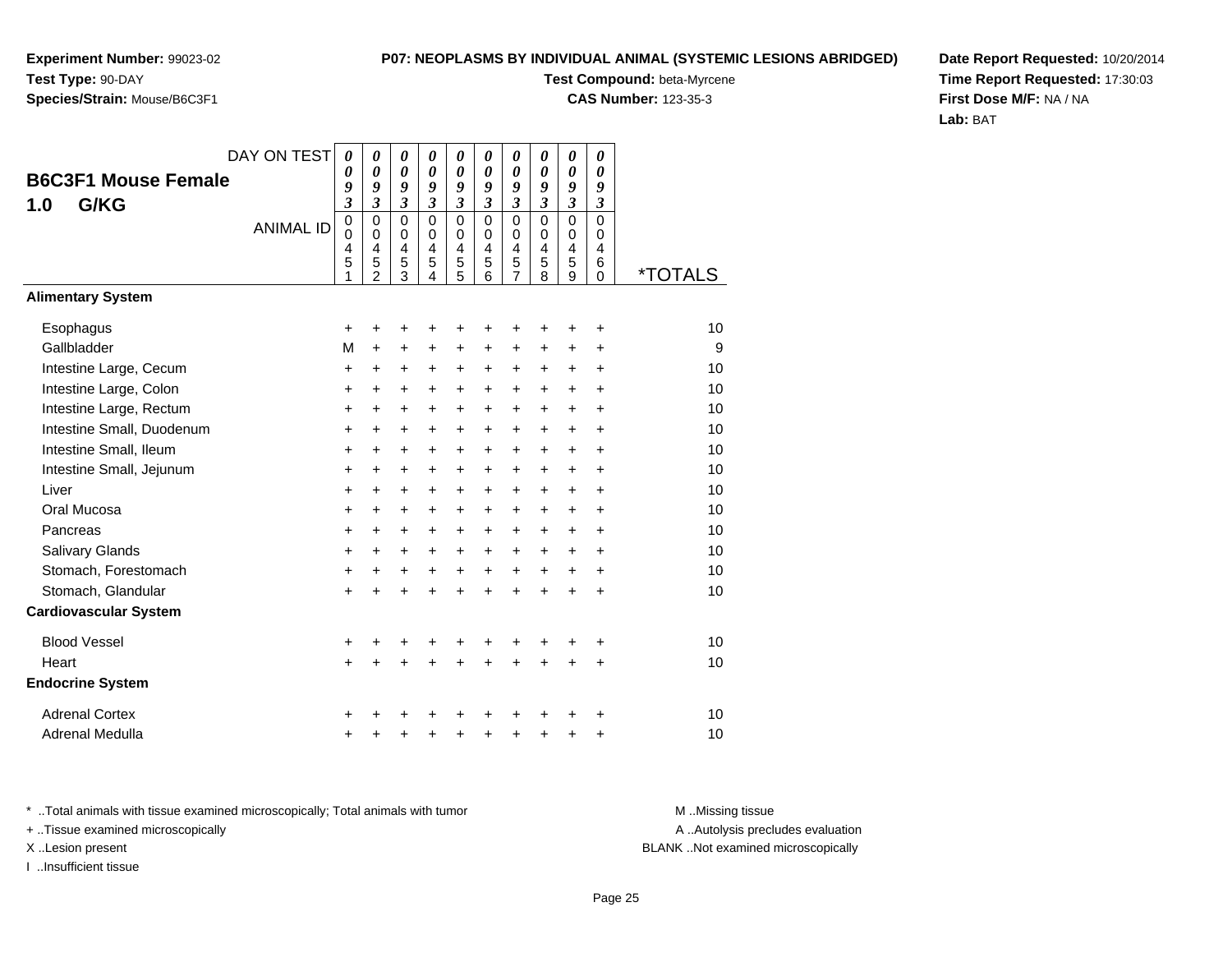**Experiment Number:** 99023-02**Test Type:** 90-DAY

# **Species/Strain:** Mouse/B6C3F1

**Test Compound:** beta-Myrcene

**CAS Number:** 123-35-3

**Date Report Requested:** 10/20/2014**Time Report Requested:** 17:30:03**First Dose M/F:** NA / NA**Lab:** BAT

|                               | DAY ON TEST      | 0                          | 0                   | $\boldsymbol{\theta}$        | 0                        | $\boldsymbol{\theta}$ | $\boldsymbol{\theta}$ | $\pmb{\theta}$             | 0              | $\pmb{\theta}$        | 0             |         |
|-------------------------------|------------------|----------------------------|---------------------|------------------------------|--------------------------|-----------------------|-----------------------|----------------------------|----------------|-----------------------|---------------|---------|
| <b>B6C3F1 Mouse Female</b>    |                  | 0<br>9                     | 0<br>9              | $\boldsymbol{\theta}$<br>9   | 0<br>9                   | 0<br>9                | 0<br>9                | $\boldsymbol{\theta}$<br>9 | 0<br>9         | 0<br>9                | 0<br>9        |         |
| G/KG<br>1.0                   |                  | $\boldsymbol{\beta}$       | $\mathfrak{z}$      | $\boldsymbol{\beta}$         | $\mathfrak{z}$           | $\boldsymbol{\beta}$  | 3                     | 3                          | $\mathfrak{z}$ | 3                     | 3             |         |
|                               | <b>ANIMAL ID</b> | $\mathbf 0$<br>$\mathbf 0$ | 0<br>$\mathbf 0$    | $\mathbf 0$<br>$\mathbf 0$   | $\mathbf{0}$<br>$\Omega$ | $\mathbf 0$<br>0      | $\Omega$<br>0         | $\mathbf 0$<br>0           | $\Omega$<br>0  | $\mathbf 0$<br>0      | $\Omega$<br>0 |         |
|                               |                  | 4                          | 4                   | 4                            | 4                        | 4                     | 4                     | 4                          | $\overline{4}$ | 4                     | 4             |         |
|                               |                  | 5<br>1                     | 5<br>$\overline{c}$ | $\sqrt{5}$<br>$\mathfrak{S}$ | 5<br>4                   | 5<br>5                | 5<br>6                | 5<br>$\overline{7}$        | 5<br>8         | 5<br>$\boldsymbol{9}$ | 6<br>0        | *TOTALS |
| Parathyroid Gland             |                  | $\ddot{}$                  | +                   | M                            | +                        | $\ddot{}$             | М                     | $\ddot{}$                  | +              | +                     | +             | 8       |
| <b>Pituitary Gland</b>        |                  | $\ddot{}$                  | $\ddot{}$           | $\ddot{}$                    | $\ddot{}$                | $\ddot{}$             | $\ddot{}$             | $\ddot{}$                  | $\ddot{}$      | $\ddot{}$             | $\ddot{}$     | 10      |
| <b>Thyroid Gland</b>          |                  | $\ddot{}$                  | $\ddot{}$           | $\ddot{}$                    | $\ddot{}$                | $\ddot{}$             | $\ddot{}$             | $\ddot{}$                  | $\ddot{}$      | $\ddot{}$             | $\ddot{}$     | 10      |
| <b>General Body System</b>    |                  |                            |                     |                              |                          |                       |                       |                            |                |                       |               |         |
| <b>NONE</b>                   |                  |                            |                     |                              |                          |                       |                       |                            |                |                       |               |         |
| <b>Genital System</b>         |                  |                            |                     |                              |                          |                       |                       |                            |                |                       |               |         |
| <b>Clitoral Gland</b>         |                  | +                          |                     | +                            |                          |                       |                       |                            |                |                       | +             | 10      |
| Ovary                         |                  | $\ddot{}$                  | +                   | +                            | $\ddot{}$                | +                     | $\ddot{}$             | +                          | $\ddot{}$      | ٠                     | ٠             | 10      |
| <b>Uterus</b>                 |                  | $\ddot{}$                  | ÷                   | $\ddot{}$                    | $\ddot{}$                | $\ddot{}$             | $\ddot{}$             | $\ddot{}$                  | ÷              | ÷                     | $\ddot{}$     | 10      |
| <b>Hematopoietic System</b>   |                  |                            |                     |                              |                          |                       |                       |                            |                |                       |               |         |
| <b>Bone Marrow</b>            |                  | +                          | +                   | +                            | +                        | +                     |                       | +                          | +              | +                     | +             | 10      |
| Lymph Node, Mandibular        |                  | $\ddot{}$                  | $\ddot{}$           | $\ddot{}$                    | $\ddot{}$                | $\ddot{}$             | $\ddot{}$             | $\ddot{}$                  | $\ddot{}$      | $\pm$                 | +             | 10      |
| Lymph Node, Mesenteric        |                  | $\ddot{}$                  | +                   | +                            | +                        | $\ddot{}$             | $\ddot{}$             | $\ddot{}$                  | $\ddot{}$      | +                     | +             | 10      |
| Spleen                        |                  | +                          | +                   | +                            | $\ddot{}$                | +                     | $\ddot{}$             | +                          | $\ddot{}$      | +                     | +             | 10      |
| Thymus                        |                  | $\ddot{}$                  | +                   | +                            | +                        | $\ddot{}$             | +                     | +                          | +              | +                     | +             | 10      |
| <b>Integumentary System</b>   |                  |                            |                     |                              |                          |                       |                       |                            |                |                       |               |         |
| Mammary Gland                 |                  | $\ddot{}$                  | +                   | +                            | +                        | +                     | +                     | +                          | ٠              | +                     | +             | 10      |
| Skin                          |                  | $\ddot{}$                  |                     | +                            |                          | +                     |                       | +                          | +              | +                     | +             | 10      |
| <b>Musculoskeletal System</b> |                  |                            |                     |                              |                          |                       |                       |                            |                |                       |               |         |
| <b>Bone</b>                   |                  | +                          |                     | ٠                            | ٠                        | +                     |                       | +                          | +              | +                     | +             | 10      |

\* ..Total animals with tissue examined microscopically; Total animals with tumor **M** . Missing tissue M ..Missing tissue A ..Autolysis precludes evaluation + ..Tissue examined microscopically X ..Lesion present BLANK ..Not examined microscopicallyI ..Insufficient tissue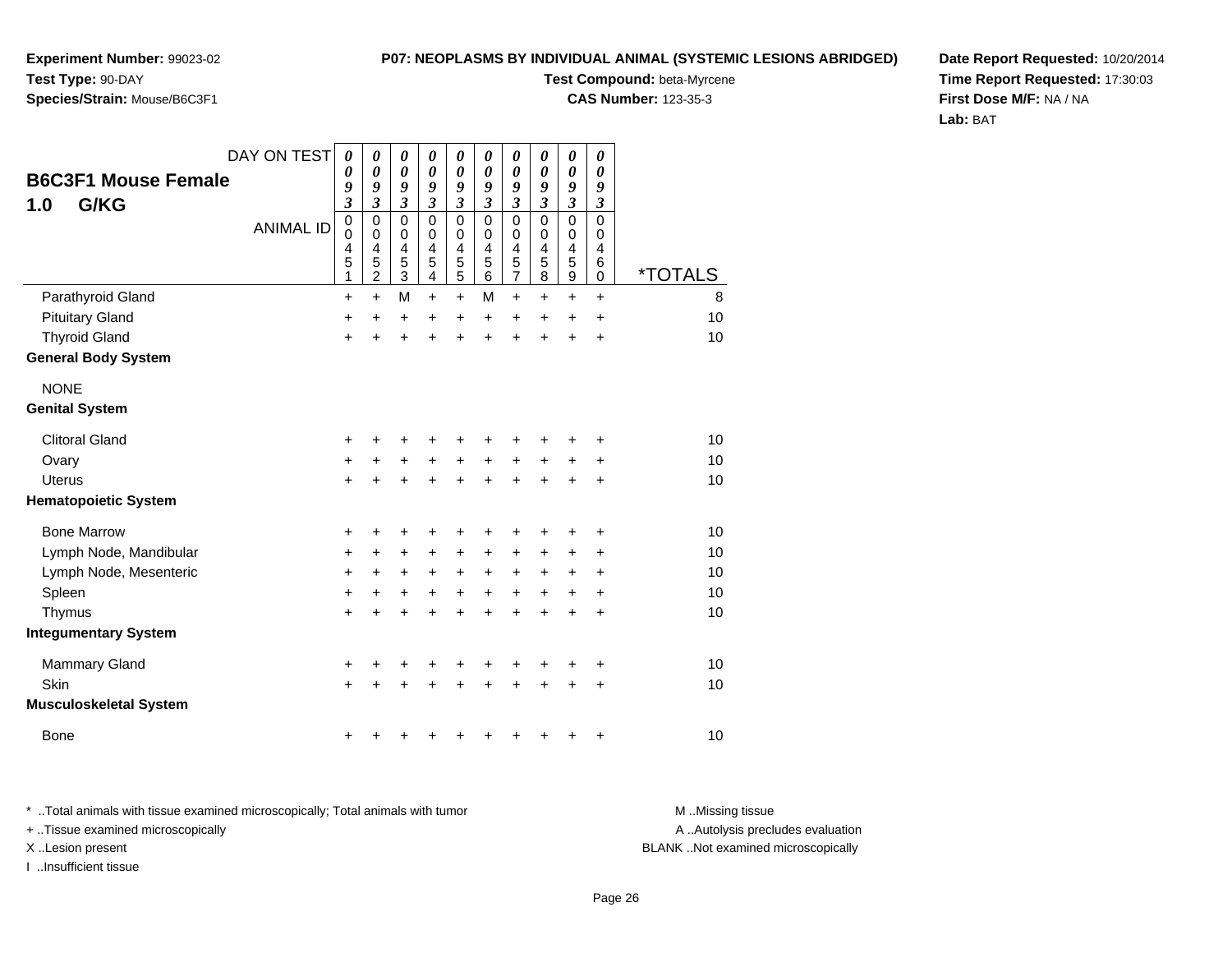**Species/Strain:** Mouse/B6C3F1

## **P07: NEOPLASMS BY INDIVIDUAL ANIMAL (SYSTEMIC LESIONS ABRIDGED)**

**Test Compound:** beta-Myrcene

**CAS Number:** 123-35-3

**Date Report Requested:** 10/20/2014**Time Report Requested:** 17:30:03**First Dose M/F:** NA / NA**Lab:** BAT

| DAY ON TEST                                       | $\boldsymbol{\theta}$      | 0                                            | 0                                            | 0                                                    | 0                               | 0                                            | $\theta$                                     | 0                                                    | 0                                                      | 0                                   |                       |
|---------------------------------------------------|----------------------------|----------------------------------------------|----------------------------------------------|------------------------------------------------------|---------------------------------|----------------------------------------------|----------------------------------------------|------------------------------------------------------|--------------------------------------------------------|-------------------------------------|-----------------------|
| <b>B6C3F1 Mouse Female</b><br>1.0<br>G/KG         | 0<br>9<br>3                | $\boldsymbol{\theta}$<br>9<br>3              | $\boldsymbol{\theta}$<br>9<br>$\mathfrak{z}$ | $\boldsymbol{\theta}$<br>9<br>$\mathfrak{z}$         | $\boldsymbol{\theta}$<br>9<br>3 | $\boldsymbol{\theta}$<br>9<br>$\mathfrak{z}$ | 0<br>9<br>3                                  | $\boldsymbol{\theta}$<br>9<br>$\mathfrak{z}$         | $\boldsymbol{\theta}$<br>9<br>$\boldsymbol{\beta}$     | 0<br>9<br>$\boldsymbol{\beta}$      |                       |
| <b>ANIMAL ID</b>                                  | $\mathbf 0$<br>0<br>4<br>5 | 0<br>$\mathbf 0$<br>$\overline{4}$<br>5<br>2 | $\mathbf 0$<br>$\mathbf 0$<br>4<br>5<br>3    | $\pmb{0}$<br>$\mathbf 0$<br>$\overline{4}$<br>5<br>4 | 0<br>$\mathbf 0$<br>4<br>5<br>5 | $\mathbf 0$<br>$\mathbf 0$<br>4<br>5<br>6    | 0<br>$\mathbf 0$<br>4<br>5<br>$\overline{7}$ | $\pmb{0}$<br>$\mathbf 0$<br>$\overline{4}$<br>5<br>8 | $\mathbf 0$<br>$\mathbf 0$<br>$\overline{4}$<br>5<br>9 | 0<br>0<br>4<br>$\,6$<br>$\mathbf 0$ | <i><b>*TOTALS</b></i> |
| Nervous System                                    |                            |                                              |                                              |                                                      |                                 |                                              |                                              |                                                      |                                                        |                                     |                       |
| <b>Brain</b><br><b>Respiratory System</b>         | $+$                        |                                              |                                              |                                                      |                                 | +                                            | +                                            | ٠                                                    | ٠                                                      | +                                   | 10                    |
| Lung                                              | $\ddot{}$                  |                                              |                                              |                                                      | +                               | +                                            | +                                            | +                                                    | ٠                                                      | +                                   | 10                    |
| Nose                                              | $\ddot{}$                  |                                              | $+$                                          | $\ddot{}$                                            | $\ddot{}$                       | $\ddot{}$                                    | $\ddot{}$                                    | $\ddot{}$                                            | $\ddot{}$                                              | +                                   | 10                    |
| Trachea                                           | $\ddot{}$                  |                                              |                                              |                                                      | $\ddot{}$                       | $\ddot{}$                                    | $\ddot{}$                                    | $\ddot{}$                                            | $\ddot{}$                                              | $\ddot{}$                           | 10                    |
| <b>Special Senses System</b>                      |                            |                                              |                                              |                                                      |                                 |                                              |                                              |                                                      |                                                        |                                     |                       |
| Eye                                               | +                          |                                              |                                              |                                                      |                                 |                                              | ٠                                            | +                                                    |                                                        | +                                   | 10                    |
| Harderian Gland<br><b>Urinary System</b>          | $\ddot{}$                  |                                              | +                                            | ÷                                                    | $\ddot{}$                       | $\ddot{}$                                    | $\ddot{}$                                    | $\ddot{}$                                            | +                                                      | +                                   | 10                    |
| Kidney                                            | $\ddot{}$                  |                                              |                                              |                                                      |                                 | ٠                                            | ٠                                            | +                                                    |                                                        | +                                   | 10                    |
| <b>Urinary Bladder</b><br><b>SYSTEMIC LESIONS</b> | $\ddot{}$                  |                                              | $\ddot{}$                                    | ÷                                                    | $\ddot{}$                       | $\ddot{}$                                    | $\ddot{}$                                    | $\ddot{}$                                            | $\ddot{}$                                              | +                                   | 10                    |
| Multiple Organ                                    | +                          |                                              |                                              |                                                      |                                 | ┿                                            | +                                            | +                                                    | ٠                                                      | +                                   | 10                    |

\* ..Total animals with tissue examined microscopically; Total animals with tumor **M** . Missing tissue M ..Missing tissue

+ ..Tissue examined microscopically

X ..Lesion present BLANK ..Not examined microscopically

I ..Insufficient tissue

A ..Autolysis precludes evaluation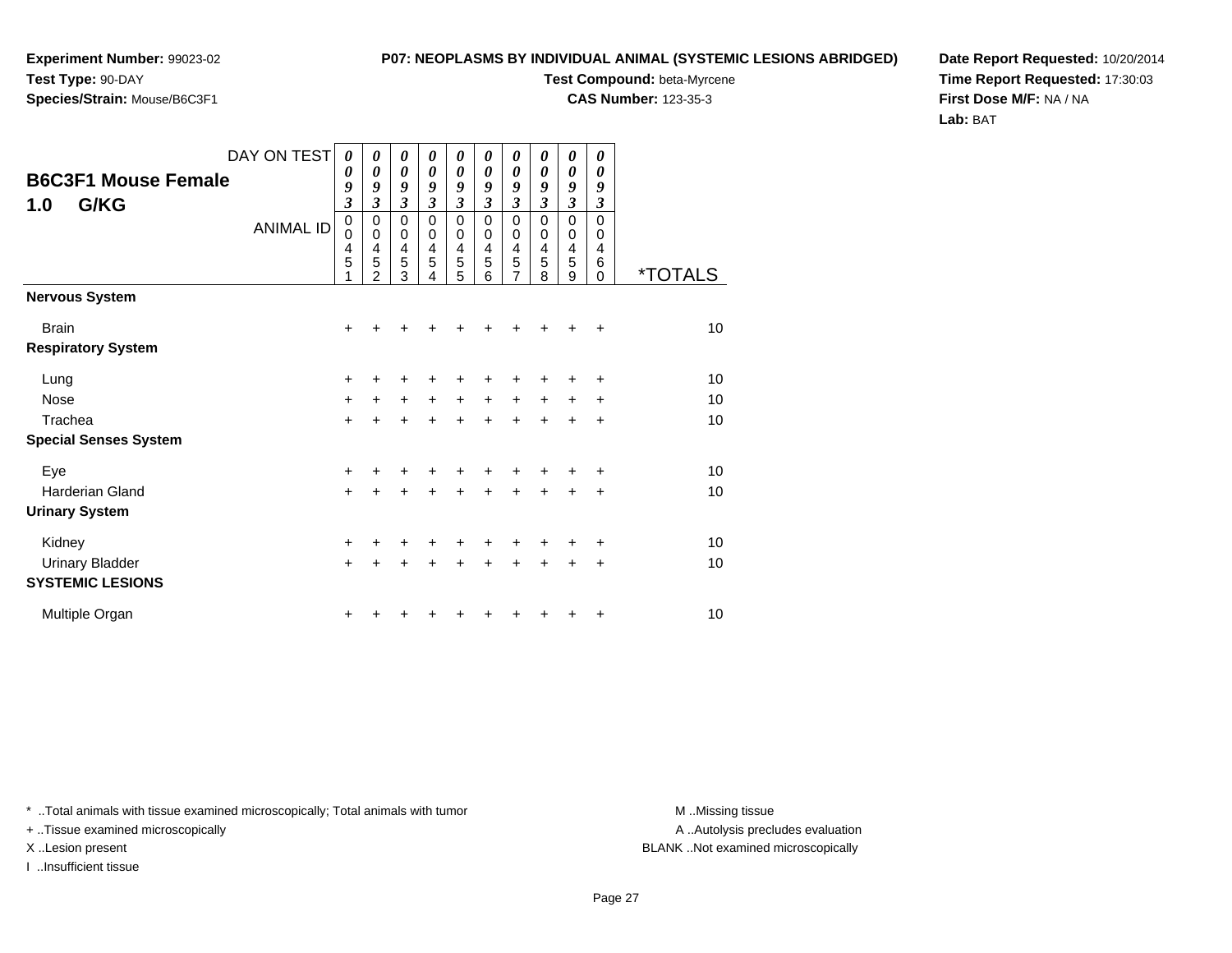# **Species/Strain:** Mouse/B6C3F1

**P07: NEOPLASMS BY INDIVIDUAL ANIMAL (SYSTEMIC LESIONS ABRIDGED)**

**Test Compound:** beta-Myrcene

**CAS Number:** 123-35-3

**Date Report Requested:** 10/20/2014**Time Report Requested:** 17:30:03**First Dose M/F:** NA / NA**Lab:** BAT

|                              | DAY ON TEST      | $\theta$                   | $\theta$                                         | 0                                     | 0                          | 0                            | 0                                                | 0                          | 0                          | $\boldsymbol{\theta}$    | 0                |                       |
|------------------------------|------------------|----------------------------|--------------------------------------------------|---------------------------------------|----------------------------|------------------------------|--------------------------------------------------|----------------------------|----------------------------|--------------------------|------------------|-----------------------|
| <b>B6C3F1 Mouse Female</b>   |                  | 0<br>0                     | $\boldsymbol{\theta}$<br>$\overline{\mathbf{c}}$ | 0<br>0                                | 0<br>2                     | 0<br>$\overline{\mathbf{c}}$ | $\boldsymbol{\theta}$<br>$\overline{\mathbf{c}}$ | 0<br>9                     | 0<br>9                     | 0<br>0                   | 0<br>0           |                       |
| G/KG<br>2.0                  |                  | 3                          | $\mathfrak{z}$                                   | $\boldsymbol{4}$                      | $\overline{\mathbf{3}}$    | 3                            | $\mathfrak{z}$                                   | $\overline{\mathbf{3}}$    | $\boldsymbol{\beta}$       | 5                        | 8                |                       |
|                              | <b>ANIMAL ID</b> | $\mathbf 0$<br>$\mathbf 0$ | $\mathbf 0$<br>$\mathbf 0$                       | $\mathbf 0$<br>0                      | $\mathbf 0$<br>$\mathbf 0$ | $\mathbf 0$<br>0             | $\mathbf 0$<br>$\mathbf 0$                       | $\mathbf 0$<br>$\mathbf 0$ | $\mathbf 0$<br>$\mathbf 0$ | $\mathbf 0$<br>0         | $\mathbf 0$<br>0 |                       |
|                              |                  | 5<br>5<br>1                | 5<br>5<br>$\overline{2}$                         | 5<br>$\overline{5}$<br>$\overline{3}$ | 5<br>5<br>4                | 5<br>5<br>5                  | 5<br>5<br>6                                      | 5<br>5<br>7                | 5<br>5<br>8                | 5<br>$\overline{5}$<br>9 | 5<br>6<br>0      | <i><b>*TOTALS</b></i> |
| <b>Alimentary System</b>     |                  |                            |                                                  |                                       |                            |                              |                                                  |                            |                            |                          |                  |                       |
| Esophagus                    |                  | +                          | +                                                | +                                     | +                          | +                            |                                                  | +                          | +                          | +                        | +                | 10                    |
| Gallbladder                  |                  | $\ddot{}$                  | $\ddot{}$                                        | $\ddot{}$                             | $\ddot{}$                  | A                            | A                                                | $\ddot{}$                  | $\ddot{}$                  | $\ddot{}$                | $\ddot{}$        | 8                     |
| Intestine Large, Cecum       |                  | $\ddot{}$                  | +                                                | +                                     | +                          | A                            | $\ddot{}$                                        | +                          | +                          | $\ddot{}$                | A                | 8                     |
| Intestine Large, Colon       |                  | +                          | A                                                | $\ddot{}$                             | $\ddot{}$                  | $\ddot{}$                    | $\ddot{}$                                        | $\ddot{}$                  | $\ddot{}$                  | A                        | A                | 7                     |
| Intestine Large, Rectum      |                  | $\ddot{}$                  | $\ddot{}$                                        | $\ddot{}$                             | $\ddot{}$                  | +                            | $\ddot{}$                                        | $\ddot{}$                  | $\ddot{}$                  | $\ddot{}$                | $\ddot{}$        | 10                    |
| Intestine Small, Duodenum    |                  | $\ddot{}$                  | A                                                | $+$                                   | +                          | +                            | $\ddot{}$                                        | +                          | +                          | A                        | $\ddot{}$        | 8                     |
| Intestine Small, Ileum       |                  | $\ddot{}$                  | A                                                | A                                     | $+$                        | A                            | $\ddot{}$                                        | +                          | $\ddot{}$                  | $\ddot{}$                | A                | 6                     |
| Intestine Small, Jejunum     |                  | +                          | A                                                | A                                     | $+$                        | A                            | $+$                                              | $\ddot{}$                  | $\ddot{}$                  | $\ddot{}$                | A                | 6                     |
| Liver                        |                  | +                          | $\ddot{}$                                        | +                                     | +                          | +                            | +                                                | +                          | +                          | +                        | $\ddot{}$        | 10                    |
| Oral Mucosa                  |                  | $\ddot{}$                  | +                                                | $\ddot{}$                             | $\ddot{}$                  | +                            | +                                                | +                          | $\ddot{}$                  | $\ddot{}$                | +                | 10                    |
| Pancreas                     |                  | $\ddot{}$                  | $\ddot{}$                                        | $+$                                   | +                          | +                            | $\ddot{}$                                        | $\ddot{}$                  | +                          | +                        | $\ddot{}$        | 10                    |
| Salivary Glands              |                  | +                          | $\ddot{}$                                        | $\ddot{}$                             | $\ddot{}$                  | $\ddot{}$                    | $\ddot{}$                                        | $\ddot{}$                  | $\ddot{}$                  | $\ddot{}$                | +                | 10                    |
| Stomach, Forestomach         |                  | $\ddot{}$                  | $\ddot{}$                                        | +                                     | +                          | $\ddot{}$                    | $\ddot{}$                                        | $\ddot{}$                  | $\ddot{}$                  | $\ddot{}$                | +                | 10                    |
| Stomach, Glandular           |                  | $\ddot{}$                  | $\ddot{}$                                        | $\ddot{}$                             | ÷                          | $\ddot{}$                    | $\ddot{}$                                        | $\ddot{}$                  | ÷                          | $\ddot{}$                | $\ddot{}$        | 10                    |
| <b>Cardiovascular System</b> |                  |                            |                                                  |                                       |                            |                              |                                                  |                            |                            |                          |                  |                       |
| <b>Blood Vessel</b>          |                  | +                          |                                                  |                                       |                            | +                            |                                                  |                            |                            | +                        | +                | 10                    |
| Heart                        |                  | +                          | $\ddot{}$                                        | $\ddot{}$                             | $\ddot{}$                  | $\ddot{}$                    | $\ddot{}$                                        | $\ddot{}$                  | $\ddot{}$                  | $\ddot{}$                | +                | 10                    |
| <b>Endocrine System</b>      |                  |                            |                                                  |                                       |                            |                              |                                                  |                            |                            |                          |                  |                       |
| <b>Adrenal Cortex</b>        |                  | +                          |                                                  |                                       |                            |                              |                                                  |                            |                            |                          | +                | 10                    |
| Adrenal Medulla              |                  | +                          | +                                                | +                                     | +                          | +                            | +                                                | +                          | +                          | +                        | +                | 10                    |

\* ..Total animals with tissue examined microscopically; Total animals with tumor **M** . Missing tissue M ..Missing tissue

+ ..Tissue examined microscopically

I ..Insufficient tissue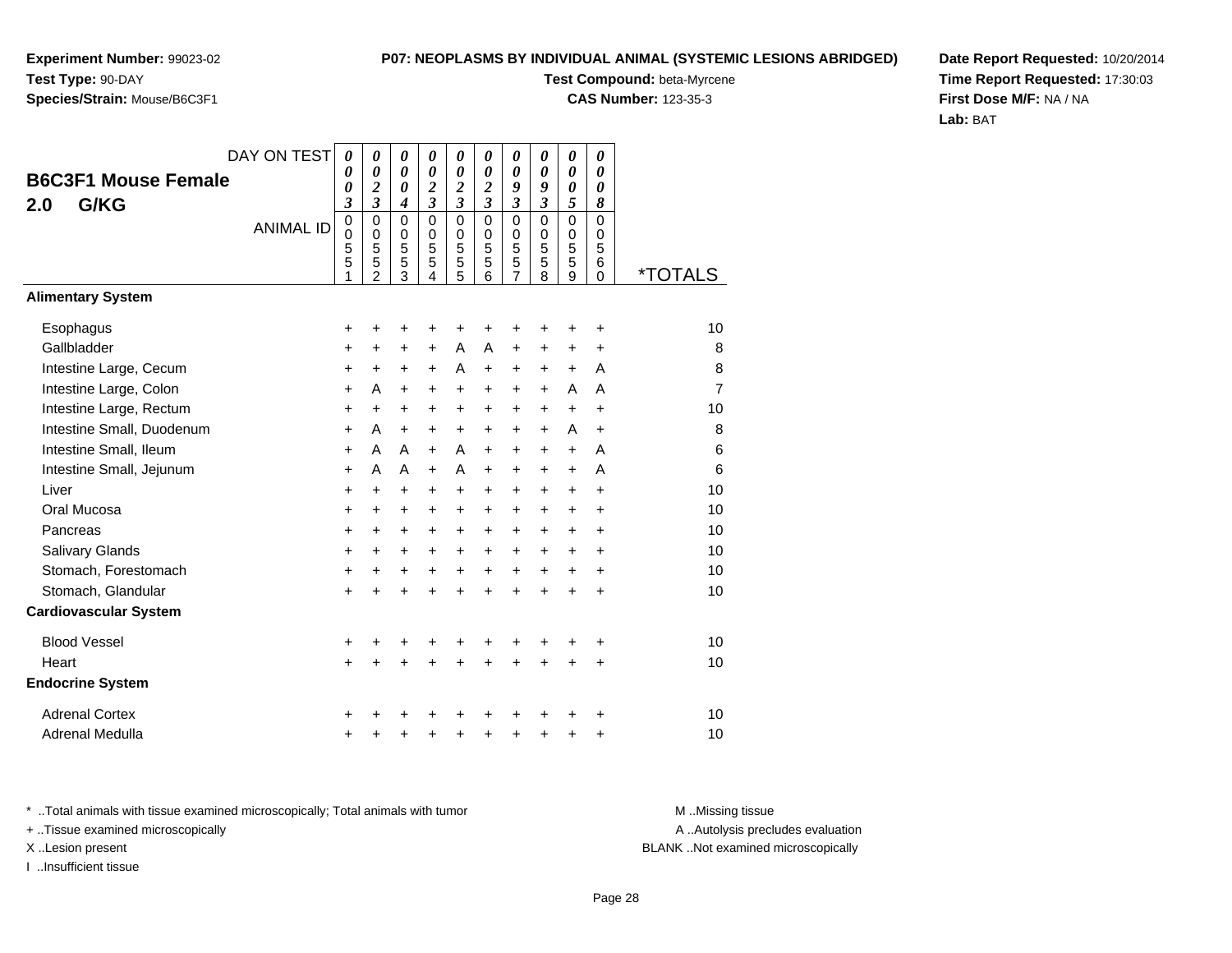**Experiment Number:** 99023-02**Test Type:** 90-DAY

# **Species/Strain:** Mouse/B6C3F1

**Test Compound:** beta-Myrcene

**CAS Number:** 123-35-3

**Date Report Requested:** 10/20/2014**Time Report Requested:** 17:30:03**First Dose M/F:** NA / NA**Lab:** BAT

| <b>B6C3F1 Mouse Female</b>    | DAY ON TEST      | $\boldsymbol{\theta}$<br>0                | 0<br>$\boldsymbol{\theta}$                           | $\boldsymbol{\theta}$<br>0      | 0<br>$\boldsymbol{\theta}$                  | 0<br>$\boldsymbol{\theta}$                   | 0<br>$\boldsymbol{\theta}$                 | $\pmb{\theta}$<br>$\boldsymbol{\theta}$                   | 0<br>0                           | 0<br>0                          | 0<br>0                          |         |
|-------------------------------|------------------|-------------------------------------------|------------------------------------------------------|---------------------------------|---------------------------------------------|----------------------------------------------|--------------------------------------------|-----------------------------------------------------------|----------------------------------|---------------------------------|---------------------------------|---------|
| G/KG<br>2.0                   |                  | 0<br>$\boldsymbol{\beta}$                 | $\boldsymbol{2}$<br>$\mathfrak{z}$                   | 0<br>$\boldsymbol{4}$           | $\boldsymbol{2}$<br>$\overline{\mathbf{3}}$ | $\boldsymbol{2}$<br>$\mathfrak{z}$           | 2<br>$\overline{\mathbf{3}}$               | 9<br>3                                                    | 9<br>$\mathfrak{z}$              | 0<br>5                          | 0<br>8                          |         |
|                               | <b>ANIMAL ID</b> | $\mathbf 0$<br>$\mathbf 0$<br>5<br>5<br>1 | $\mathbf 0$<br>$\pmb{0}$<br>5<br>5<br>$\overline{c}$ | $\mathbf 0$<br>0<br>5<br>5<br>3 | $\mathbf{0}$<br>$\mathbf 0$<br>5<br>5<br>4  | $\mathbf 0$<br>0<br>5<br>5<br>$\overline{5}$ | $\mathbf{0}$<br>$\mathbf 0$<br>5<br>5<br>6 | $\mathbf 0$<br>0<br>5<br>$\overline{5}$<br>$\overline{7}$ | $\mathbf{0}$<br>0<br>5<br>5<br>8 | $\mathbf 0$<br>0<br>5<br>5<br>9 | $\mathbf 0$<br>0<br>5<br>6<br>0 | *TOTALS |
| Parathyroid Gland             |                  | +                                         | $\ddot{}$                                            | $\ddot{}$                       | $\ddot{}$                                   | $\ddot{}$                                    | M                                          | $\ddot{}$                                                 | M                                | $\ddot{}$                       | $+$                             | 8       |
| <b>Pituitary Gland</b>        |                  | +                                         | +                                                    | +                               | +                                           | +                                            | $\ddot{}$                                  | +                                                         | $\pm$                            | $\pm$                           | $\ddot{}$                       | 10      |
| <b>Thyroid Gland</b>          |                  | +                                         |                                                      | $\ddot{}$                       | $\ddot{}$                                   | $\ddot{}$                                    | $\ddot{}$                                  | $\ddot{}$                                                 | $\ddot{}$                        | $\ddot{}$                       | $\ddot{}$                       | 10      |
| <b>General Body System</b>    |                  |                                           |                                                      |                                 |                                             |                                              |                                            |                                                           |                                  |                                 |                                 |         |
| <b>NONE</b>                   |                  |                                           |                                                      |                                 |                                             |                                              |                                            |                                                           |                                  |                                 |                                 |         |
| <b>Genital System</b>         |                  |                                           |                                                      |                                 |                                             |                                              |                                            |                                                           |                                  |                                 |                                 |         |
| <b>Clitoral Gland</b>         |                  | +                                         | ٠                                                    | M                               | +                                           | +                                            |                                            |                                                           |                                  |                                 | +                               | 9       |
| Ovary                         |                  | +                                         | +                                                    | +                               | +                                           | +                                            | +                                          | +                                                         | +                                | +                               | +                               | 10      |
| Uterus                        |                  | $\ddot{}$                                 |                                                      | $\ddot{}$                       | $\ddot{}$                                   | $\ddot{}$                                    | $\ddot{}$                                  | $\ddot{}$                                                 |                                  | +                               | +                               | 10      |
| <b>Hematopoietic System</b>   |                  |                                           |                                                      |                                 |                                             |                                              |                                            |                                                           |                                  |                                 |                                 |         |
| <b>Bone Marrow</b>            |                  | +                                         |                                                      | +                               | +                                           | +                                            | +                                          | +                                                         |                                  | +                               | +                               | 10      |
| Lymph Node, Mandibular        |                  | +                                         |                                                      | +                               | +                                           | M                                            | $\ddot{}$                                  | +                                                         | +                                | +                               | ٠                               | 8       |
| Lymph Node, Mesenteric        |                  | +                                         | $\ddot{}$                                            | +                               | +                                           | +                                            | $\ddot{}$                                  | +                                                         | $\ddot{}$                        | +                               | +                               | 10      |
| Spleen                        |                  | $\ddot{}$                                 | +                                                    | +                               | $\ddot{}$                                   | $\ddot{}$                                    | $\ddot{}$                                  | +                                                         | $\ddot{}$                        | +                               | $\ddot{}$                       | 10      |
| Thymus                        |                  | +                                         |                                                      | $\ddot{}$                       | +                                           | $\ddot{}$                                    | $\ddot{}$                                  | $\ddot{}$                                                 | +                                | +                               | +                               | 10      |
| <b>Integumentary System</b>   |                  |                                           |                                                      |                                 |                                             |                                              |                                            |                                                           |                                  |                                 |                                 |         |
| <b>Mammary Gland</b>          |                  | $\ddot{}$                                 | ٠                                                    | +                               | +                                           | +                                            | +                                          | +                                                         | ٠                                | +                               | +                               | 10      |
| Skin                          |                  | $\ddot{}$                                 |                                                      |                                 |                                             | +                                            |                                            | +                                                         |                                  | +                               | +                               | 10      |
| <b>Musculoskeletal System</b> |                  |                                           |                                                      |                                 |                                             |                                              |                                            |                                                           |                                  |                                 |                                 |         |
| <b>Bone</b>                   |                  | +                                         |                                                      |                                 | ۰                                           | +                                            |                                            |                                                           |                                  | +                               | +                               | 10      |

\* ..Total animals with tissue examined microscopically; Total animals with tumor **M** . Missing tissue M ..Missing tissue + ..Tissue examined microscopically

I ..Insufficient tissue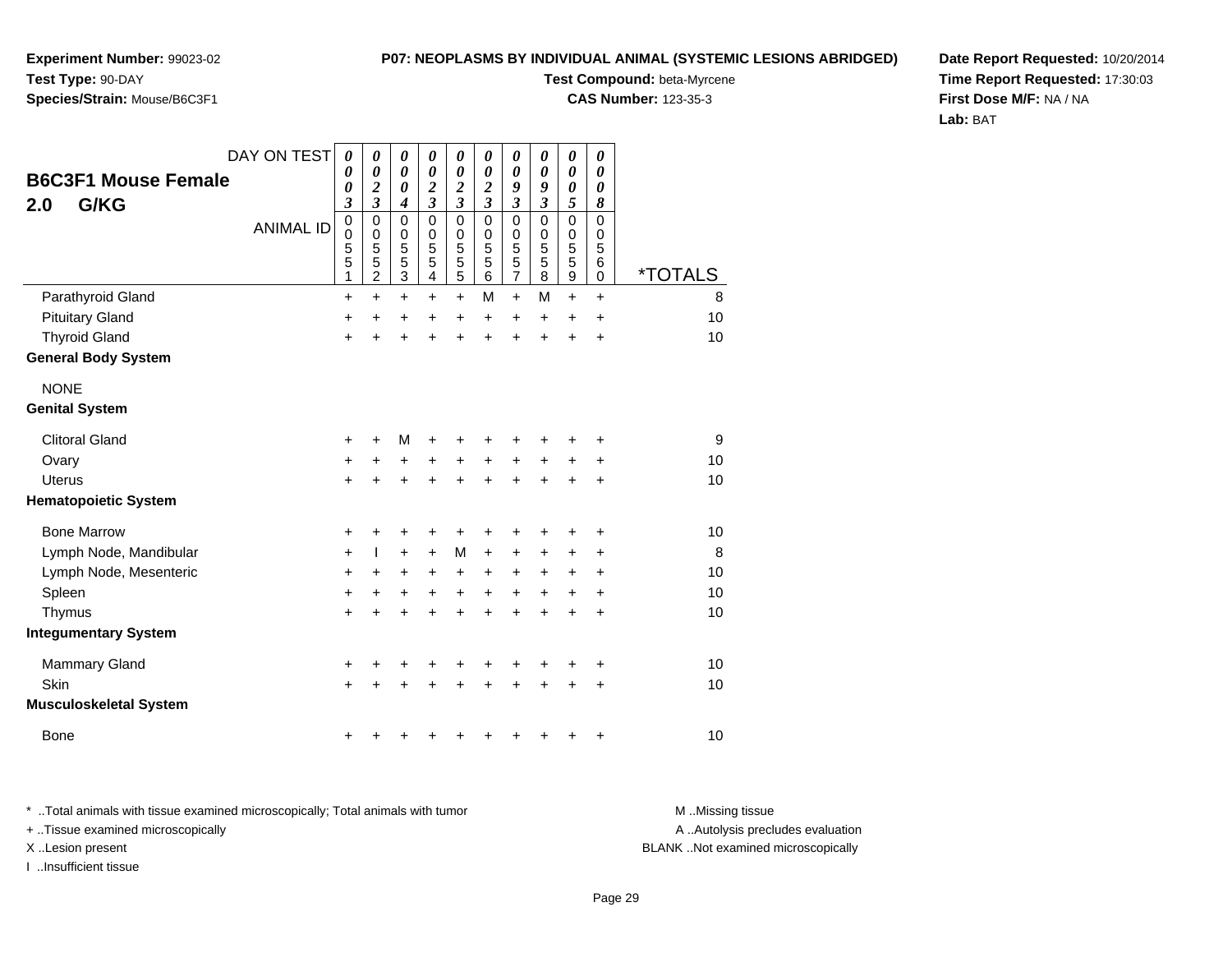**Species/Strain:** Mouse/B6C3F1

### **P07: NEOPLASMS BY INDIVIDUAL ANIMAL (SYSTEMIC LESIONS ABRIDGED)**

**Test Compound:** beta-Myrcene

**CAS Number:** 123-35-3

**Date Report Requested:** 10/20/2014**Time Report Requested:** 17:30:03**First Dose M/F:** NA / NA**Lab:** BAT

| <b>B6C3F1 Mouse Female</b><br>G/KG<br>2.0 | DAY ON TEST<br><b>ANIMAL ID</b> | 0<br>$\boldsymbol{\theta}$<br>$\boldsymbol{\theta}$<br>$\overline{\mathbf{3}}$<br>$\mathbf 0$<br>0<br>$\frac{5}{5}$ | 0<br>0<br>$\overline{\mathbf{c}}$<br>3<br>0<br>0<br>5<br>5<br>2 | 0<br>0<br>0<br>$\overline{\mathbf{4}}$<br>0<br>0<br>$\frac{5}{5}$<br>3 | 0<br>$\boldsymbol{\theta}$<br>$\overline{\mathbf{c}}$<br>3<br>0<br>0<br>5<br>5<br>4 | 0<br>$\boldsymbol{\theta}$<br>$\overline{\mathbf{c}}$<br>$\overline{3}$<br>0<br>$\mathbf 0$<br>5<br>5<br>5 | 0<br>$\boldsymbol{\theta}$<br>$\overline{\mathbf{c}}$<br>$\overline{\mathbf{3}}$<br>$\mathbf 0$<br>0<br>5<br>5<br>6 | 0<br>0<br>9<br>$\overline{\mathbf{3}}$<br>0<br>0<br>$\sqrt{5}$<br>$\overline{5}$<br>$\overline{7}$ | 0<br>$\boldsymbol{\theta}$<br>9<br>$\overline{\mathbf{3}}$<br>$\mathbf 0$<br>0<br>5<br>5<br>8 | 0<br>$\boldsymbol{\theta}$<br>0<br>5<br>$\mathbf 0$<br>0<br>5<br>5<br>9 | 0<br>0<br>0<br>8<br>$\Omega$<br>0<br>5<br>6<br>$\Omega$ | <i><b>*TOTALS</b></i> |
|-------------------------------------------|---------------------------------|---------------------------------------------------------------------------------------------------------------------|-----------------------------------------------------------------|------------------------------------------------------------------------|-------------------------------------------------------------------------------------|------------------------------------------------------------------------------------------------------------|---------------------------------------------------------------------------------------------------------------------|----------------------------------------------------------------------------------------------------|-----------------------------------------------------------------------------------------------|-------------------------------------------------------------------------|---------------------------------------------------------|-----------------------|
| <b>Nervous System</b>                     |                                 |                                                                                                                     |                                                                 |                                                                        |                                                                                     |                                                                                                            |                                                                                                                     |                                                                                                    |                                                                                               |                                                                         |                                                         |                       |
| <b>Brain</b><br><b>Respiratory System</b> |                                 | +                                                                                                                   |                                                                 |                                                                        |                                                                                     |                                                                                                            |                                                                                                                     |                                                                                                    |                                                                                               |                                                                         | +                                                       | 10                    |
| Lung                                      |                                 | $\ddot{}$                                                                                                           |                                                                 |                                                                        |                                                                                     |                                                                                                            |                                                                                                                     |                                                                                                    |                                                                                               | +                                                                       | $\ddot{}$                                               | 10                    |
| <b>Nose</b>                               |                                 | $\ddot{}$                                                                                                           | +                                                               | $\ddot{}$                                                              | $\ddot{}$                                                                           | $+$                                                                                                        | $\ddot{}$                                                                                                           | $\ddot{}$                                                                                          | $\ddot{}$                                                                                     | $+$                                                                     | ÷                                                       | 10                    |
| Trachea                                   |                                 | $\ddot{}$                                                                                                           | $\ddot{}$                                                       | $\ddot{}$                                                              | $\ddot{}$                                                                           | $\ddot{}$                                                                                                  | $\ddot{}$                                                                                                           | $\ddot{}$                                                                                          | $\ddot{}$                                                                                     | $\ddot{}$                                                               | $\ddot{}$                                               | 10                    |
| <b>Special Senses System</b>              |                                 |                                                                                                                     |                                                                 |                                                                        |                                                                                     |                                                                                                            |                                                                                                                     |                                                                                                    |                                                                                               |                                                                         |                                                         |                       |
| Eye                                       |                                 | +                                                                                                                   |                                                                 |                                                                        |                                                                                     |                                                                                                            |                                                                                                                     |                                                                                                    |                                                                                               |                                                                         | +                                                       | 10                    |
| <b>Harderian Gland</b>                    |                                 | $\ddot{}$                                                                                                           | +                                                               | +                                                                      | +                                                                                   | $\ddot{}$                                                                                                  | $\ddot{}$                                                                                                           | +                                                                                                  | $\ddot{}$                                                                                     | $\ddot{}$                                                               | $\ddot{}$                                               | 10                    |
| <b>Urinary System</b>                     |                                 |                                                                                                                     |                                                                 |                                                                        |                                                                                     |                                                                                                            |                                                                                                                     |                                                                                                    |                                                                                               |                                                                         |                                                         |                       |
| Kidney                                    |                                 | $\ddot{}$                                                                                                           |                                                                 |                                                                        |                                                                                     |                                                                                                            |                                                                                                                     |                                                                                                    | ٠                                                                                             | +                                                                       | $\ddot{}$                                               | 10                    |
| <b>Urinary Bladder</b>                    |                                 | $\ddot{}$                                                                                                           | +                                                               | $\ddot{}$                                                              | $\ddot{}$                                                                           | $\ddot{}$                                                                                                  | $\ddot{}$                                                                                                           | $\ddot{}$                                                                                          | $\ddot{}$                                                                                     | $\ddot{}$                                                               | $\ddot{}$                                               | 10                    |
| <b>SYSTEMIC LESIONS</b>                   |                                 |                                                                                                                     |                                                                 |                                                                        |                                                                                     |                                                                                                            |                                                                                                                     |                                                                                                    |                                                                                               |                                                                         |                                                         |                       |
| Multiple Organ                            |                                 | +                                                                                                                   |                                                                 |                                                                        |                                                                                     |                                                                                                            |                                                                                                                     |                                                                                                    |                                                                                               | +                                                                       | +                                                       | 10                    |

\* ..Total animals with tissue examined microscopically; Total animals with tumor **M** . Missing tissue M ..Missing tissue

+ ..Tissue examined microscopically

I ..Insufficient tissue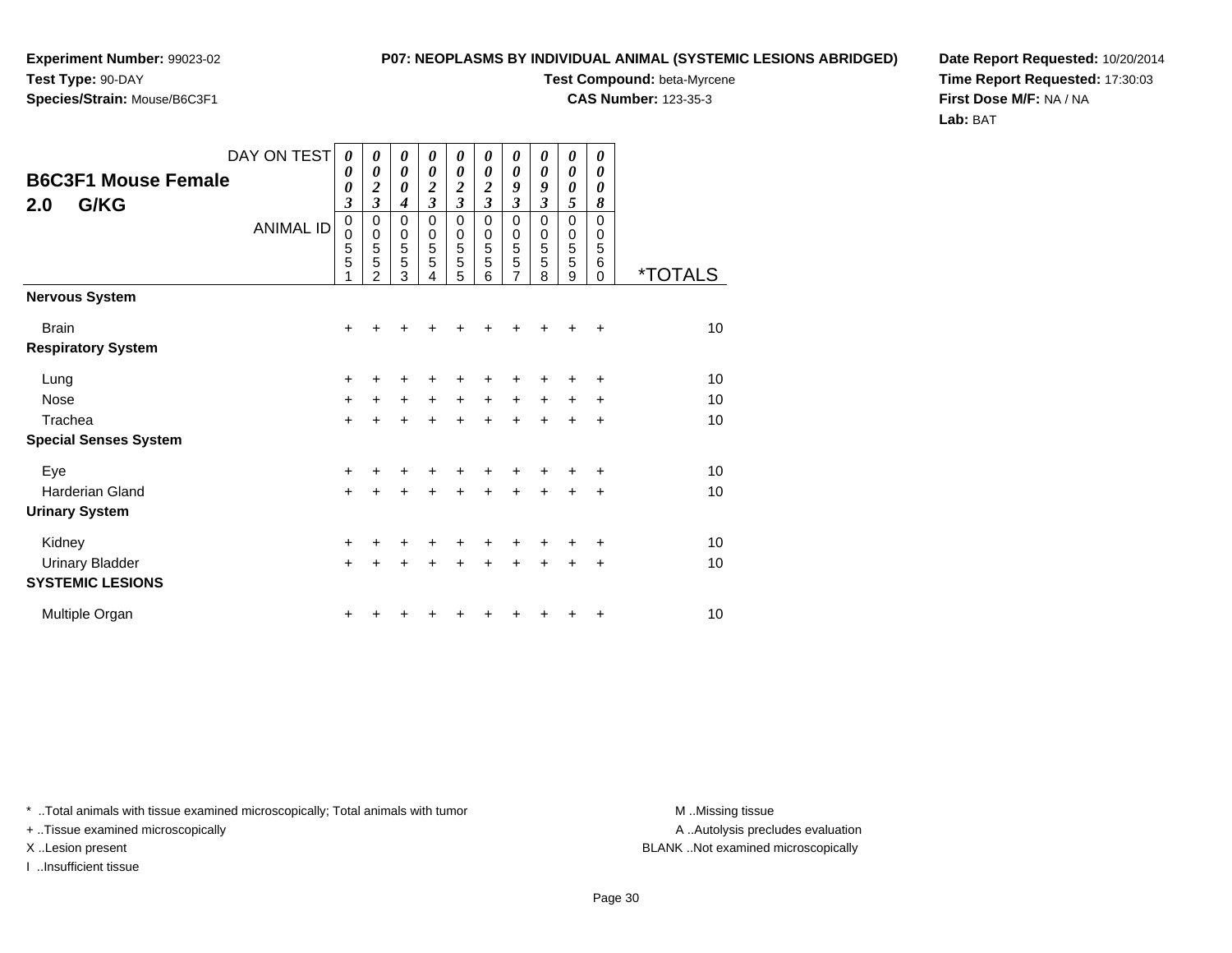#### **P07: NEOPLASMS BY INDIVIDUAL ANIMAL (SYSTEMIC LESIONS ABRIDGED)**

**Test Compound:** beta-Myrcene

**CAS Number:** 123-35-3

**Date Report Requested:** 10/20/2014**Time Report Requested:** 17:30:03**First Dose M/F:** NA / NA**Lab:** BAT

| <b>B6C3F1 Mouse Female</b><br>G/KG<br>4.0 | DAY ON TEST<br><b>ANIMAL ID</b> | $\boldsymbol{\theta}$<br>0<br>0<br>$\overline{c}$<br>$\pmb{0}$<br>$\mathbf 0$<br>6<br>$\overline{5}$<br>1 | 0<br>$\boldsymbol{\theta}$<br>0<br>$\boldsymbol{2}$<br>$\mathbf 0$<br>$\mathbf 0$<br>$6\phantom{1}6$<br>$\overline{5}$<br>$\mathfrak{p}$ | 0<br>0<br>0<br>$\boldsymbol{2}$<br>$\mathbf 0$<br>$\mathbf 0$<br>6<br>5<br>3 | 0<br>$\boldsymbol{\theta}$<br>0<br>3<br>$\Omega$<br>$\Omega$<br>6<br>5<br>4 | $\boldsymbol{\theta}$<br>$\boldsymbol{\theta}$<br>0<br>$\overline{\mathbf{c}}$<br>$\mathbf 0$<br>$\mathbf 0$<br>6<br>$\overline{5}$<br>5 | 0<br>0<br>0<br>2<br>$\mathbf 0$<br>$\mathbf 0$<br>6<br>$\overline{5}$<br>6 | 0<br>0<br>0<br>2<br>$\mathbf 0$<br>0<br>6<br>$\overline{5}$<br>$\overline{7}$ | 0<br>0<br>0<br>3<br>$\Omega$<br>$\mathbf 0$<br>6<br>5<br>8 | $\boldsymbol{\theta}$<br>$\boldsymbol{\theta}$<br>$\boldsymbol{\theta}$<br>$\boldsymbol{2}$<br>$\mathbf 0$<br>$\pmb{0}$<br>6<br>5<br>9 | 0<br>0<br>0<br>$\boldsymbol{2}$<br>$\mathbf 0$<br>0<br>6<br>6<br>$\Omega$ | <i><b>*TOTALS</b></i> |
|-------------------------------------------|---------------------------------|-----------------------------------------------------------------------------------------------------------|------------------------------------------------------------------------------------------------------------------------------------------|------------------------------------------------------------------------------|-----------------------------------------------------------------------------|------------------------------------------------------------------------------------------------------------------------------------------|----------------------------------------------------------------------------|-------------------------------------------------------------------------------|------------------------------------------------------------|----------------------------------------------------------------------------------------------------------------------------------------|---------------------------------------------------------------------------|-----------------------|
| <b>Alimentary System</b>                  |                                 |                                                                                                           |                                                                                                                                          |                                                                              |                                                                             |                                                                                                                                          |                                                                            |                                                                               |                                                            |                                                                                                                                        |                                                                           |                       |
| Esophagus                                 |                                 | +                                                                                                         | +                                                                                                                                        | +                                                                            | +                                                                           | +                                                                                                                                        | +                                                                          | +                                                                             | +                                                          | +                                                                                                                                      | +                                                                         | 10                    |
| Gallbladder                               |                                 | $\ddot{}$                                                                                                 | +                                                                                                                                        | $\ddot{}$                                                                    | A                                                                           | +                                                                                                                                        | +                                                                          | +                                                                             | +                                                          | +                                                                                                                                      | +                                                                         | 9                     |
| Intestine Large, Cecum                    |                                 | $\ddot{}$                                                                                                 | $\ddot{}$                                                                                                                                | $\ddot{}$                                                                    | +                                                                           | $\ddot{}$                                                                                                                                | $\ddot{}$                                                                  | $\ddot{}$                                                                     | +                                                          | $\ddot{}$                                                                                                                              | $\ddot{}$                                                                 | 10                    |
| Intestine Large, Colon                    |                                 | $\ddot{}$                                                                                                 | +                                                                                                                                        | $\ddot{}$                                                                    | A                                                                           | $\ddot{}$                                                                                                                                | A                                                                          | $\ddot{}$                                                                     | +                                                          | +                                                                                                                                      | $\ddot{}$                                                                 | 8                     |
| Intestine Large, Rectum                   |                                 | $\ddot{}$                                                                                                 | $\ddot{}$                                                                                                                                | $\ddot{}$                                                                    | +                                                                           | +                                                                                                                                        | +                                                                          | +                                                                             | +                                                          | $\ddot{}$                                                                                                                              | $\ddot{}$                                                                 | 10                    |
| Intestine Small, Duodenum                 |                                 | $\ddot{}$                                                                                                 | $\ddot{}$                                                                                                                                | $\ddot{}$                                                                    | A                                                                           | $\ddot{}$                                                                                                                                | $\ddot{}$                                                                  | +                                                                             | +                                                          | $\ddot{}$                                                                                                                              | $\ddot{}$                                                                 | 9                     |
| Intestine Small, Ileum                    |                                 | +                                                                                                         | $\ddot{}$                                                                                                                                | $\ddot{}$                                                                    | A                                                                           | $\ddot{}$                                                                                                                                | $\ddot{}$                                                                  | $\ddot{}$                                                                     | +                                                          | $\ddot{}$                                                                                                                              | $\ddot{}$                                                                 | 9                     |
| Intestine Small, Jejunum                  |                                 | $\ddot{}$                                                                                                 | +                                                                                                                                        | +                                                                            | A                                                                           | +                                                                                                                                        | $\pm$                                                                      | +                                                                             | +                                                          | +                                                                                                                                      | $\ddot{}$                                                                 | 9                     |
| Liver                                     |                                 | $\ddot{}$                                                                                                 | $\ddot{}$                                                                                                                                | $\ddot{}$                                                                    | $\ddot{}$                                                                   | $\ddot{}$                                                                                                                                | +                                                                          | +                                                                             | $\ddot{}$                                                  | $\ddot{}$                                                                                                                              | $\ddot{}$                                                                 | 10                    |
| Oral Mucosa                               |                                 | +                                                                                                         | +                                                                                                                                        | +                                                                            | +                                                                           | +                                                                                                                                        | +                                                                          | +                                                                             | +                                                          | +                                                                                                                                      | $\ddot{}$                                                                 | 10                    |
| Pancreas                                  |                                 | $\ddot{}$                                                                                                 | $\ddot{}$                                                                                                                                | $\ddot{}$                                                                    | $\ddot{}$                                                                   | $\ddot{}$                                                                                                                                | $\ddot{}$                                                                  | +                                                                             | +                                                          | $\ddot{}$                                                                                                                              | $\ddot{}$                                                                 | 10                    |
| Salivary Glands                           |                                 | $\ddot{}$                                                                                                 | $\ddot{}$                                                                                                                                | $\ddot{}$                                                                    | $\ddot{}$                                                                   | $\ddot{}$                                                                                                                                | $\ddot{}$                                                                  | $+$                                                                           | $\ddot{}$                                                  | $\ddot{}$                                                                                                                              | $\ddot{}$                                                                 | 10                    |
| Stomach, Forestomach                      |                                 | $\ddot{}$                                                                                                 | $\ddot{}$                                                                                                                                | +                                                                            | +                                                                           | $\ddot{}$                                                                                                                                | $\ddot{}$                                                                  | +                                                                             | +                                                          | +                                                                                                                                      | +                                                                         | 10                    |
| Stomach, Glandular                        |                                 | $\ddot{}$                                                                                                 | ÷                                                                                                                                        | $\ddot{}$                                                                    | $\ddot{}$                                                                   | $\ddot{}$                                                                                                                                | $\ddot{}$                                                                  | $\ddot{}$                                                                     | $\ddot{}$                                                  | $\ddot{}$                                                                                                                              | $\ddot{}$                                                                 | 10                    |
| <b>Cardiovascular System</b>              |                                 |                                                                                                           |                                                                                                                                          |                                                                              |                                                                             |                                                                                                                                          |                                                                            |                                                                               |                                                            |                                                                                                                                        |                                                                           |                       |
| <b>Blood Vessel</b>                       |                                 | +                                                                                                         |                                                                                                                                          | +                                                                            |                                                                             | +                                                                                                                                        |                                                                            |                                                                               |                                                            |                                                                                                                                        |                                                                           | 10                    |
| Heart                                     |                                 | $\ddot{}$                                                                                                 | +                                                                                                                                        | $\ddot{}$                                                                    | $\ddot{}$                                                                   | $\ddot{}$                                                                                                                                | $\ddot{}$                                                                  | $\ddot{}$                                                                     | $\ddot{}$                                                  | +                                                                                                                                      | $\ddot{}$                                                                 | 10                    |
| <b>Endocrine System</b>                   |                                 |                                                                                                           |                                                                                                                                          |                                                                              |                                                                             |                                                                                                                                          |                                                                            |                                                                               |                                                            |                                                                                                                                        |                                                                           |                       |
| <b>Adrenal Cortex</b>                     |                                 |                                                                                                           |                                                                                                                                          |                                                                              |                                                                             |                                                                                                                                          |                                                                            |                                                                               |                                                            |                                                                                                                                        |                                                                           | 10                    |
| Adrenal Medulla                           |                                 | +                                                                                                         |                                                                                                                                          | +                                                                            | +                                                                           | +                                                                                                                                        | +                                                                          | +                                                                             | +                                                          | +                                                                                                                                      | +                                                                         | 10                    |

\* ..Total animals with tissue examined microscopically; Total animals with tumor **M** . Missing tissue M ..Missing tissue

+ ..Tissue examined microscopically

I ..Insufficient tissue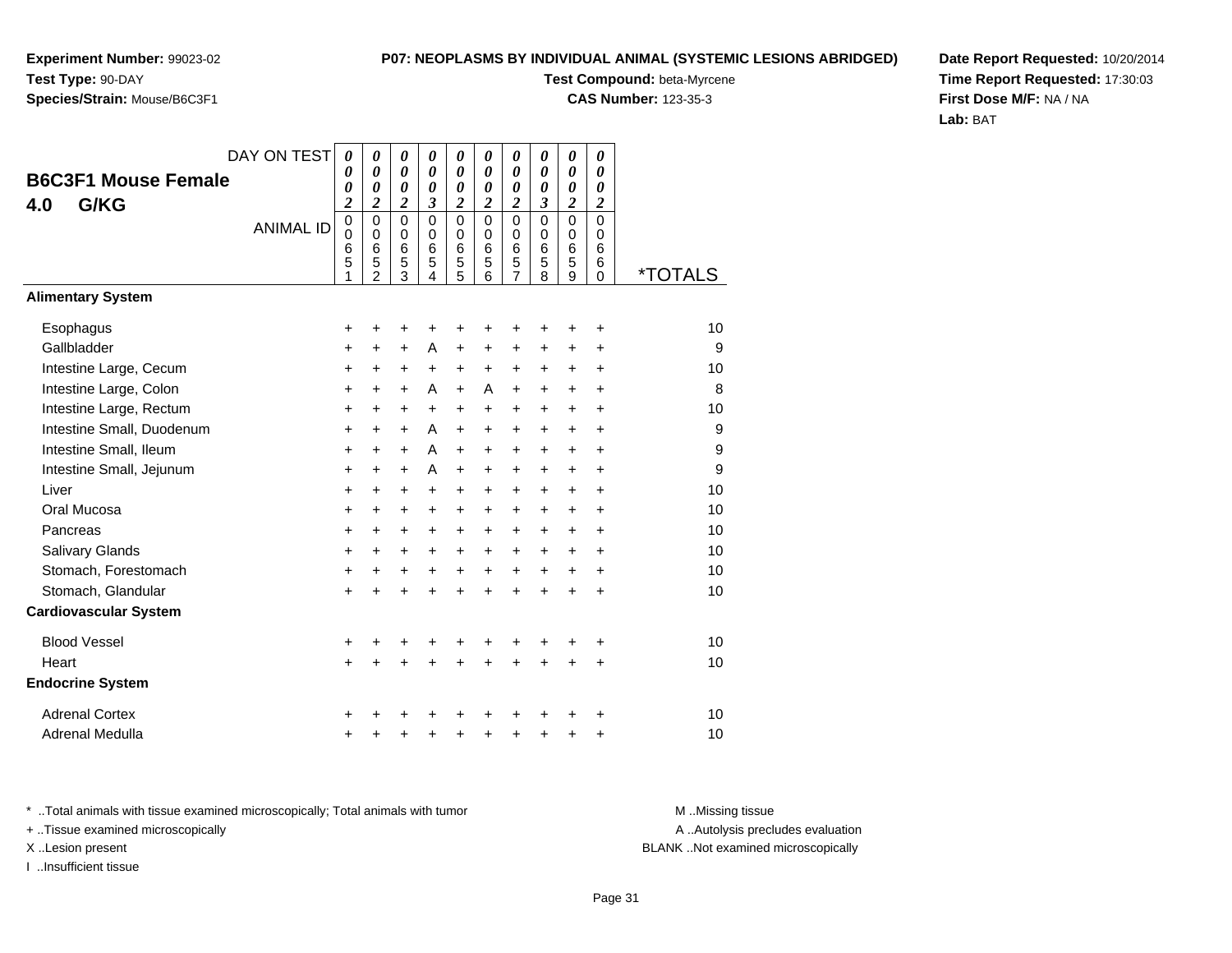**Experiment Number:** 99023-02**Test Type:** 90-DAY

# **Species/Strain:** Mouse/B6C3F1

**Test Compound:** beta-Myrcene

**CAS Number:** 123-35-3

**Date Report Requested:** 10/20/2014**Time Report Requested:** 17:30:03**First Dose M/F:** NA / NA**Lab:** BAT

| <b>B6C3F1 Mouse Female</b><br>G/KG<br>4.0 | DAY ON TEST<br><b>ANIMAL ID</b> | $\boldsymbol{\theta}$<br>0<br>0<br>$\boldsymbol{2}$<br>$\mathbf 0$<br>$\mathbf 0$<br>$\,6$<br>5 | 0<br>$\boldsymbol{\theta}$<br>0<br>$\boldsymbol{2}$<br>$\mathbf 0$<br>$\mathbf 0$<br>$6\phantom{1}6$<br>5 | $\boldsymbol{\theta}$<br>0<br>0<br>2<br>$\mathbf 0$<br>0<br>$\,6$<br>5 | $\boldsymbol{\theta}$<br>0<br>$\boldsymbol{\theta}$<br>3<br>$\Omega$<br>$\mathbf 0$<br>6<br>5 | $\boldsymbol{\theta}$<br>$\boldsymbol{\theta}$<br>0<br>$\boldsymbol{2}$<br>$\mathbf 0$<br>$\mathbf 0$<br>6<br>5 | 0<br>0<br>0<br>$\boldsymbol{2}$<br>$\Omega$<br>$\mathbf 0$<br>6<br>5 | $\boldsymbol{\theta}$<br>$\boldsymbol{\theta}$<br>0<br>$\boldsymbol{2}$<br>$\mathbf 0$<br>$\mathbf 0$<br>6<br>$\overline{5}$ | 0<br>0<br>0<br>3<br>$\mathbf 0$<br>0<br>6<br>5 | $\boldsymbol{\theta}$<br>0<br>0<br>$\boldsymbol{2}$<br>$\mathbf 0$<br>0<br>6<br>5 | 0<br>0<br>0<br>2<br>$\Omega$<br>0<br>6<br>6 |                       |
|-------------------------------------------|---------------------------------|-------------------------------------------------------------------------------------------------|-----------------------------------------------------------------------------------------------------------|------------------------------------------------------------------------|-----------------------------------------------------------------------------------------------|-----------------------------------------------------------------------------------------------------------------|----------------------------------------------------------------------|------------------------------------------------------------------------------------------------------------------------------|------------------------------------------------|-----------------------------------------------------------------------------------|---------------------------------------------|-----------------------|
|                                           |                                 | 1                                                                                               | $\overline{2}$                                                                                            | 3                                                                      | 4                                                                                             | 5                                                                                                               | 6                                                                    | $\overline{7}$                                                                                                               | 8                                              | 9                                                                                 | 0                                           | <i><b>*TOTALS</b></i> |
| Parathyroid Gland                         |                                 | M                                                                                               | M                                                                                                         | $\ddot{}$                                                              | M                                                                                             | $\ddot{}$                                                                                                       | +                                                                    | $\ddot{}$                                                                                                                    | +                                              | M                                                                                 | M                                           | 5                     |
| <b>Pituitary Gland</b>                    |                                 | $\ddot{}$                                                                                       | $\ddot{}$                                                                                                 | $\ddot{}$                                                              | $\ddot{}$                                                                                     | $\ddot{}$                                                                                                       | $\ddot{}$                                                            | $\ddot{}$                                                                                                                    | $\ddot{}$                                      | $\ddot{}$                                                                         | $\ddot{}$                                   | 10                    |
| <b>Thyroid Gland</b>                      |                                 | +                                                                                               | ÷                                                                                                         | $\ddot{}$                                                              | $\ddot{}$                                                                                     | $\ddot{}$                                                                                                       | $\ddot{}$                                                            | $\ddot{}$                                                                                                                    | $\ddot{}$                                      | $\ddot{}$                                                                         | $\ddot{}$                                   | 10                    |
| <b>General Body System</b>                |                                 |                                                                                                 |                                                                                                           |                                                                        |                                                                                               |                                                                                                                 |                                                                      |                                                                                                                              |                                                |                                                                                   |                                             |                       |
| <b>NONE</b>                               |                                 |                                                                                                 |                                                                                                           |                                                                        |                                                                                               |                                                                                                                 |                                                                      |                                                                                                                              |                                                |                                                                                   |                                             |                       |
| <b>Genital System</b>                     |                                 |                                                                                                 |                                                                                                           |                                                                        |                                                                                               |                                                                                                                 |                                                                      |                                                                                                                              |                                                |                                                                                   |                                             |                       |
| <b>Clitoral Gland</b>                     |                                 | +                                                                                               |                                                                                                           |                                                                        |                                                                                               | +                                                                                                               |                                                                      |                                                                                                                              |                                                |                                                                                   | +                                           | 10                    |
| Ovary                                     |                                 | +                                                                                               | +                                                                                                         | +                                                                      | $\ddot{}$                                                                                     | +                                                                                                               | +                                                                    | +                                                                                                                            | +                                              | +                                                                                 | ٠                                           | 10                    |
| <b>Uterus</b>                             |                                 | $\ddot{}$                                                                                       |                                                                                                           | $\ddot{}$                                                              | $\ddot{}$                                                                                     | $\ddot{}$                                                                                                       | $\ddot{}$                                                            | $\ddot{}$                                                                                                                    |                                                |                                                                                   | $\ddot{}$                                   | 10                    |
| <b>Hematopoietic System</b>               |                                 |                                                                                                 |                                                                                                           |                                                                        |                                                                                               |                                                                                                                 |                                                                      |                                                                                                                              |                                                |                                                                                   |                                             |                       |
| <b>Bone Marrow</b>                        |                                 | +                                                                                               | +                                                                                                         | +                                                                      | +                                                                                             | +                                                                                                               | +                                                                    | +                                                                                                                            |                                                | +                                                                                 | +                                           | 10                    |
| Lymph Node, Mandibular                    |                                 | +                                                                                               | +                                                                                                         | $\ddot{}$                                                              | $\ddot{}$                                                                                     | $\ddot{}$                                                                                                       | $\ddot{}$                                                            | $\ddot{}$                                                                                                                    | $\ddot{}$                                      | +                                                                                 | +                                           | 10                    |
| Lymph Node, Mesenteric                    |                                 | +                                                                                               | $\ddot{}$                                                                                                 | +                                                                      | +                                                                                             | $\ddot{}$                                                                                                       | +                                                                    | $\ddot{}$                                                                                                                    | $\pm$                                          | +                                                                                 | +                                           | 10                    |
| Spleen                                    |                                 | $\ddot{}$                                                                                       | +                                                                                                         | +                                                                      | $\ddot{}$                                                                                     | $\ddot{}$                                                                                                       | $\ddot{}$                                                            | $\ddot{}$                                                                                                                    | $\ddot{}$                                      | +                                                                                 | +                                           | 10                    |
| Thymus                                    |                                 | $\pm$                                                                                           |                                                                                                           | +                                                                      | +                                                                                             | $\ddot{}$                                                                                                       | $\ddot{}$                                                            | $\ddot{}$                                                                                                                    | +                                              | +                                                                                 | +                                           | 10                    |
| <b>Integumentary System</b>               |                                 |                                                                                                 |                                                                                                           |                                                                        |                                                                                               |                                                                                                                 |                                                                      |                                                                                                                              |                                                |                                                                                   |                                             |                       |
| Mammary Gland                             |                                 | +                                                                                               | ٠                                                                                                         | +                                                                      | +                                                                                             | +                                                                                                               | +                                                                    | +                                                                                                                            | +                                              | ٠                                                                                 | +                                           | 10                    |
| Skin                                      |                                 | $\ddot{}$                                                                                       |                                                                                                           |                                                                        |                                                                                               | +                                                                                                               |                                                                      |                                                                                                                              |                                                | +                                                                                 | +                                           | 10                    |
| <b>Musculoskeletal System</b>             |                                 |                                                                                                 |                                                                                                           |                                                                        |                                                                                               |                                                                                                                 |                                                                      |                                                                                                                              |                                                |                                                                                   |                                             |                       |
| <b>Bone</b>                               |                                 | +                                                                                               |                                                                                                           |                                                                        |                                                                                               | +                                                                                                               | ٠                                                                    | +                                                                                                                            | +                                              | +                                                                                 | +                                           | 10                    |

\* ..Total animals with tissue examined microscopically; Total animals with tumor **M** . Missing tissue M ..Missing tissue A ..Autolysis precludes evaluation + ..Tissue examined microscopically X ..Lesion present BLANK ..Not examined microscopicallyI ..Insufficient tissue